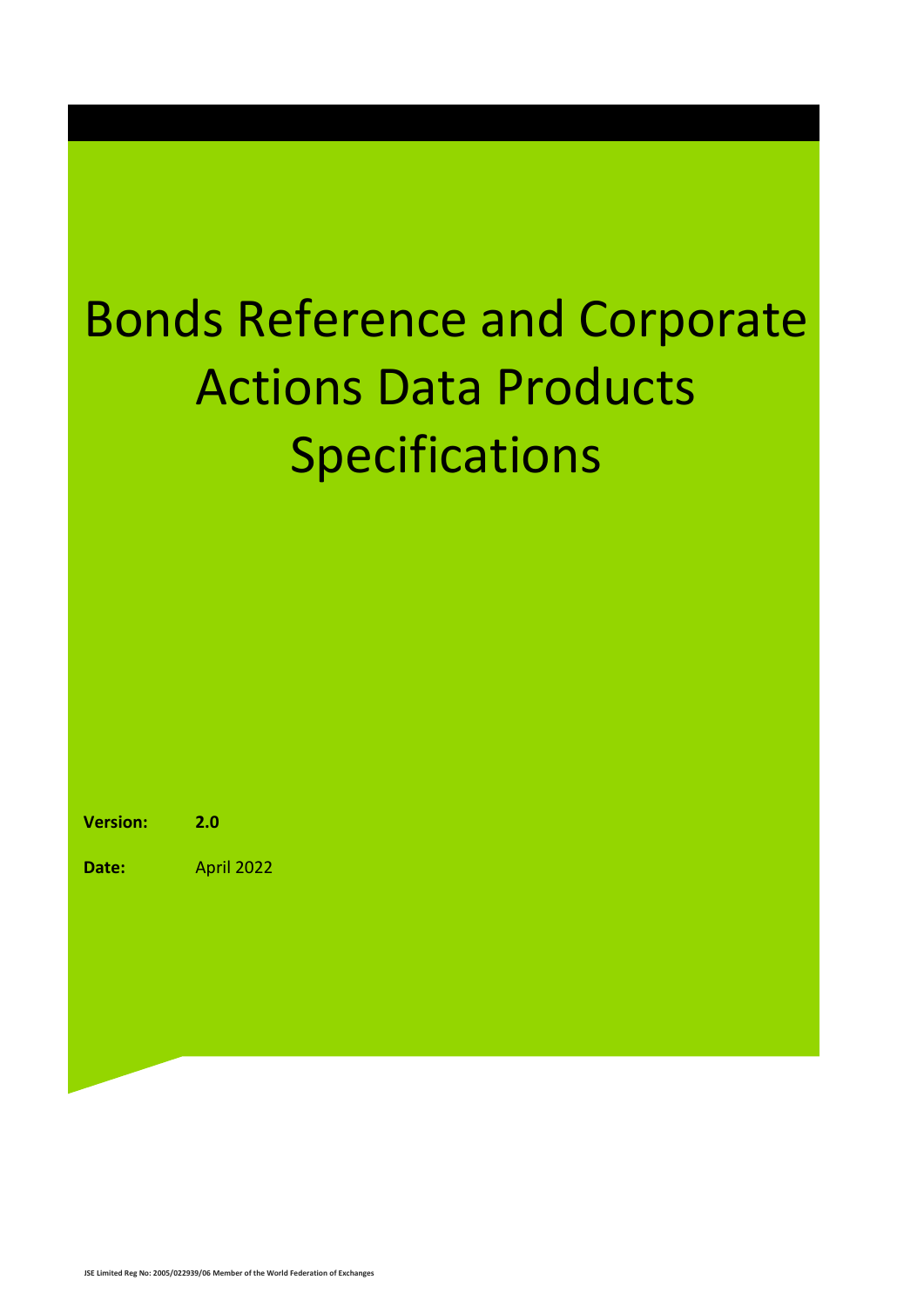### **TABLE OF CONTENTS**

| 1              |      |  |  |  |  |  |
|----------------|------|--|--|--|--|--|
| $\overline{2}$ |      |  |  |  |  |  |
|                | 2.1  |  |  |  |  |  |
|                | 2.2  |  |  |  |  |  |
| 3              |      |  |  |  |  |  |
| 4              |      |  |  |  |  |  |
|                | 4.1  |  |  |  |  |  |
|                | 4.2  |  |  |  |  |  |
|                | 4.3  |  |  |  |  |  |
|                | 4.4  |  |  |  |  |  |
|                | 4.5  |  |  |  |  |  |
|                | 4.6  |  |  |  |  |  |
|                | 4.7  |  |  |  |  |  |
|                | 4.8  |  |  |  |  |  |
|                | 4.9  |  |  |  |  |  |
|                | 4.10 |  |  |  |  |  |
|                | 4.11 |  |  |  |  |  |
|                | 4.12 |  |  |  |  |  |
|                | 4.13 |  |  |  |  |  |
|                | 4.14 |  |  |  |  |  |
|                |      |  |  |  |  |  |
|                | 5.1  |  |  |  |  |  |
|                | 5.2  |  |  |  |  |  |
|                | 5.3  |  |  |  |  |  |
|                | 5.4  |  |  |  |  |  |
|                | 5.5  |  |  |  |  |  |
|                | 5.6  |  |  |  |  |  |
|                | 5.7  |  |  |  |  |  |
|                | 5.8  |  |  |  |  |  |
|                | 5.9  |  |  |  |  |  |
|                | 5.10 |  |  |  |  |  |
|                | 5.11 |  |  |  |  |  |
|                | 5.12 |  |  |  |  |  |
|                | 5.13 |  |  |  |  |  |
| 6              |      |  |  |  |  |  |
|                | 6.1  |  |  |  |  |  |
|                | 6.2  |  |  |  |  |  |
|                | 6.3  |  |  |  |  |  |
| $\mathbf{7}$   |      |  |  |  |  |  |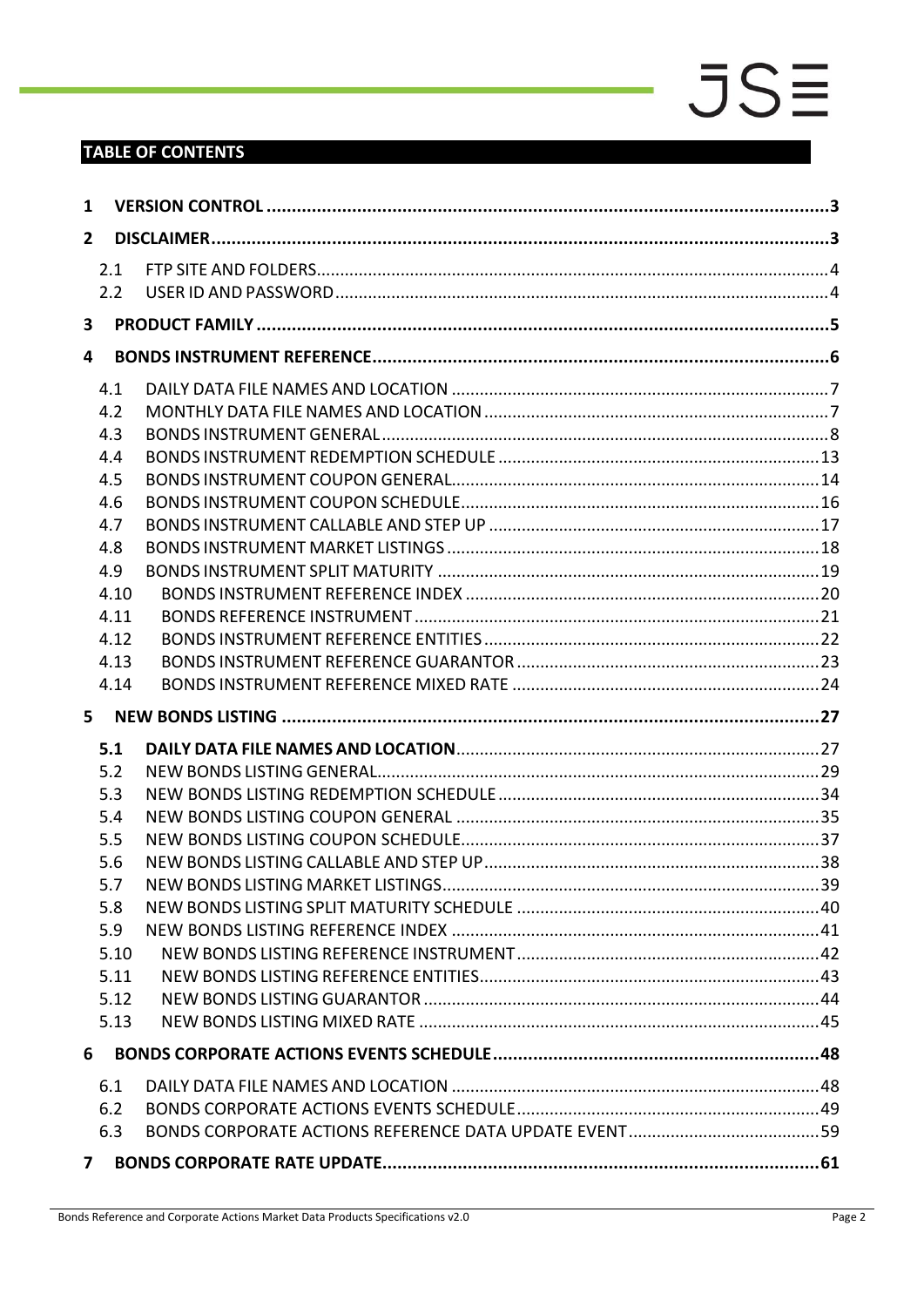### $5S\equiv$ **7.1 DAILY DATA FILE NAMES AND LOCATION**[..............................................................................61](#page-60-1)

| . |  |
|---|--|
|   |  |

### **JSE Contact Details**

**One Exchange Square Gwen Lane Sandown, 2196**

#### **Market Data Department: 27 11 520 7157 or email [MDClients@jse.co.za](mailto:MDClients@jse.co.za)**

#### **Website: [www.jse.co.za](http://www.jse.co.za/)**

#### <span id="page-2-0"></span>**1 VERSION CONTROL**

| <b>Version</b> | <b>Author</b>        | Date       | <b>Reason for Change</b>                                                                                                                                                       |
|----------------|----------------------|------------|--------------------------------------------------------------------------------------------------------------------------------------------------------------------------------|
| 1.0            | Market Data Team     | May 2021   | Initial Document Creation                                                                                                                                                      |
| 2.0            | <b>Tshepo Modise</b> | April 2022 | Addition of the Base CPI<br>and Link\Reference Index<br>Fields in the Mixed Rate<br>tabs of the Bonds<br>Instrument Reference as<br>well as New Bonds Listing<br>data product. |

#### <span id="page-2-1"></span>**2 DISCLAIMER**

This document is strictly for informational purposes solely for developing or operating systems for your use that interact with the market data systems of the JSE. The JSE reserves the right to withdraw, modify, or replace the specification (or any part thereof) at any time by means of a notice to contracted clients.

To the extent allowed by law, JSE does not (expressly, tacitly or impliedly) guarantee or warrant the availability, sequence, accuracy, completeness, reliability or any other aspect of any of the information contained in, linked to or distributed through these specifications, or that the information contained therein are up to date. Prospective subscribers that are interested in subscribing to either the daily or monthly data products must contact the Market Data Department in writing via [MDSalesTeam@jse.co.za.](mailto:MDSalesTeam@jse.co.za)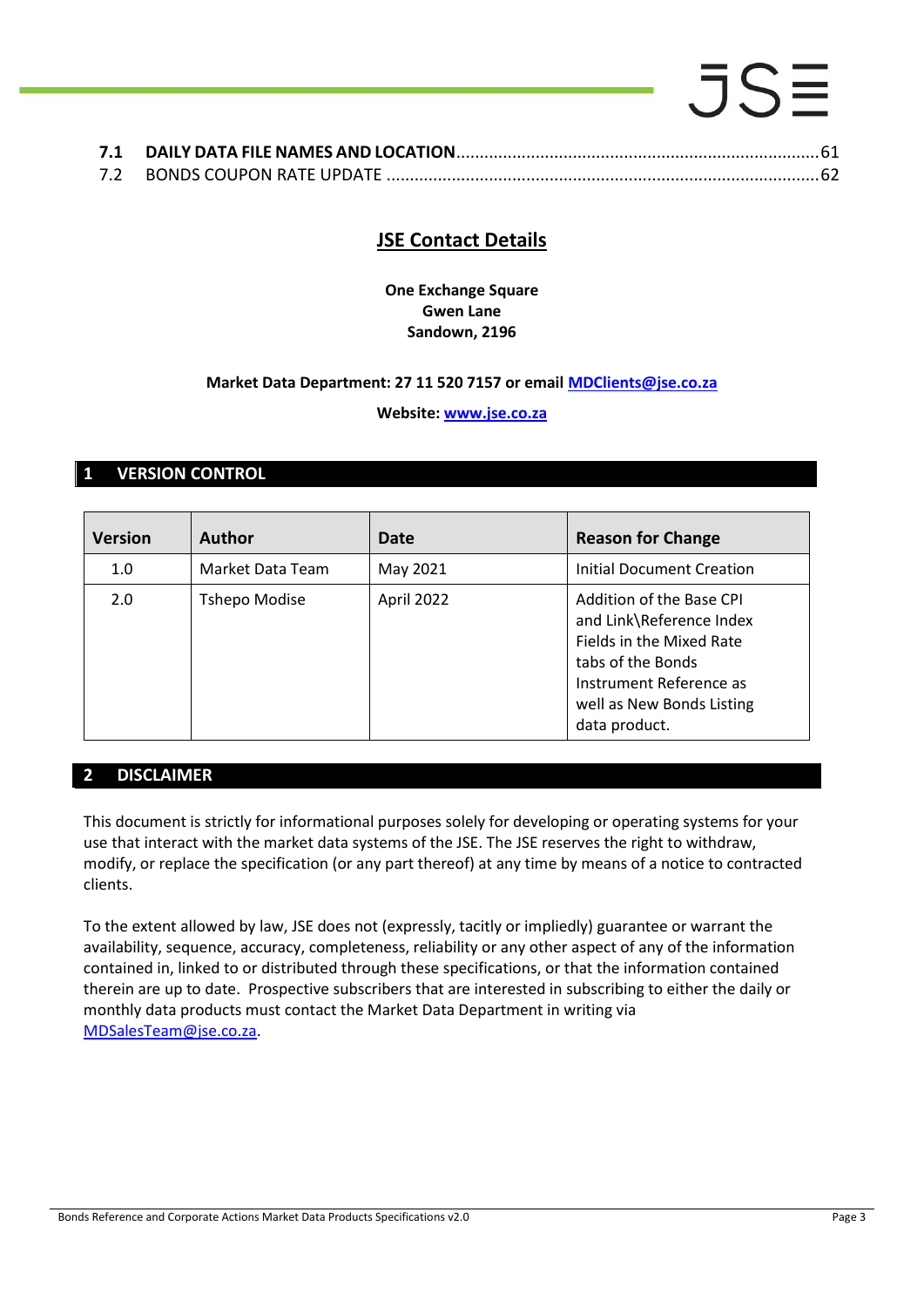#### <span id="page-3-0"></span>**2.1 FTP SITE AND FOLDERS**

The files are made available via the Information Delivery Portal (IDP), which is the JSE's primary client facing FTP server. IDP is access controlled so access requires an approved IDP user ID and password.

Access to IDP is facilitated via different protocols. Refer to the Information Delivery Portal Connectivity document for access and other pertinent information:

<https://www.jse.co.za/services/market-data/technical-documents>

#### <span id="page-3-1"></span>**2.2 USER ID AND PASSWORD**

- 1. If you are a new IDP user, a representative from the JSE Market Data Sales Support team will provide you with your User ID and password.
- 2. On request, and if reasonable, more than one User ID will be provided to address primary and backup needs.
- 3. Depending on the nature of the use, we will provide a User ID suitable for manual human based access and/or a User ID suitable for automated system-based access. A human based User ID caters for manual access and is typically used as a backup to a system based access. The password for human based User IDs expire once a month and system based User IDs expire once a year.
- 4. An Account Manager from the Market Data Sales team will contact you to confirm receipt of the data file(s), User ID and Password.
- 5. The onus is on you to test as soon as you have received the above-mentioned information to ensure that you can successfully access the IDP server.

Should you experience any problems relating to the information communicated to you or the actual testing using the provided information, please contact the under-mentioned teams for assistance:

| <b>Client Service Centre</b> | 011 520 7777 / 7799            |
|------------------------------|--------------------------------|
| Market Data Department       | 011 520 7000 (Via Switchboard) |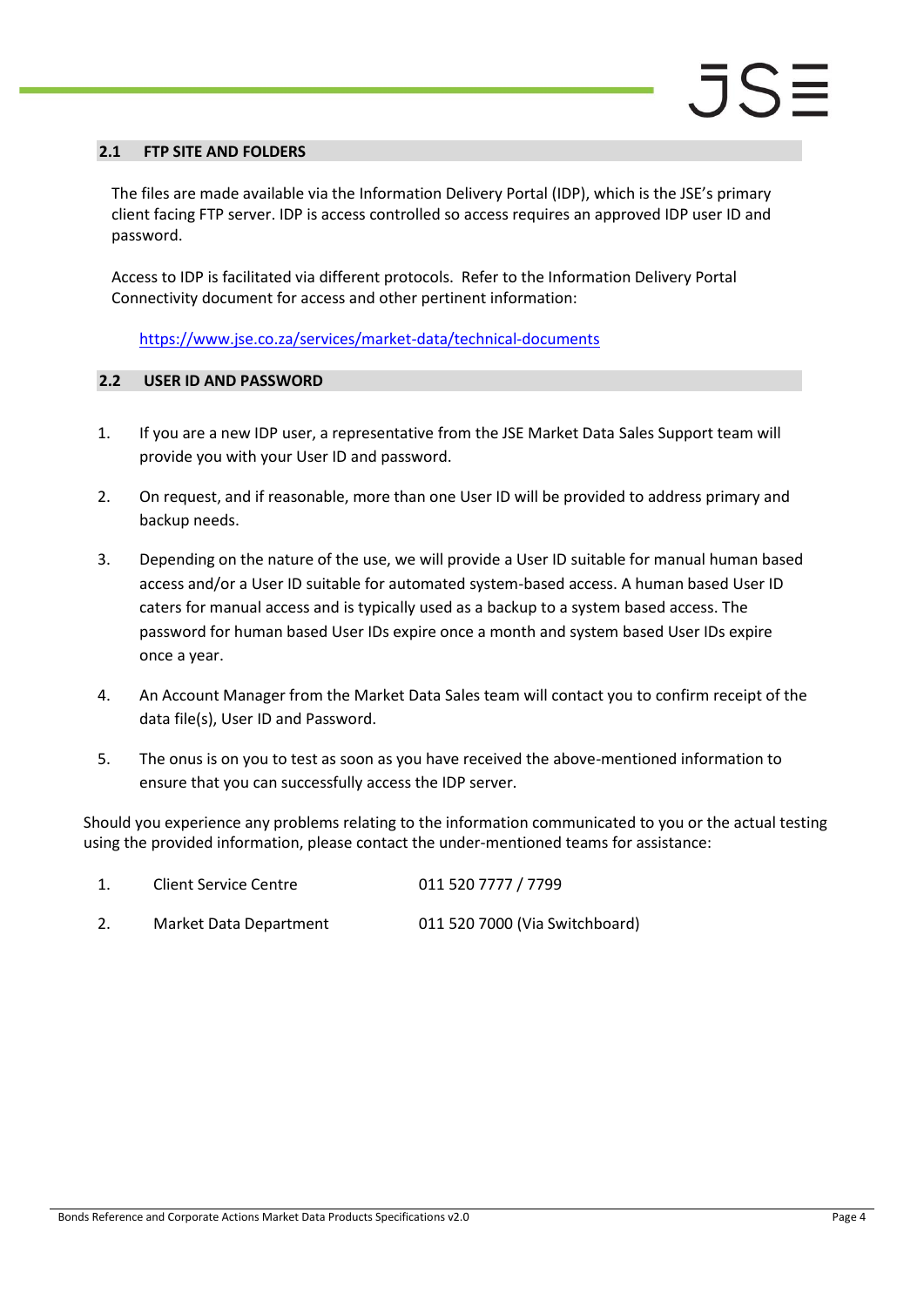### <span id="page-4-0"></span>**3 PRODUCT FAMILY**

This document contains the product specifications for the following products that make up the family of Bonds Reference data products.

- 1. **Bonds Instrument Reference** provides key reference data of all Debt Securities instruments that are listed instruments in the Bond Market.
- 2. **New Bonds Listing** provides key reference data of all Debt Securities instruments that are in the process of being listed on the JSE Bond market but are not yet listed. Once the security is listed, its reference data will only be made available via the Bond Instrument Reference data product.
- 3. **Bonds Corporate Actions Events Schedule** provides key upcoming corporate actions event data of all listed Debt Securities instruments.
- 4. **Bonds Coupon Rate Update** product provides key upcoming Rate changes that affect all Debt Securities instruments listed in the Bond Market.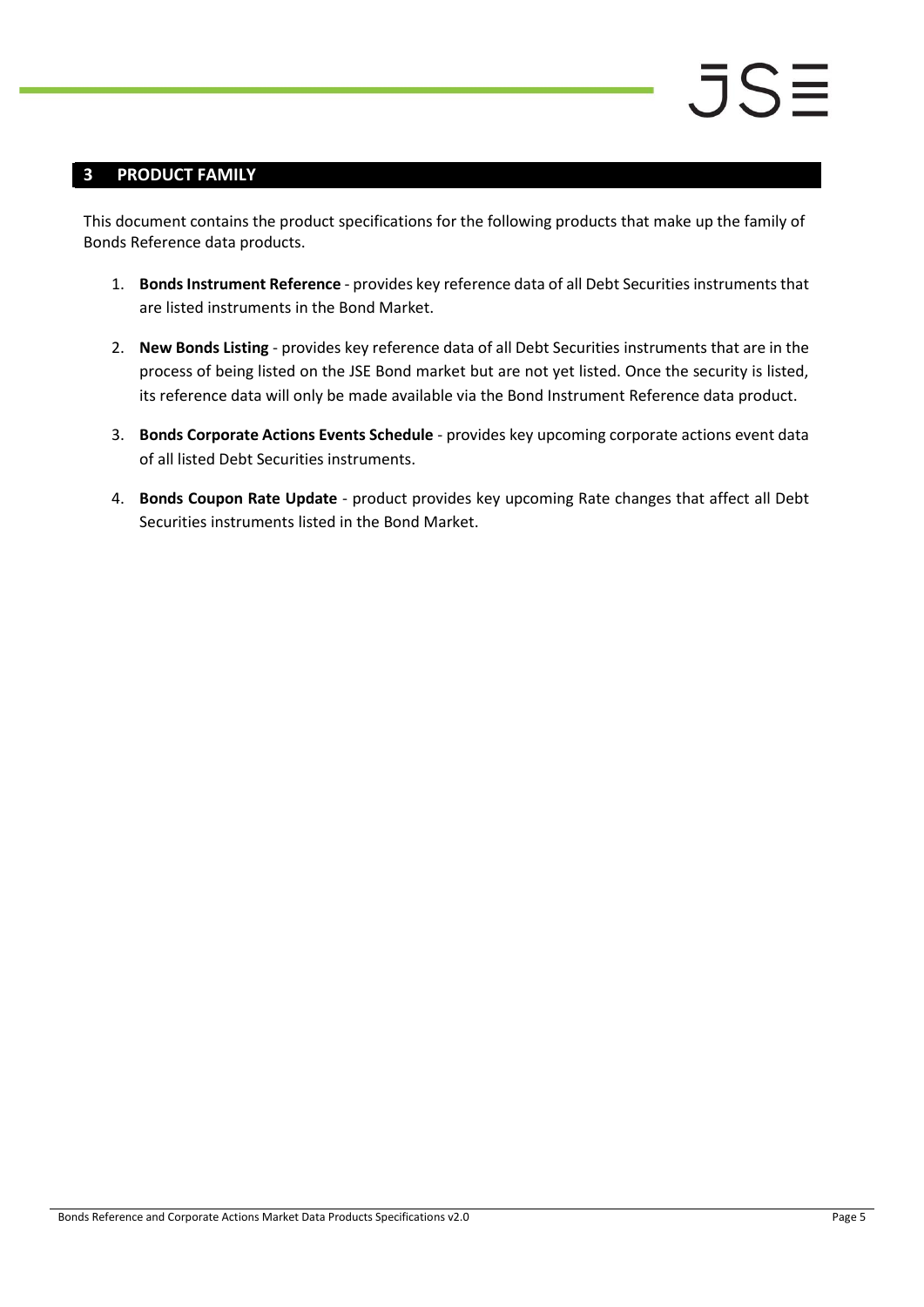#### <span id="page-5-0"></span>**4 BONDS INSTRUMENT REFERENCE**

The Bonds Instrument Reference data product provides key reference data of all *listed* instruments in the Bond Market. The bonds listed in this report are the primary driver in the SA Capital Market.

Because of the nature of the data, where some of the data has a one-to-many relationship, this data product comprises of a primary general section that contains common data and several secondary data sections where each section provides a complementary but distinct different set of related data.

For the benefit of both human and system-based consumption, the data product is available in both CSV and Excel formats. The Excel format version presents the data sections as Excel sheets while the CSV format version presents each data section as a separate data file.

The product is available at the end of each business day for daily data subscribers, with a copy of the daily product is made available at the end of the last business day of the month for monthly data subscribers. The SLA time for this data product is **16h20.**

To cater for historical retrieval, the daily and monthly data files for the last rolling 40 business days will be available on the IDP server with the historical data files sufficed with "\_yyyymmdd".

#### **Primary General Data section – Contains common data**

1. Bonds Instrument General

#### **Secondary Data sections – Each section contains related but different data**

- 2. Bonds Instrument Redemption Schedule
- 3. Bonds Instrument Coupon General
- 4. Bonds Instrument Coupon Schedule
- 5. Bonds Instrument Callable Step Up
- 6. Bonds Instrument Market Listing
- 7. Bonds Instrument Split Maturity Schedule
- 8. Bonds Instrument Reference Index
- 9. Bonds Instrument Reference Instrument
- 10. Bonds Instrument Reference Entities
- 11. Bonds Instrument Guarantor
- 12. Bonds Instrument Mixed Rate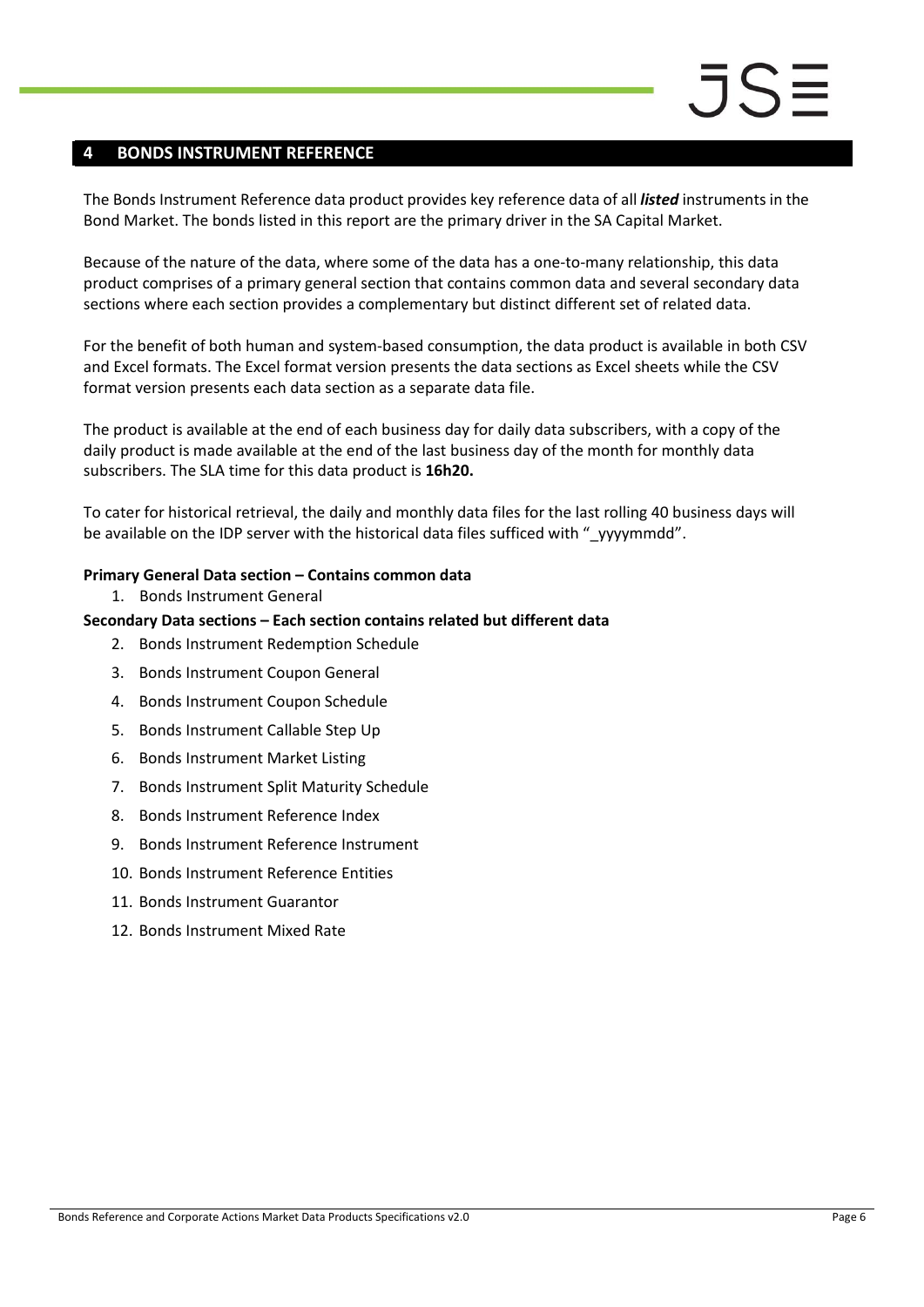#### <span id="page-6-0"></span>**4.1 DAILY DATA FILE NAMES AND LOCATION**

|                | <b>CSV Format File Names</b>                          | <b>IDP Folder Location</b>   |
|----------------|-------------------------------------------------------|------------------------------|
| $\mathbf{1}$   | Bonds Instrument General_YYYYMMDD.csv                 | DISTRIBUTION\Bonds Market    |
| $\overline{2}$ | Bonds Instrument Redemption Schedule YYYYMMDD.csv     | Prod\Market Data\Daily Bonds |
| 3              | Bonds Instrument Coupon General YYYYMMDD.csv          | Instrument Reference\        |
| 4              | Bonds Instrument Coupon Schedule YYYYMMDD.csv         |                              |
| 5              | Bonds Instrument Callable Step Up YYYYMMDD.csv        |                              |
| 6              | Bonds Instrument Market Listing YYYYMMDD.csv          |                              |
| 7              | Bonds Instrument Split Maturity Schedule YYYYMMDD.csv |                              |
| 8              | Bonds Instrument Reference Index YYYYMMDD.csv         |                              |
| 9              | Bonds Reference Instrument_YYYYMMDD.csv               |                              |
| 10             | Bonds Instrument Reference Entities YYYYMMDD.csv      |                              |
| 11             | Bonds Instruments Guarantor YYYYMMDD.csv              |                              |
| 12             | Bonds Instrument Mixed Rate_YYYYMMDD.csv              |                              |

| <b>Excel Format File Names</b>         | <b>IDP Folder Location</b>                                                         |
|----------------------------------------|------------------------------------------------------------------------------------|
| Bonds Instrument Reference YYYMMDD.xls | DISTRIBUTION\Bonds Market<br>Prod\Market Data\Daily Bonds Instrument<br>Reference\ |
|                                        |                                                                                    |

#### <span id="page-6-1"></span>**4.2 MONTHLY DATA FILE NAMES AND LOCATION**

|                | <b>CSV Format File Names</b>                                  | <b>IDP Folder Location</b>     |  |
|----------------|---------------------------------------------------------------|--------------------------------|--|
| 1              | Monthly Bonds Instrument General_YYYYMMDD.csv                 | DISTRIBUTION\Bonds Market      |  |
| $\overline{2}$ | Monthly Bonds Instrument Redemption Schedule YYYYMMDD.csv     | Prod\Market Data\Monthly Bonds |  |
| 3              | Monthly Bonds Instrument Coupon General YYYYMMDD.csv          | Instrument Reference\          |  |
| 4              | Monthly Bonds Instrument Coupon Schedule YYYYMMDD.csv         |                                |  |
| 5              | Monthly Bonds Instrument Callable Step Up YYYYMMDD.csv        |                                |  |
| 6              | Monthly Bonds Instrument Market Listing YYYYMMDD.csv          |                                |  |
| $\overline{7}$ | Monthly Bonds Instrument Split Maturity Schedule YYYYMMDD.csv |                                |  |
| 8              | Monthly Bonds Instrument Reference Index YYYYMMDD.csv         |                                |  |
| 9              | Monthly Bonds Reference Instrument YYYYMMDD.csv               |                                |  |
| 10             | Monthly Bonds Instrument Reference Entities YYYYMMDD.csv      |                                |  |
| 11             | Monthly Bonds Instruments Guarantor YYYYMMDD.csv              |                                |  |
| 12             | Monthly Bonds Instrument Mixed Rate_YYYYMMDD.csv              |                                |  |

| <b>Excel Format File Names</b>                 | <b>IDP Folder Location</b>                                                           |
|------------------------------------------------|--------------------------------------------------------------------------------------|
| Monthly Bonds Instrument Reference YYYMMDD.xls | DISTRIBUTION\Bonds Market<br>Prod\Market Data\Monthly Bonds<br>Instrument Reference\ |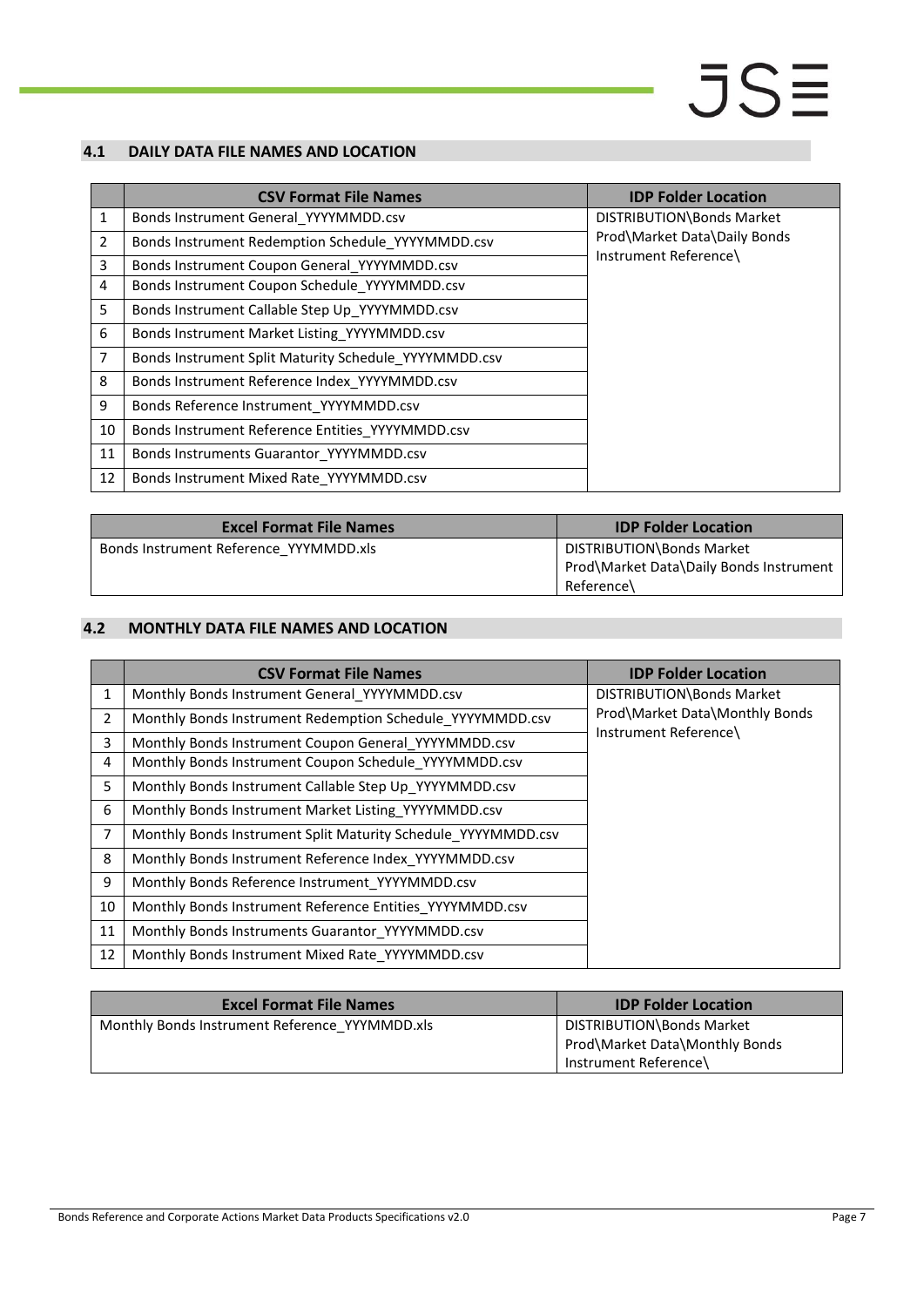#### 4.3 BONDS INSTRUMENT GENERAL

| <b>CSV Version</b>                                    |                  | <b>Excel Version</b>   |                                    |  |
|-------------------------------------------------------|------------------|------------------------|------------------------------------|--|
| <b>File Name</b><br>Bonds Instrument General YYYYMMDD |                  | <b>Workbook Name</b>   | Bond Instrument Reference YYYYMMDD |  |
| File type                                             | <b>CSV</b>       | <b>File Type</b>       | XLS                                |  |
|                                                       |                  | <b>Sheet Name</b>      | General                            |  |
| Semi-colon ":"<br><b>Field delimiter</b>              |                  | <b>Field Delimiter</b> | n/a                                |  |
| <b>File delimiter</b>                                 | <b>Blank Row</b> | <b>Sheet Delimiter</b> | <b>Blank Row</b>                   |  |
| <b>Total rows</b><br>Varies                           |                  | <b>Total rows</b>      | Varies                             |  |
| <b>Total columns</b>                                  | Fixed $-36$      | <b>Total cells</b>     | Fixed - 36                         |  |

| <b>CSV Heading</b>          |                                              | <b>Excel Heading</b> |                              |                                    |             |
|-----------------------------|----------------------------------------------|----------------------|------------------------------|------------------------------------|-------------|
|                             |                                              |                      |                              |                                    |             |
|                             |                                              | Column               |                              |                                    | <b>Cell</b> |
| <b>File Title</b>           | Bonds Instrument General                     |                      | <b>Sheet Title</b>           | <b>Bonds Instrument General</b>    | A1          |
| <b>File Date</b>            | <pattern>/(Example)</pattern>                |                      | <b>Sheet Date</b>            | <pattern>/(Example)</pattern>      | A2          |
|                             | Date: <dd mmm="" yyyy="">/(10 Mar 2020)</dd> |                      |                              | Date: < dd mmm yyyy>/(10 Mar 2020) |             |
| <b>File Column Headings</b> |                                              | 4.1-38               | <b>Sheet Column Headings</b> |                                    | A6-AL6      |

<span id="page-7-0"></span>

| <b>Detail</b>                  |                                                                                                                                                                                                                                     |            |                |  |
|--------------------------------|-------------------------------------------------------------------------------------------------------------------------------------------------------------------------------------------------------------------------------------|------------|----------------|--|
|                                |                                                                                                                                                                                                                                     | <b>CSV</b> | Excel          |  |
| <b>Field Name</b>              | <b>Field Description</b>                                                                                                                                                                                                            | Column     | <b>Cell</b>    |  |
| Universal Instrument Master Id | Unique ID assigned to any Instrument generated at the JSE.                                                                                                                                                                          |            | A6             |  |
| JSE Alpha Code                 | Primary JSE identifier for the Debt Security as defined by the Issuer. Also referred to as<br>"Bond Code" or "Stock Code".                                                                                                          |            | <b>B6</b>      |  |
|                                | Is an alphanumeric field with a maximum length of 6 characters and always expressed in<br>Capital Letters.                                                                                                                          |            |                |  |
|                                | Instruments listed with Issuer Type = "Greenbond" will end with 'G'.<br>Instruments listed with Issuer Type = "Professional Board" will end with 'F'.<br>Instruments listed with Issuer Type = "Project Bonds" will end with a 'R'. |            |                |  |
| <b>ISIN</b>                    | International Security Identification Number that the JSE generates for all South African<br>Instruments as the accredited National Numbering Agency for South Africa.                                                              |            | C <sub>6</sub> |  |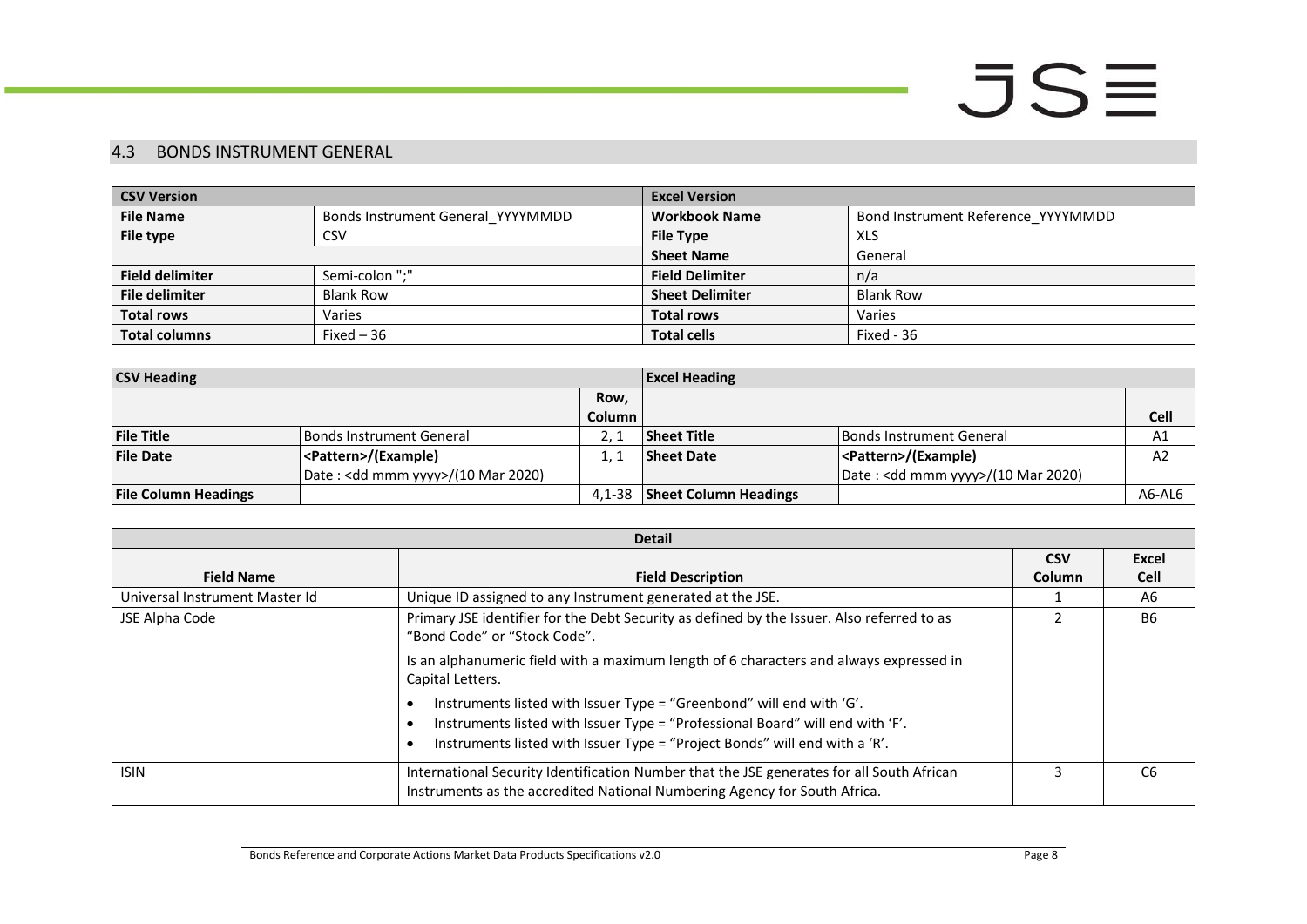|                      | It is unique per instrument and a twelve-character number that consists of a two-letter<br>country code, followed by the nine-character alphanumerical national security identifier,<br>and a check digit. ISINs issued by the JSE for Debt Security instruments will have a "G" in<br>the third character.                                                                 |                |                |
|----------------------|-----------------------------------------------------------------------------------------------------------------------------------------------------------------------------------------------------------------------------------------------------------------------------------------------------------------------------------------------------------------------------|----------------|----------------|
| <b>Issuer Name</b>   | An entity, approved by the Exchange, that has issued Debt Securities on the Exchange                                                                                                                                                                                                                                                                                        | 4              | D <sub>6</sub> |
| <b>Issue Type</b>    | Used to classify Debt Security Instruments. Types are as follows:<br>Fixed<br>$\bullet$<br>Floating/Variable<br>$\bullet$<br><b>Mixed Rate Note</b><br>$\bullet$<br><b>Index-Linked Notes</b><br>$\bullet$<br><b>Credit Linked Notes</b><br>$\bullet$<br><b>Structured Note</b><br>Zero<br>٠                                                                                | 5              | E <sub>6</sub> |
| CFI code             | Classification of Financial Instrument code, an ISO (ISO 10962) identification standard<br>used to define and describe financial instruments as a uniform set of codes for all market<br>participants. The code is issued by the JSE as the accredited National Numbering Agency<br>for South Africa.<br>This is an alphabetic field with a maximum length of 6 characters. | 6              | F <sub>6</sub> |
| FISN code            | Financial Instrument Short Name, an ISO (ISO 18774) identification standard that<br>provides a consistent and uniform approach to standardise short names and descriptions<br>for financial instruments.<br>The FISN is not meant to be machine-readable, but to provide a short format for essential<br>information about a security for human use.                        | $\overline{7}$ | G <sub>6</sub> |
| <b>Issue Date</b>    | The date upon which a Debt Security is listed on the exchange.                                                                                                                                                                                                                                                                                                              | 8              | H <sub>6</sub> |
| Listed/Unlisted Flag | Flag that denotes whether the Debt Security is listed on the exchange or not.                                                                                                                                                                                                                                                                                               | 9              | 16             |
| <b>Status</b>        | Indicates the status of the Listed Debt Security. The status are as follows:<br>Listed but pending coupon<br>$\bullet$<br>Listed<br>٠<br>Delisted<br>Matured<br>Called<br>Redeemed                                                                                                                                                                                          | 10             | J6             |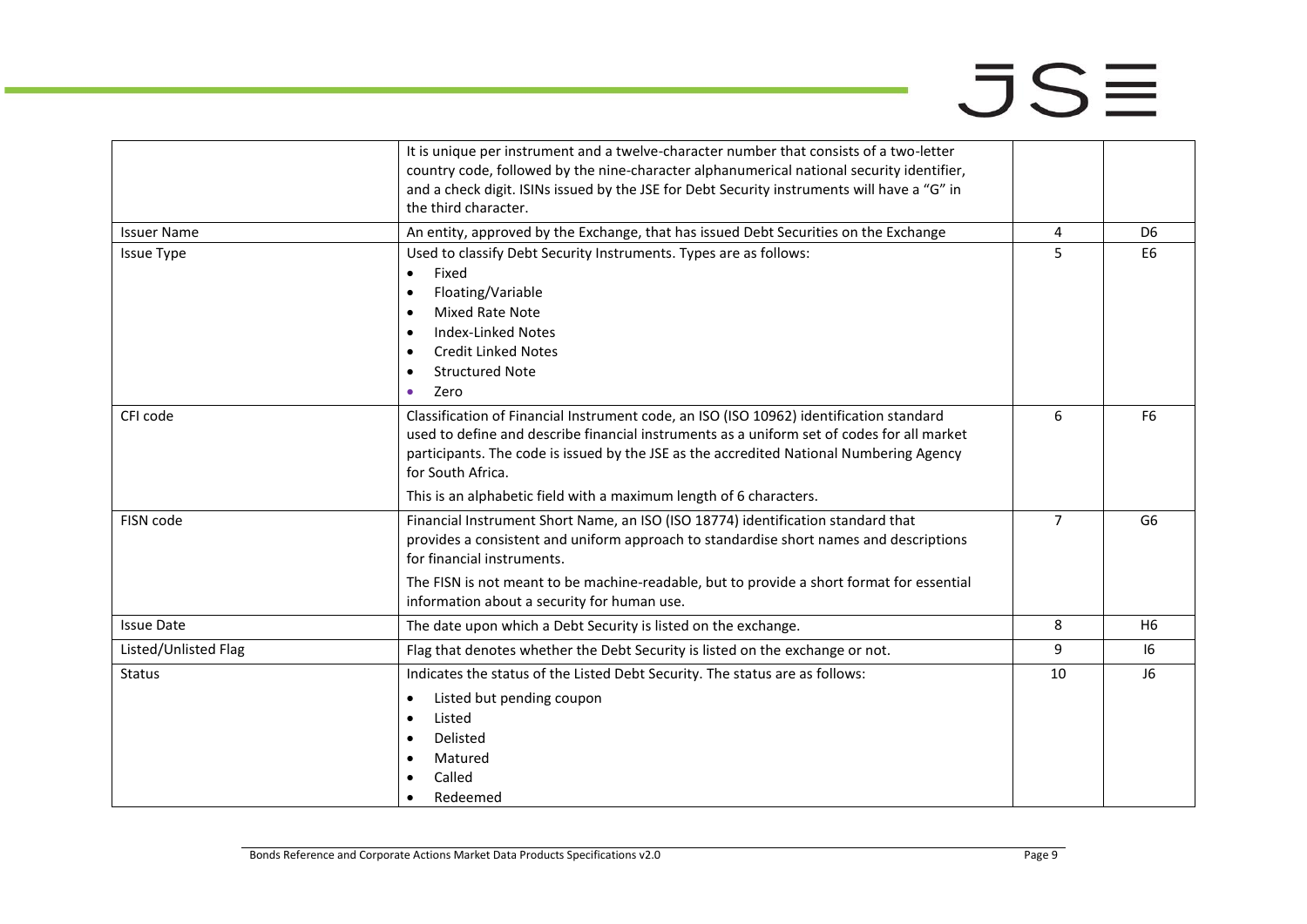# $JSE$

|                                  | Repurchased<br>$\bullet$<br>Suspended<br>$\bullet$                                                                                                                                                                                                                                                                                                                                                                                   |    |                |
|----------------------------------|--------------------------------------------------------------------------------------------------------------------------------------------------------------------------------------------------------------------------------------------------------------------------------------------------------------------------------------------------------------------------------------------------------------------------------------|----|----------------|
| <b>Status Reason</b>             | Additional optional status information relevant for Suspension status.                                                                                                                                                                                                                                                                                                                                                               | 11 | K <sub>6</sub> |
| <b>Nominal Amount</b>            | The nominal amount of Debt Security issued by the Issuer and placed in the market.                                                                                                                                                                                                                                                                                                                                                   | 12 | L <sub>6</sub> |
| Amount Authorised                | The amount which the Board of Directors/ Company has approved for issue in respect of the<br>Programme.                                                                                                                                                                                                                                                                                                                              | 13 | M <sub>6</sub> |
| <b>Issue Price Format</b>        | Format of the Issue Price i.e. Rand or Percent.                                                                                                                                                                                                                                                                                                                                                                                      | 14 | <b>N6</b>      |
| <b>Issue Price</b>               | The price of a bond is equal to the present value of the expected cash flows. In BOND<br>terminology, it is the Present Value (PV) of both the coupons and the Principal amount<br>combined. The price at which investors buy the bonds when they are first issued, which will<br>typically be approximately equal to the nominal amount. The net proceeds that the issuer<br>receives are thus the issue price, less issuance fees. |    | O <sub>6</sub> |
| <b>Maturity Date</b>             | The date when the principal amount of a Debt Security becomes due and payable, if not<br>subject to prior call or redemption.                                                                                                                                                                                                                                                                                                        | 16 | <b>P6</b>      |
| Legal Final Maturity Date        | The legal final maturity date of the Debt Security as stated in the official documentation.                                                                                                                                                                                                                                                                                                                                          |    | Q <sub>6</sub> |
| Pricing Redemption date          | The date on which the bond matures. For callable bonds the earlier redemption date will be<br>shown in this field and the final redemption date in the Maturity Date field                                                                                                                                                                                                                                                           |    | R <sub>6</sub> |
| Most recent Redemption date      | The most recent date that the bond matured.                                                                                                                                                                                                                                                                                                                                                                                          |    | S <sub>6</sub> |
| <b>Pricing Method</b>            | Indicates the pricing method - Yield or Price. Yield if it corresponds to the JSE current pricing<br>formula else it will be Price.                                                                                                                                                                                                                                                                                                  |    | T <sub>6</sub> |
| <b>Bond Calculator Indicator</b> | If the Debt Security can be priced, then this is flagged with "Y".                                                                                                                                                                                                                                                                                                                                                                   | 21 | U <sub>6</sub> |
| Settlement Method                | Specifies the settlement method of the underlying Debt Security. Sample values include<br>"electronic" or "physical".                                                                                                                                                                                                                                                                                                                |    | V <sub>6</sub> |
| Settlement Provider              | Central Security Depository (CSD) that provides/facilitates settlement. Two possible<br>values are "Strate" and "Granite".                                                                                                                                                                                                                                                                                                           |    | W <sub>6</sub> |
| SA Bond Category                 | The Strate Bond Classification categories are as follows<br>Category 1 - Zero/discounted instruments<br>$\bullet$<br>Category 2 - Fixed Coupon Rate with fixed maturity date<br>Category 3 - Variable rate, fixed maturity date<br>Category 4 - All others/Flexi                                                                                                                                                                     | 24 | X6             |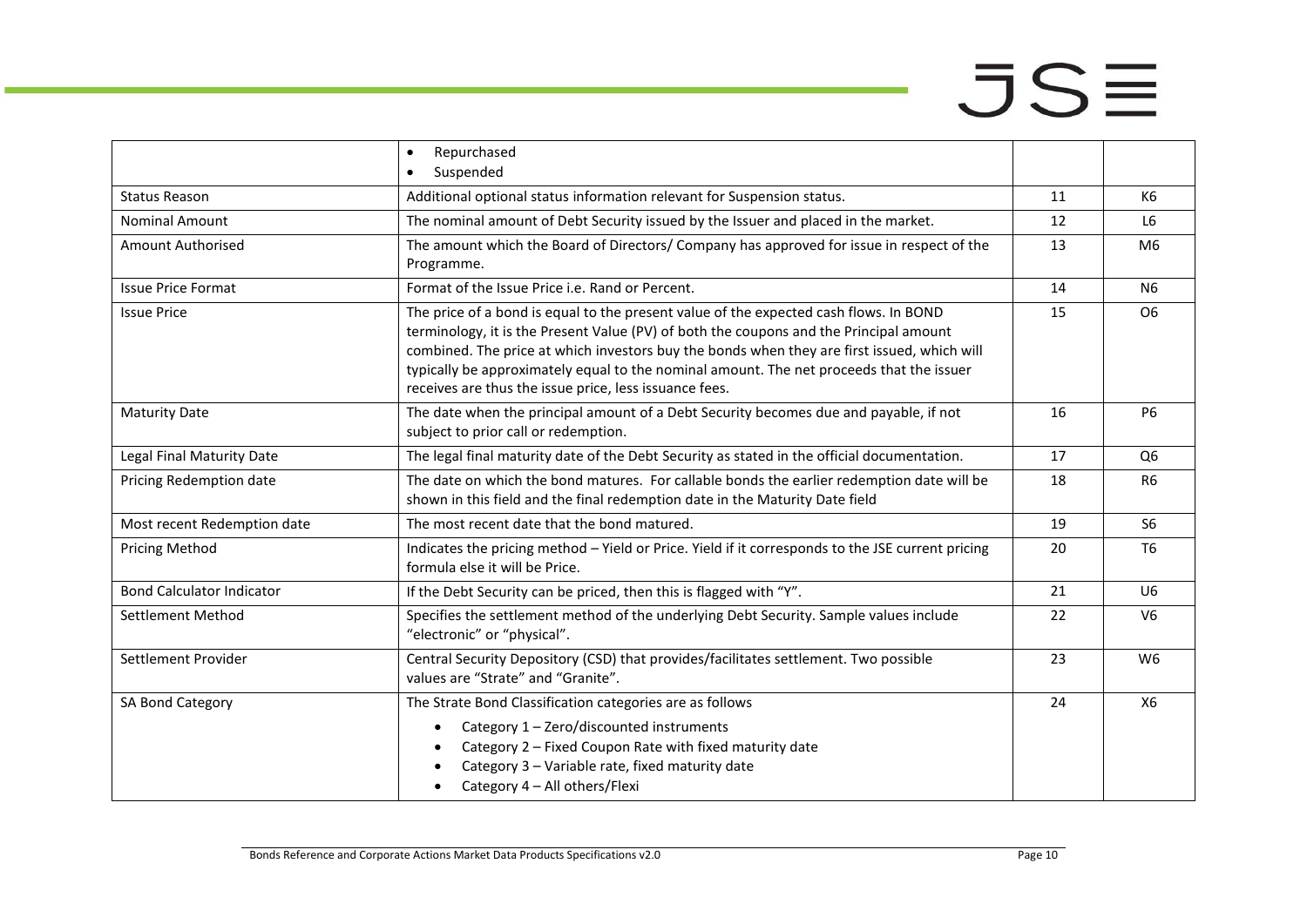| Sub-Sector                  | The sub-sector of the Issuer. This pertains to an internal structure maintained by JSE<br>Issuer Regulation division. The field indicates the Industry that the Issuer, linked to the<br>Bond, is dealing in at a much granular level compared to the Major Division or Sector<br>such as Cash Grains, Vegetables, Dairy Farms, Forestry etc.                                 | 25 | Y6             |
|-----------------------------|-------------------------------------------------------------------------------------------------------------------------------------------------------------------------------------------------------------------------------------------------------------------------------------------------------------------------------------------------------------------------------|----|----------------|
|                             | Follow this JSE website link to access structure hierarchy information on the structure as<br>maintained by the Issuer Regulation division.                                                                                                                                                                                                                                   |    |                |
| Sector                      | This field indicates the Industry that the Issuer, linked to the Bond, is dealing in at a much<br>granular level compared to the Major Division such as Agricultural Production Crops,<br>Livestock etc.                                                                                                                                                                      | 26 | Z <sub>6</sub> |
|                             | Follow this JSE website link to access structure hierarchy information on the structure as<br>maintained by the Issuer Regulation division.                                                                                                                                                                                                                                   |    |                |
| <b>Major Division</b>       | This field indicates the Industry that the Issuer, linked to the Bond, is dealing in at a high<br>level such as Agriculture, Forestry, Forestry, Fishing mining etc.<br>Follow this JSE website link to access structure hierarchy information on the structure as                                                                                                            | 27 | AA6            |
|                             | maintained by the Issuer Regulation division.                                                                                                                                                                                                                                                                                                                                 |    |                |
| <b>Guarantee or Ranking</b> | This field dictates the pay-out order in the event that the issuer cannot meet its financial<br>obligations. This is a ranking structure that is used by issuers to prioritize debt pay-out.<br>T= Government guarantee - select which government RSA/NAM<br>$\bullet$<br>$G =$ Joint guarantee<br>$\bullet$<br>$S =$ Secured<br>$\bullet$<br>S = Senior Secured<br>$\bullet$ | 28 | AB6            |
|                             | S = Junior Secured<br>$\bullet$<br>S = Secured Class A<br>$\bullet$                                                                                                                                                                                                                                                                                                           |    |                |
|                             | $S =$ Secured Class B<br>$\bullet$<br>S = Secured Class C<br>$\bullet$                                                                                                                                                                                                                                                                                                        |    |                |
|                             | S = Secured Class D<br>$\bullet$<br>S = Secured Class E<br>$\bullet$                                                                                                                                                                                                                                                                                                          |    |                |
|                             | S = Secured Class F<br>$\bullet$                                                                                                                                                                                                                                                                                                                                              |    |                |
|                             | $P = Negative$ pledge<br>$\bullet$                                                                                                                                                                                                                                                                                                                                            |    |                |
|                             | N = Senior Unsecured                                                                                                                                                                                                                                                                                                                                                          |    |                |
|                             | N = Unsubordinated Unsecured                                                                                                                                                                                                                                                                                                                                                  |    |                |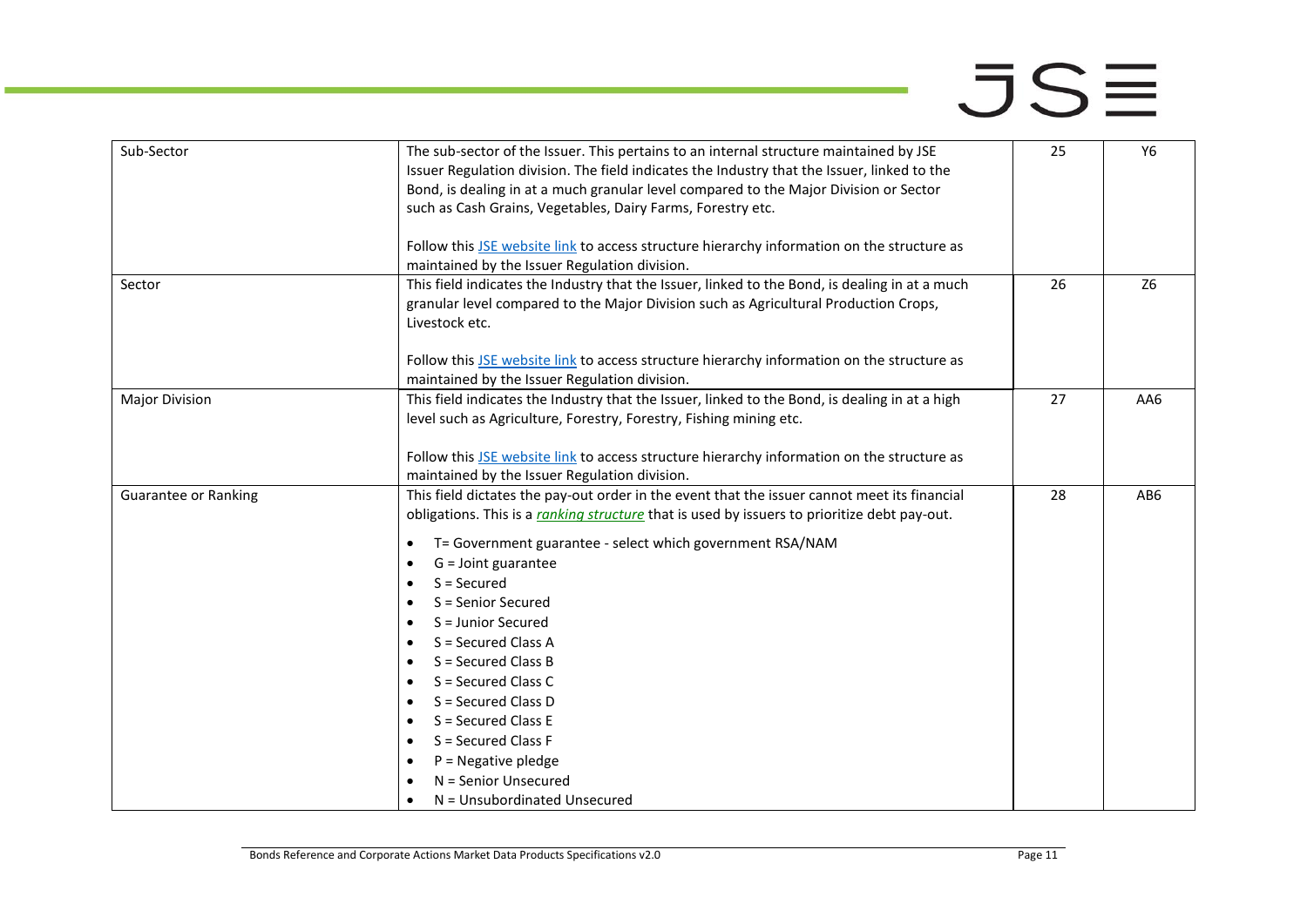|                                            | N = Senior Unsecured Unsubordinated<br>$\bullet$                                                |    |                 |
|--------------------------------------------|-------------------------------------------------------------------------------------------------|----|-----------------|
|                                            | N = Unsubordinated, Unconditional, Unsecured<br>$\bullet$                                       |    |                 |
|                                            | O = Senior Unsecured Subordinated<br>$\bullet$                                                  |    |                 |
|                                            | $Q =$ Junior Unsecured<br>٠                                                                     |    |                 |
|                                            | J = Junior Unsecured Subordinated<br>$\bullet$                                                  |    |                 |
|                                            | $C = Supranational$<br>$\bullet$                                                                |    |                 |
|                                            | $U =$ Unsecured/Unguaranteed<br>$\bullet$                                                       |    |                 |
|                                            | U = Subordinated Unsecured Tier 1<br>$\bullet$                                                  |    |                 |
|                                            | U = Subordinated Unsecured Tier 2<br>$\bullet$                                                  |    |                 |
|                                            | U = Subordinated Unsecured<br>$\bullet$                                                         |    |                 |
| Redemption/Reimbursement                   | This field indicates the retirement provisions made for the debt issue.                         | 29 | AC <sub>6</sub> |
| <b>Specified Denomination</b>              | This field defines the minimum denomination in ZAR for what a Bond/Note is worth. This          | 30 | AD <sub>6</sub> |
|                                            | field is captured as per the denomination as per the Applicable Pricing Supplement (APS)        |    |                 |
|                                            | The Rand value denomination of the debt security as specified in the pricing supplement         |    |                 |
| Underlying Issuer Foreign Issuer Indicator | Indicator of either Yes or No. 'Yes' indicating that the Issuer's residential status of the     | 31 | AE6             |
|                                            | underlying reference instrument is 'foreign'.                                                   |    |                 |
|                                            |                                                                                                 |    |                 |
|                                            | (this field is linked to the 'inward listed' field - If an Instrument has been classified as an |    |                 |
|                                            | 'Inward Listed', it is because the Issuer's residential status is 'Foreign', or the Underlying  |    |                 |
|                                            | of the Instrument is 'Foreign'.)                                                                |    |                 |
| Inward Listed (SAReserveBankApproved)      | Flag that denotes that it is an inward listed Debt Security approved by the SA Reserve          | 32 | AF <sub>6</sub> |
|                                            | Bank.                                                                                           |    |                 |
| Country of Issuance                        | Country of residence of the Issuer.                                                             | 33 | AG6             |
| Companion Bond - JSE Alpha Code            | The Alpha code of a liquid companion instrument to assist in the re-valuation of parallel       | 34 | AH <sub>6</sub> |
|                                            | shifts in the yield curve. Usually, governments bonds are flagged as companion bonds.           |    |                 |
|                                            | (Note that not all instruments will have a companion bond).                                     |    |                 |
| Companion Bond - Instrument Type           | The type of the liquid companion instrument used to assist in the re-valuation of parallel      | 35 | AI6             |
|                                            | shifts in the yield curve.                                                                      |    |                 |
| <b>Notes</b>                               | Optional freeform text field for additional context                                             | 36 | AJ6             |
| <b>APS URL Link</b>                        | Link to the legal document for the Debt Security                                                | 37 | AK6             |
| Pricing Class Code                         | Financial Instrument type                                                                       | 38 | AL6             |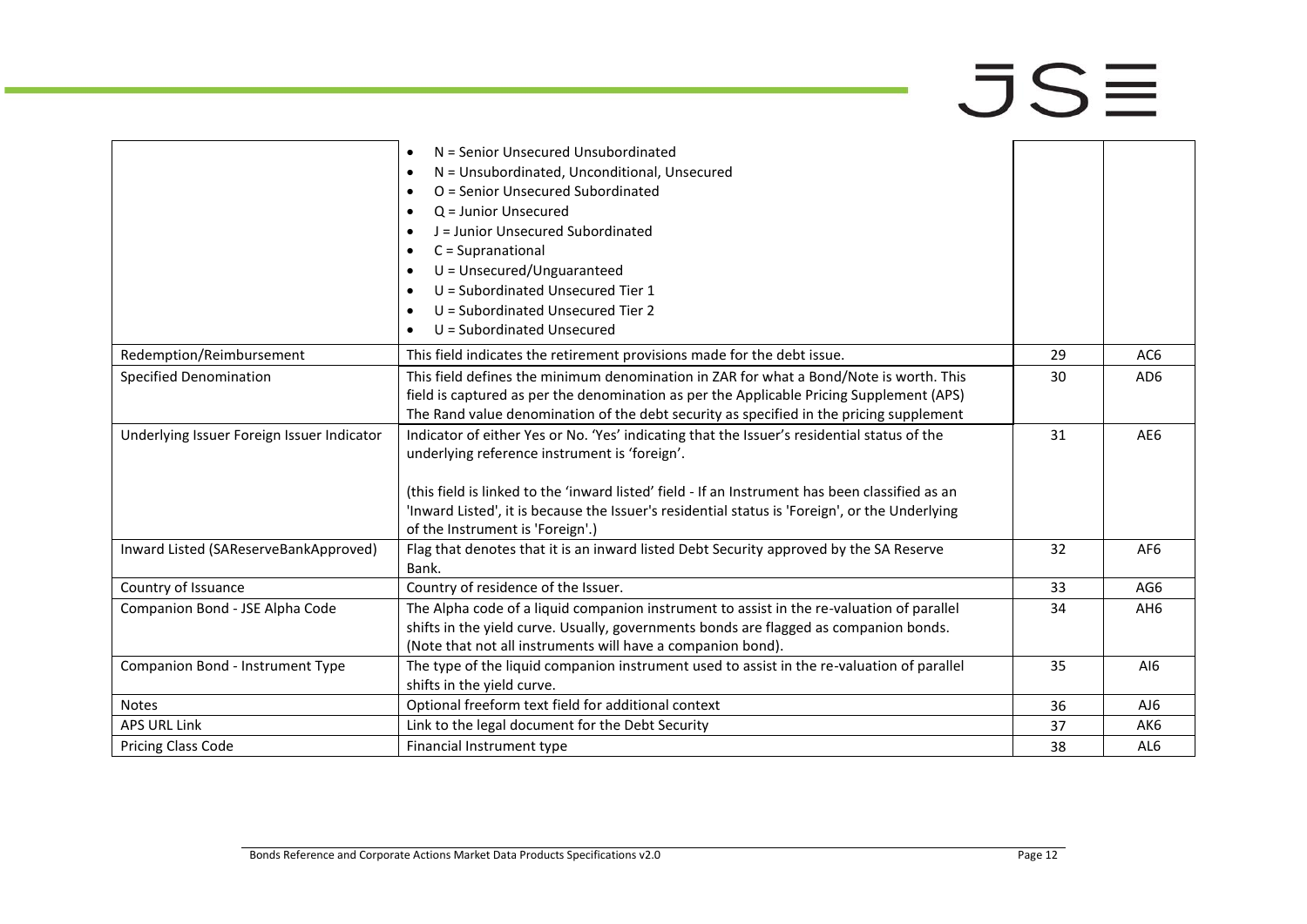#### 4.4 BONDS INSTRUMENT REDEMPTION SCHEDULE

| <b>CSV Version</b>     |                                               | <b>Excel Version</b>   |                                    |
|------------------------|-----------------------------------------------|------------------------|------------------------------------|
| <b>File Name</b>       | Bonds Instrument Redemption Schedule YYYYMMDD | <b>Workbook Name</b>   | Bond Instrument Reference YYYYMMDD |
| File type              | <b>CSV</b>                                    | <b>File Type</b>       | XLS                                |
|                        |                                               | <b>Sheet Name</b>      | Redemption Schedule                |
| <b>Field delimiter</b> | Semi-colon ":"                                | <b>Field Delimiter</b> | n/a                                |
| <b>File delimiter</b>  | <b>Blank Row</b>                              | <b>Sheet Delimiter</b> | <b>Blank Row</b>                   |
| <b>Total rows</b>      | Varies                                        | <b>Total rows</b>      | Varies                             |
| <b>Total columns</b>   | Fixed - 3                                     | <b>Total cells</b>     | Fixed $-3$                         |

| <b>CSV Version Heading</b>  |                                              |               | <b>Excel Version Heading</b> |                                              |             |
|-----------------------------|----------------------------------------------|---------------|------------------------------|----------------------------------------------|-------------|
|                             |                                              | Row,          |                              |                                              |             |
|                             |                                              | <b>Column</b> |                              |                                              | <b>Cell</b> |
| <b>File Title</b>           | Bonds Instrument Redemption Schedule         |               | <b>Sheet Title</b>           | Bonds Instrument Redemption Schedule         | A1          |
| <b>File Date</b>            | <pattern>/(Example)</pattern>                |               | <b>Sheet Date</b>            | <pattern>/(Example)</pattern>                | A2          |
|                             | Date: <dd mmm="" yyyy="">/(10 Mar 2020)</dd> |               |                              | Date: <dd mmm="" yyyy="">/(10 Mar 2020)</dd> |             |
| <b>File Column Headings</b> |                                              | $4.1 - 3$     | <b>Sheet Column Headings</b> |                                              | A6-C6       |

<span id="page-12-0"></span>

| <b>Detail</b>            |                                                                                                           |            |                |  |
|--------------------------|-----------------------------------------------------------------------------------------------------------|------------|----------------|--|
|                          |                                                                                                           | <b>CSV</b> | Excel          |  |
| <b>Field Name</b>        | <b>Field Description</b>                                                                                  | Column     | Cell           |  |
| JSE Alpha Code           | This is the primary identifier for the Debt Security and is an alphanumeric field with a length of max 6. |            | A <sub>6</sub> |  |
|                          | The Issuer requests the code.                                                                             |            |                |  |
| <b>Redemption Date</b>   | Certain instruments do not repay at Maturity but repay specific amounts at specific dates throughout      |            | <b>B6</b>      |  |
|                          | the life of the Bond, until Maturity date. This field reflects the date.                                  |            |                |  |
| <b>Redemption Amount</b> | Certain instruments do not repay at Maturity but repay specific amounts at specific dates                 |            | С6             |  |
|                          | throughout the life of the Bond, until Maturity date. This field reflects the amount.                     |            |                |  |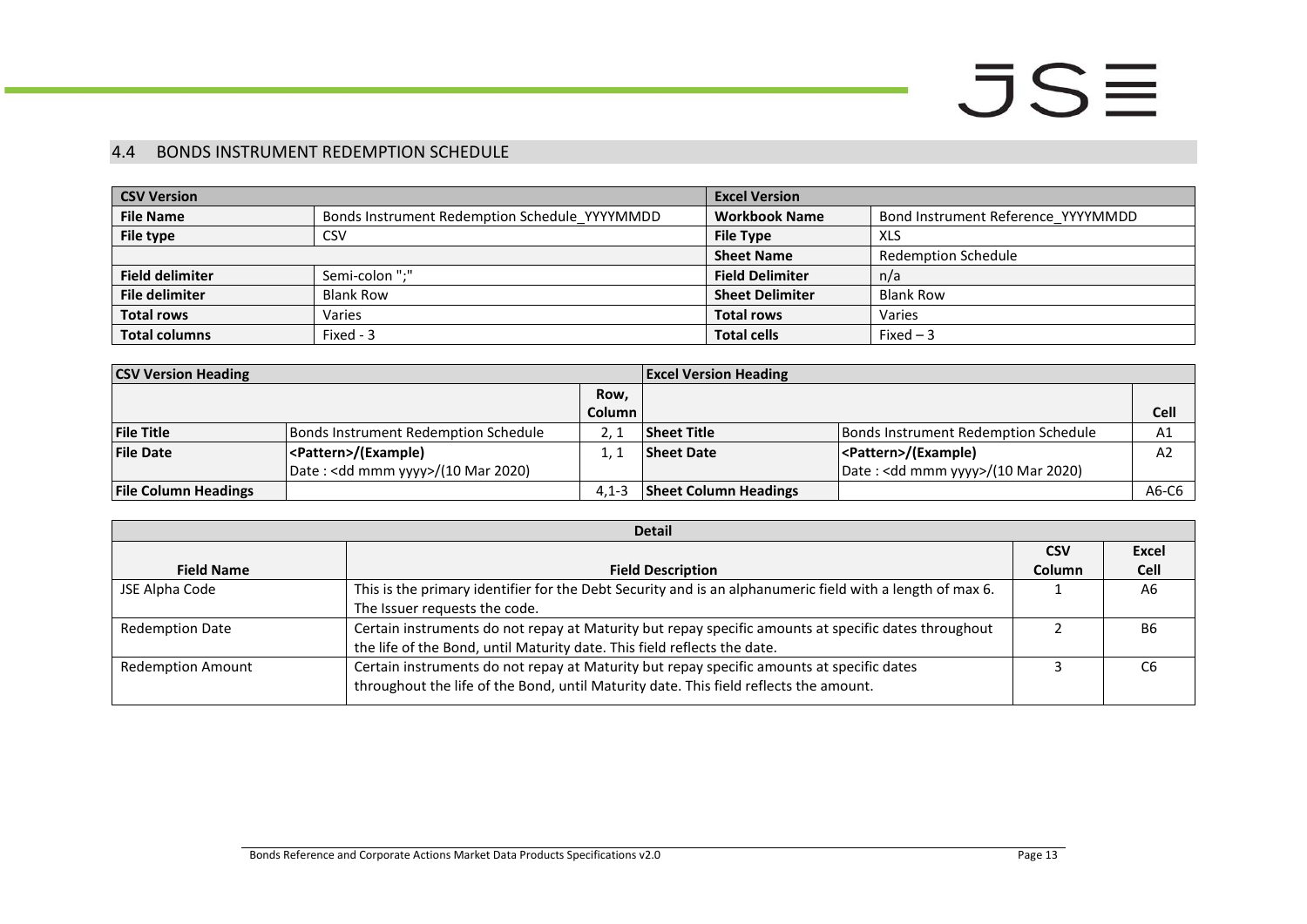#### 4.5 BONDS INSTRUMENT COUPON GENERAL

| <b>CSV Version</b>     |                                          | <b>Excel Version</b>   |                                    |  |
|------------------------|------------------------------------------|------------------------|------------------------------------|--|
| File name              | Bonds Instrument Coupon General YYYYMMDD | <b>Workbook Name</b>   | Bond Instrument Reference_YYYYMMDD |  |
| File type              | CSV                                      | File type              | XLS                                |  |
|                        |                                          | <b>Sheet Name</b>      | Coupon General                     |  |
| <b>Field delimiter</b> | Semi-Colon ";"                           | <b>Field delimiter</b> | n/a                                |  |
| <b>File delimiter</b>  | <b>Blank Row</b>                         | <b>Sheet delimiter</b> | <b>Blank Row</b>                   |  |
| <b>Total rows</b>      | Varies                                   | <b>Total rows</b>      | Varies                             |  |
| <b>Total columns</b>   | Fixed - 24                               | <b>Total cells</b>     | Fixed - 24                         |  |

| <b>CSV Version Heading</b>  |                                    |               | <b>Excel Version Heading</b> |                                    |             |
|-----------------------------|------------------------------------|---------------|------------------------------|------------------------------------|-------------|
|                             |                                    | Row.          |                              |                                    |             |
|                             |                                    | <b>Column</b> |                              |                                    | <b>Cell</b> |
| <b>File Title</b>           | Bonds Instrument Coupon General    |               | <b>Sheet Date</b>            | Bonds Instrument Coupon General    | A1          |
| <b>File Date</b>            | <pattern>/(Example)</pattern>      |               | <b>Sheet Title</b>           | <pattern>/(Example)</pattern>      | A2          |
|                             | Date: < dd mmm yyyy>/(10 Mar 2020) | 1. 1          |                              | Date: < dd mmm yyyy>/(10 Mar 2020) |             |
| <b>File Column Headings</b> |                                    | $4.1 - 24$    | <b>Sheet Column Headings</b> |                                    | $A6-X6$     |

<span id="page-13-0"></span>

| <b>Detail</b>                             |                                                                                                                                                                                                                                                                                                             |        |                |  |
|-------------------------------------------|-------------------------------------------------------------------------------------------------------------------------------------------------------------------------------------------------------------------------------------------------------------------------------------------------------------|--------|----------------|--|
|                                           |                                                                                                                                                                                                                                                                                                             |        |                |  |
| <b>Field Name</b>                         | <b>Field Description</b>                                                                                                                                                                                                                                                                                    | Column | <b>Cell</b>    |  |
| JSE Alpha Code                            | This is the primary identifier for the Debt Security and is an alphanumeric field with a length of max 6.                                                                                                                                                                                                   |        | A6             |  |
|                                           | The Issuer requests the code.                                                                                                                                                                                                                                                                               |        |                |  |
| Coupon Rate                               | The coupon/interest rate of the Debt Security.                                                                                                                                                                                                                                                              |        | <b>B6</b>      |  |
| <b>Coupon Currency</b>                    | The currency of the coupon for the Debt Security.                                                                                                                                                                                                                                                           | 3      | C <sub>6</sub> |  |
| Coupon Withholding Tax (taxable<br>field) | Withholding tax on interest payments that came into effect on 1 March 2015. Exemptions apply<br>to any foreign person in respect of Debt Security that is listed on a "recognised exchange as<br>defined in the Income Tax Act. The Interest Rate Market of the JSE constitutes a "recognised<br>Exchange". |        | D <sub>6</sub> |  |
| <b>Business Day Convention</b>            | Indicate how payments / maturity will be treated if it should fall on a non-business day.                                                                                                                                                                                                                   |        | E6             |  |
| Coupon Frequency                          | The number of coupon/interest payments made annually.                                                                                                                                                                                                                                                       | 6      | F6             |  |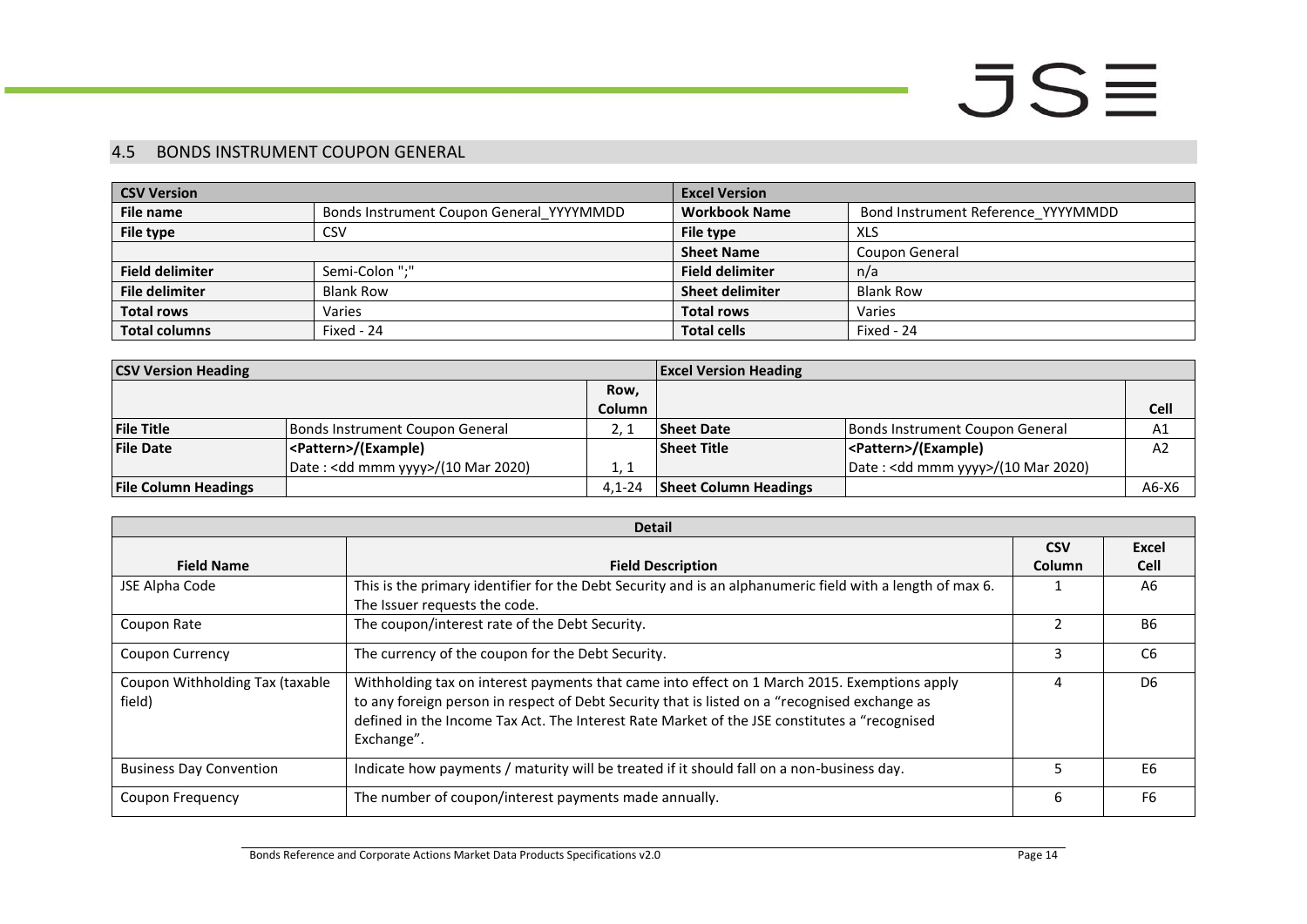| Coupon Payment Type            | This field describes the type of Coupon Payment that the Bond will pay e.g.                                                                                                                                                                                                                                                                                                                                                                                                              |    | G6             |
|--------------------------------|------------------------------------------------------------------------------------------------------------------------------------------------------------------------------------------------------------------------------------------------------------------------------------------------------------------------------------------------------------------------------------------------------------------------------------------------------------------------------------------|----|----------------|
|                                | Fixed Coupon: For Fixed Rate Note bonds                                                                                                                                                                                                                                                                                                                                                                                                                                                  |    |                |
|                                | Index Linked Coupon: For Index Linked Bonds                                                                                                                                                                                                                                                                                                                                                                                                                                              |    |                |
|                                | Variable Coupon: For Floating Rate Note Bonds                                                                                                                                                                                                                                                                                                                                                                                                                                            |    |                |
|                                | Zero coupon: For Bonds that don't pay any coupon                                                                                                                                                                                                                                                                                                                                                                                                                                         |    |                |
| Reference Rate                 | Indicates whether the variable notes is linked to 3/6/9/12m JIBAR or another index.                                                                                                                                                                                                                                                                                                                                                                                                      | 8  | H <sub>6</sub> |
| <b>Basis Points</b>            | Indicates the basis points /margin for floating rate notes, to be added to the Reference Rate.                                                                                                                                                                                                                                                                                                                                                                                           | 9  | 16             |
| Over/Under                     | Indicates whether the Basis Point value that should be added or subtracted from the Reference<br>Rate.                                                                                                                                                                                                                                                                                                                                                                                   | 10 | J <sub>6</sub> |
| Rate of Reference Rate         | The rate (for the Reference Rate) used for the Coupon calculation.                                                                                                                                                                                                                                                                                                                                                                                                                       | 11 | K6             |
|                                |                                                                                                                                                                                                                                                                                                                                                                                                                                                                                          |    |                |
| Books closed period            | The number of days that the books are closed between the last date to register and the coupon<br>date.                                                                                                                                                                                                                                                                                                                                                                                   | 12 | L <sub>6</sub> |
| Coupon Rate Floor              | In the event of a floating rate note, the coupon/interest rate could be limited on the downside.                                                                                                                                                                                                                                                                                                                                                                                         |    | M6             |
| Coupon Rate Cap                | In the event of a floating rate note, the coupon/interest rate could be limited on the upside.                                                                                                                                                                                                                                                                                                                                                                                           |    | <b>N6</b>      |
| <b>Customised Coupon</b>       | This is when the Coupon/interest rate is calculated and provided by the Issuer.                                                                                                                                                                                                                                                                                                                                                                                                          | 15 | O <sub>6</sub> |
| Day count convention           | A day-count convention measures how interest accrues on investments. In the Debt Security<br>market, this determines the number of days and the amount of accrued interest between two<br>coupon dates (when the next coupon date is less than a full coupon period away). The calculation<br>is important to traders of various bonds because, when a bond is sold, the seller is entitled to a<br>portion of the coupon payment.<br>Options are:<br>30/360<br>Actual/360<br>Actual/365 | 16 | <b>P6</b>      |
| <b>First Accrual Date</b>      | The date from which interest is accrued for the first coupon/interest payment                                                                                                                                                                                                                                                                                                                                                                                                            | 17 | Q <sub>6</sub> |
| First Interest / Coupon Date   | The first date that the coupon/interest payment will be paid, as stipulated by the Issuer.                                                                                                                                                                                                                                                                                                                                                                                               | 18 | R <sub>6</sub> |
| First Books Close Date         | The books close date for the first coupon/interest payment, as stipulated by the Issuer.                                                                                                                                                                                                                                                                                                                                                                                                 |    | S <sub>6</sub> |
| Date of Listing Reference rate | The specified date to be used for the Reference Rate.                                                                                                                                                                                                                                                                                                                                                                                                                                    | 20 | T <sub>6</sub> |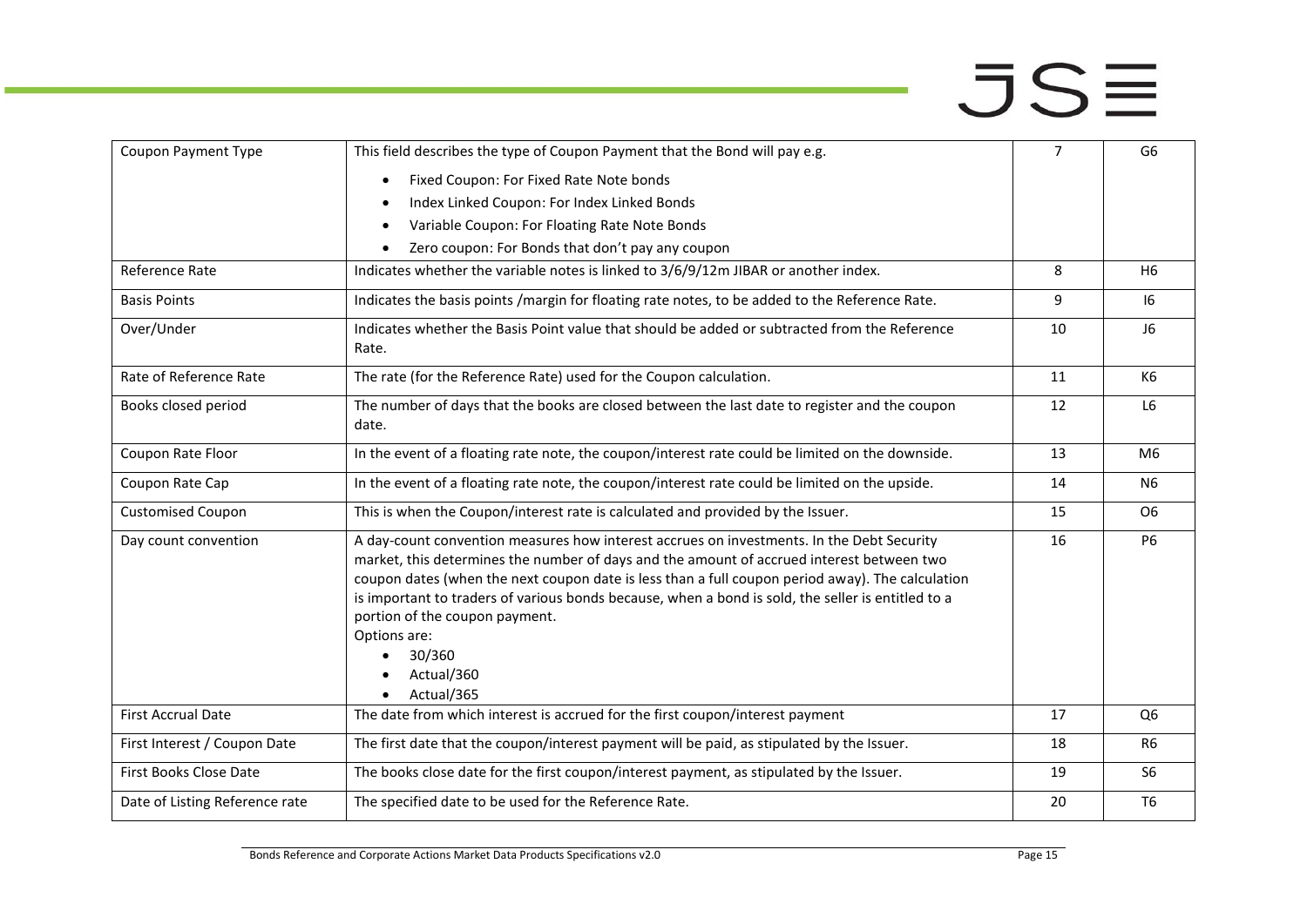| Broken First Coupon               | For long / short stub instrument. Indicates that the first coupon will be for a period shorter or<br>longer than the interest periods indicated for the particular debt instrument. | 21 | U6             |
|-----------------------------------|-------------------------------------------------------------------------------------------------------------------------------------------------------------------------------------|----|----------------|
| Last Day to Register for Maturity | Last date to register that is specific to a coupon/interest payment that pays at maturity only.                                                                                     |    | V <sub>6</sub> |
| Amount                            |                                                                                                                                                                                     |    |                |
| <b>Base CPI</b>                   | Applicable base CPI rate.                                                                                                                                                           | 23 | W6             |
| Linked\Reference Index            | This field is used to indicate if the Bond is linked to an Index which can be one of the following:                                                                                 |    | X6             |
|                                   | <b>CPI</b><br>$\bullet$                                                                                                                                                             |    |                |
|                                   | <b>OTHER</b>                                                                                                                                                                        |    |                |
|                                   | PPI                                                                                                                                                                                 |    |                |
|                                   | <b>RPI</b>                                                                                                                                                                          |    |                |

#### 4.6 BONDS INSTRUMENT COUPON SCHEDULE

| <b>CSV Version</b>     |                                           | <b>Excel Version</b>   |                                    |
|------------------------|-------------------------------------------|------------------------|------------------------------------|
| <b>File Name</b>       | Bonds Instrument Coupon Schedule_YYYYMMDD | Workbook name          | Bond Instrument Reference_YYYYMMDD |
| File type              | CSV                                       | File type              | XLS                                |
|                        |                                           | <b>Sheet Name</b>      | Coupon Schedule                    |
| <b>Field delimiter</b> | Semi-Colon ";"                            | <b>Field delimiter</b> | n/a                                |
| <b>File delimiter</b>  | <b>Blank Row</b>                          | <b>Sheet delimiter</b> | <b>Blank Row</b>                   |
| <b>Total rows</b>      | Varies                                    | <b>Total rows</b>      | Varies                             |
| <b>Total columns</b>   | Fixed - 5                                 | <b>Total cells</b>     | Fixed - 5                          |

| <b>CSV Version Heading</b>  |                                              |               | <b>Excel Version Heading</b> |                                              |             |
|-----------------------------|----------------------------------------------|---------------|------------------------------|----------------------------------------------|-------------|
|                             |                                              | Row,          |                              |                                              |             |
|                             |                                              | <b>Column</b> |                              |                                              | <b>Cell</b> |
| <b>File Title</b>           | Bonds Instrument Coupon Schedule             |               | Sheet Title                  | Bonds Instrument Coupon Schedule             | A1          |
| <b>File Date</b>            | <pattern>/(Example)</pattern>                |               | <b>Sheet Date</b>            | <pattern>/(Example)</pattern>                | A2          |
|                             | Date: <dd mmm="" yyyy="">/(10 Mar 2020)</dd> |               |                              | Date: <dd mmm="" yyyy="">/(10 Mar 2020)</dd> |             |
| <b>File Column Headings</b> |                                              | $4.1 - 5$     | <b>Sheet Column Headings</b> |                                              | A6-E6       |

<span id="page-15-0"></span>

| <b>Detail</b>                                          |                          |            |              |  |  |
|--------------------------------------------------------|--------------------------|------------|--------------|--|--|
| <b>Field Name</b><br>$-$ - $-$ - $-$ - $-$ - $-$ - $-$ | <b>Field Description</b> | <b>CSV</b> | <b>Excel</b> |  |  |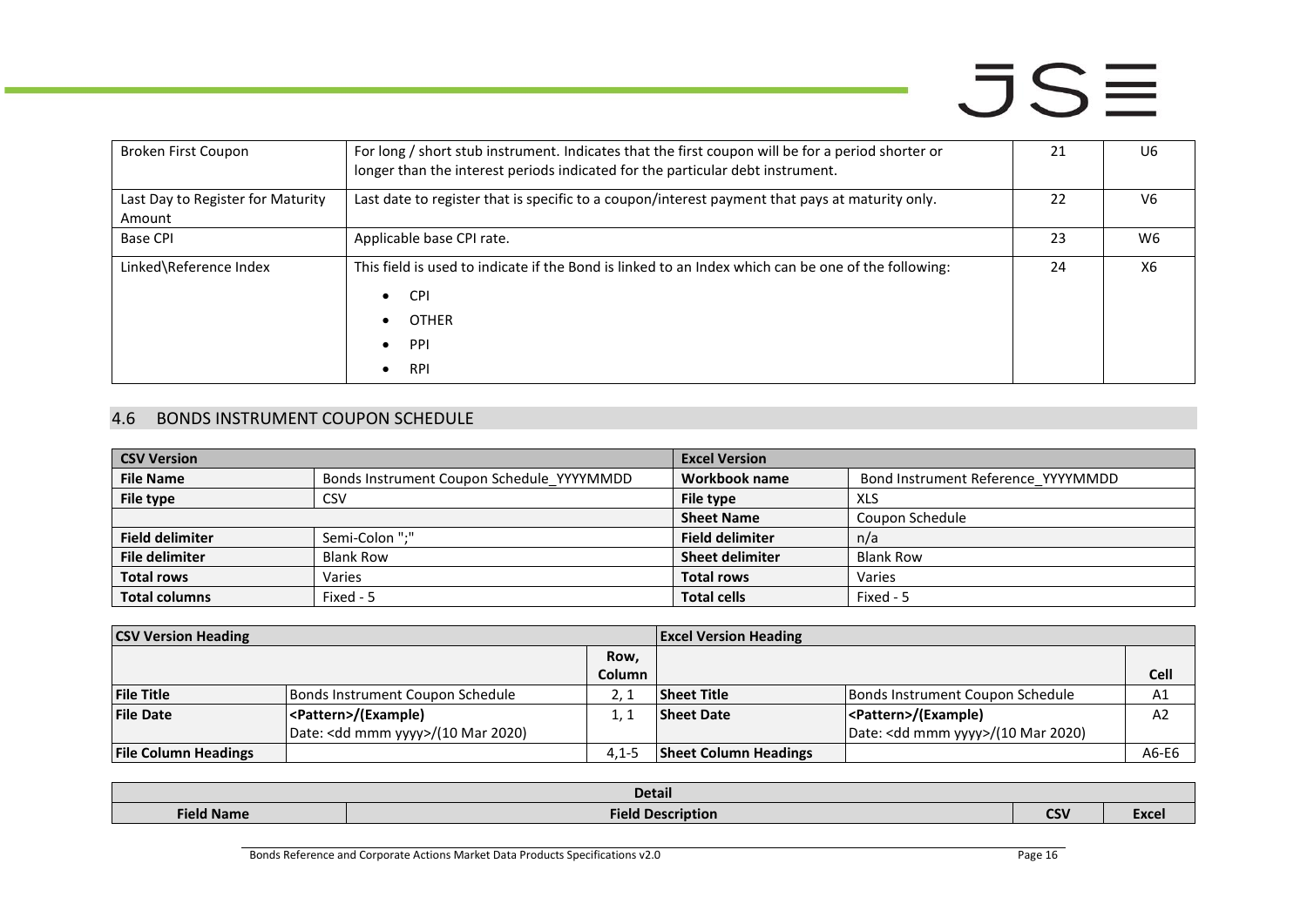|                            |                                                                                                                                            | <b>Column</b> | <b>Cell</b> |
|----------------------------|--------------------------------------------------------------------------------------------------------------------------------------------|---------------|-------------|
| JSE Alpha Code             | This is the primary identifier for the Debt Security and is an alphanumeric field with a length of<br>max 6. The Issuer requests the code. |               | A7          |
| Interest / Coupon dates    | Dates on which a Debt Security pays a coupon but depending on the business day convention.                                                 |               | Β7          |
| First Coupon Date          | First date on which a Debt Security pays a coupon but depending on the business day convention.                                            |               |             |
| Last Day to Register       | Last day to register to qualify for the coupon payment.                                                                                    |               | D7          |
| <b>Actual Payment Date</b> | Actual date of coupon payment.                                                                                                             |               | F7          |

#### 4.7 BONDS INSTRUMENT CALLABLE AND STEP UP

| <b>CSV Version</b>     |                                            | <b>Excel Version</b>   |                                    |
|------------------------|--------------------------------------------|------------------------|------------------------------------|
| <b>File Name</b>       | Bonds Instrument Callable Step Up YYYYMMDD | Workbook name          | Bond Instrument Reference_YYYYMMDD |
| File type              | CSV                                        | File type              | XLS                                |
|                        |                                            | <b>Sheet Name</b>      | Callable Step Up                   |
| <b>Field delimiter</b> | Semi-Colon ":"                             | <b>Field delimiter</b> | n/a                                |
| <b>File delimiter</b>  | <b>Blank Row</b>                           | <b>Sheet delimiter</b> | <b>Blank Row</b>                   |
| <b>Total rows</b>      | Varies                                     | <b>Total rows</b>      | Varies                             |
| <b>Total columns</b>   | Fixed - 7                                  | <b>Total cells</b>     | Fixed - 7                          |

| <b>CSV Version Heading</b>  |                                              |               | <b>Excel Version Heading</b> |                                              |                |
|-----------------------------|----------------------------------------------|---------------|------------------------------|----------------------------------------------|----------------|
|                             |                                              | Row,          |                              |                                              |                |
|                             |                                              | <b>Column</b> |                              |                                              | <b>Cell</b>    |
| <b>File Title</b>           | Bonds Instrument Callable Step Up            |               | <b>Sheet Title</b>           | Bonds Instrument Callable Step Up            | A1             |
| <b>File Date</b>            | <pattern>/(Example)</pattern>                |               | <b>Sheet Date</b>            | <pattern>/(Example)</pattern>                | A <sub>2</sub> |
|                             | Date: <dd mmm="" yyyy="">/(10 Mar 2020)</dd> | 1, 1          |                              | Date: <dd mmm="" yyyy="">/(10 Mar 2020)</dd> |                |
| <b>File Column Headings</b> |                                              | $4.1 -$       | <b>Sheet Column Headings</b> |                                              | A6-G6          |

<span id="page-16-0"></span>

| <b>Detail</b>     |                          |            |              |  |  |
|-------------------|--------------------------|------------|--------------|--|--|
|                   |                          | <b>CSV</b> | <b>Excel</b> |  |  |
| <b>Field Name</b> | <b>Field Description</b> | Column     | Cell         |  |  |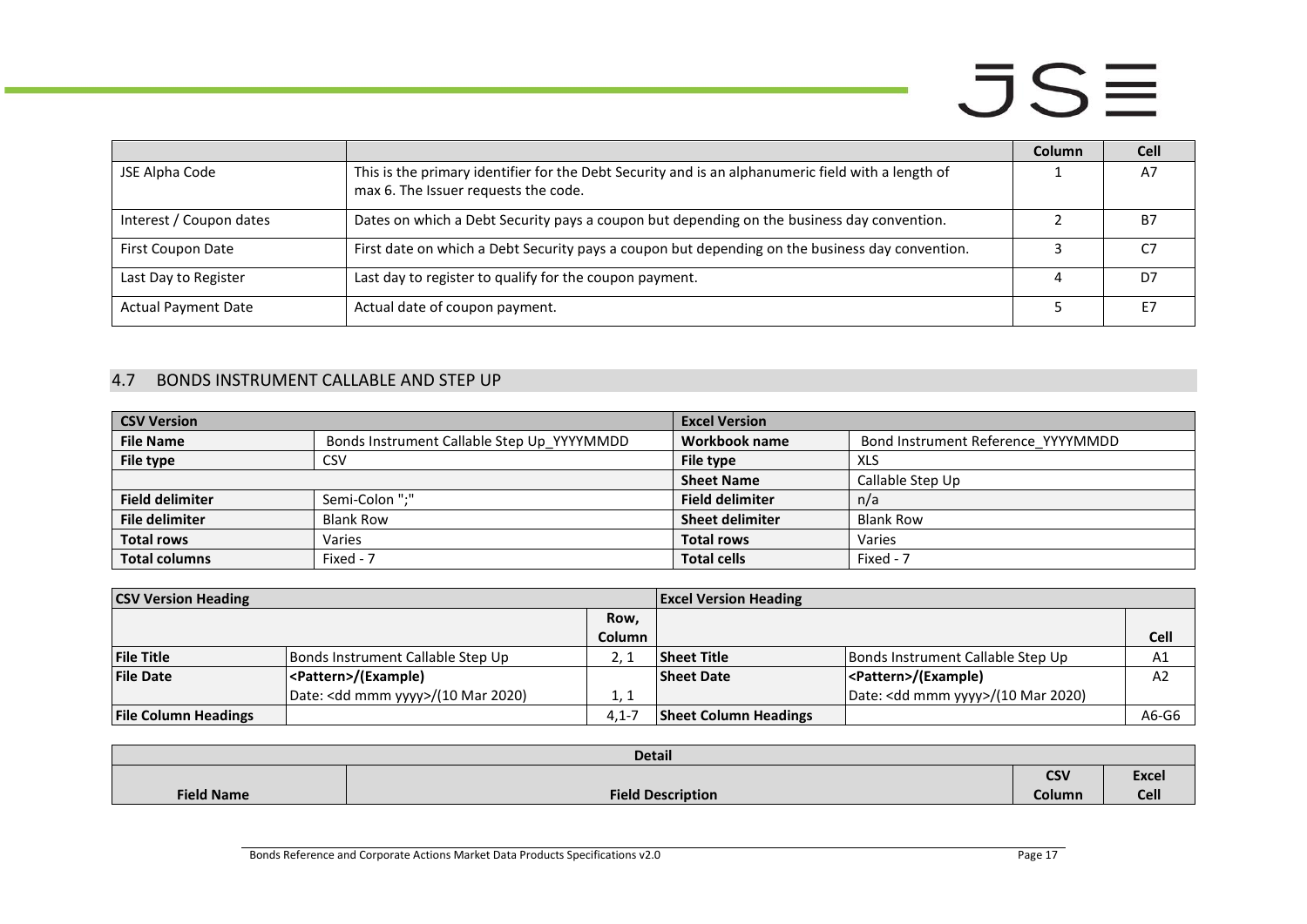| JSE Alpha Code                       | This is the primary identifier for the Debt Security and is an alphanumeric field with a length of<br>max 6. The Issuer requests the code. |   | A6             |
|--------------------------------------|--------------------------------------------------------------------------------------------------------------------------------------------|---|----------------|
| Call Indicator                       | Indicates "Yes" when the Debt Security is called.                                                                                          |   | <b>B6</b>      |
| Callable / Step Up Date              | Date on which a Debt Security can either Call or Step Up/Down the Coupon Rate.                                                             |   | C <sub>6</sub> |
| Step-up/down Coupon Rate             | The Step-up/down coupon/interest rate of the Debt Security.                                                                                | 4 | D <sub>6</sub> |
| Step-up /down Reference Rate         | The Step-up/down rate that is used to indicate whether the variable notes is linked to 3/6/9/12m<br>JIBAR or another index.                |   | E6             |
| Step-up / Down Basis points          | The Step-up/down points that indicates the basis points /margin for floating rate notes that is to<br>be added to the Reference Rate.      | h | F <sub>6</sub> |
| Step-up/down Over/Under<br>indicator | The Step-up/down indicator that indicates whether the Basis Point value that should be added or<br>subtracted from the Reference Rate.     |   | G6             |

#### 4.8 BONDS INSTRUMENT MARKET LISTINGS

| <b>CSV Version</b>     |                                          | <b>Excel Version</b>   |                                    |  |
|------------------------|------------------------------------------|------------------------|------------------------------------|--|
| <b>File Name</b>       | Bonds Instrument Market Listing YYYYMMDD | Workbook name          | Bond Instrument Reference YYYYMMDD |  |
| File type              | CSV                                      | File type              | XLS                                |  |
|                        |                                          | <b>Sheet Name</b>      | Market Listing                     |  |
| <b>Field delimiter</b> | Semi-Colon ":"                           | <b>Field delimiter</b> | n/a                                |  |
| <b>File delimiter</b>  | <b>Blank Row</b>                         | <b>Sheet delimiter</b> | <b>Blank Row</b>                   |  |
| <b>Total rows</b>      | Varies                                   | <b>Total rows</b>      | Varies                             |  |
| <b>Total columns</b>   | Fixed - 8                                | <b>Total cells</b>     | Fixed - 8                          |  |

<span id="page-17-0"></span>

| <b>CSV Version Heading</b> |                                              |               | <b>Excel Version Heading</b> |                                              |      |
|----------------------------|----------------------------------------------|---------------|------------------------------|----------------------------------------------|------|
|                            |                                              | Row,          |                              |                                              |      |
|                            |                                              | <b>Column</b> |                              |                                              | Cell |
| <b>File Title</b>          | Bonds Instrument Market Listing              |               | <b>Sheet Title</b>           | Bonds Instrument Market Listing              | A1   |
| <b>File Date</b>           | <pattern>/(Example)</pattern>                |               | <b>Sheet Date</b>            | <pattern>/(Example)</pattern>                | A2   |
|                            | Date: <dd mmm="" yyyy="">/(10 Mar 2020)</dd> |               |                              | Date: <dd mmm="" yyyy="">/(10 Mar 2020)</dd> |      |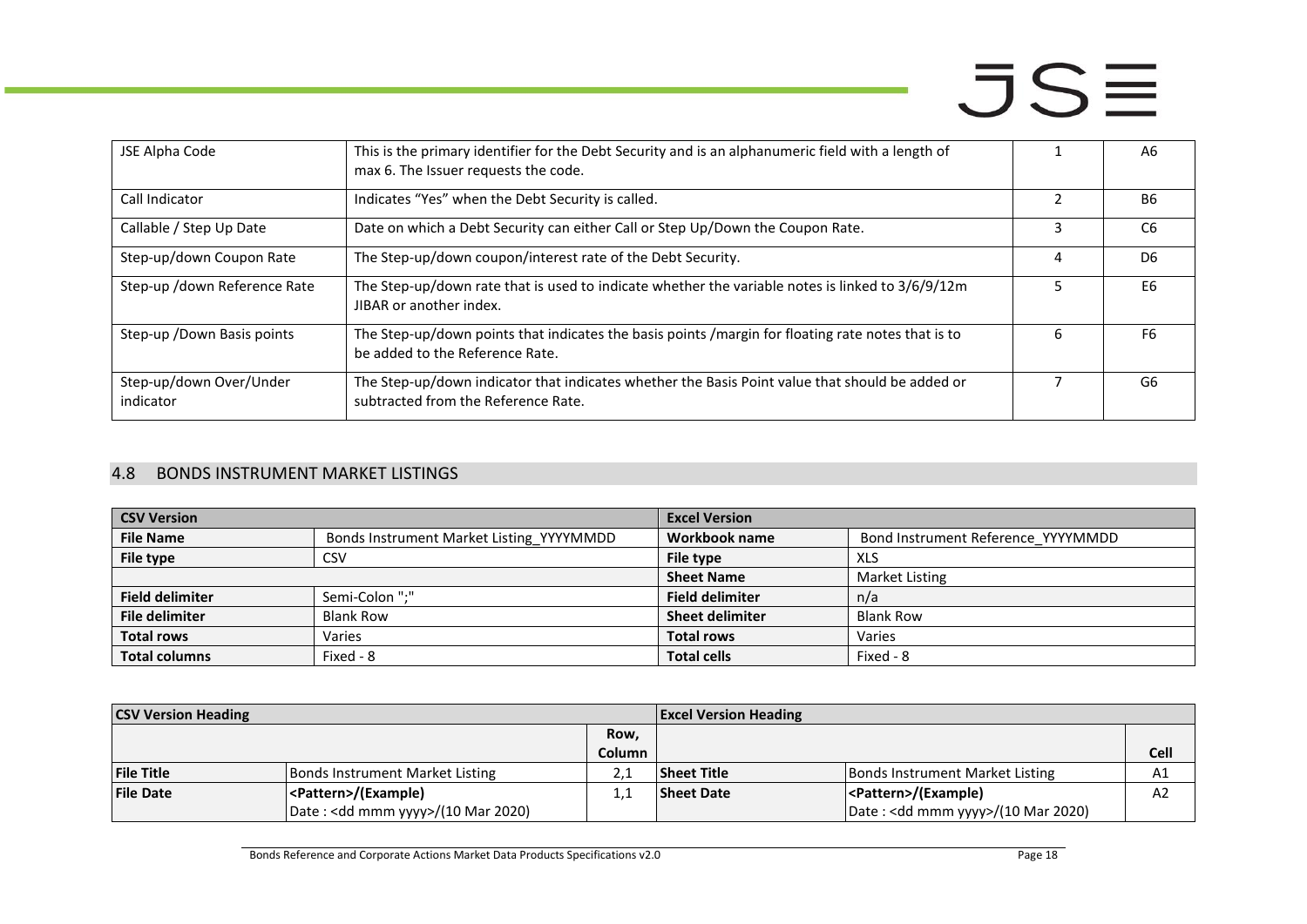|--|

| <b>Detail</b>             |                                                                                                                                            |               |                |  |  |
|---------------------------|--------------------------------------------------------------------------------------------------------------------------------------------|---------------|----------------|--|--|
|                           |                                                                                                                                            | <b>CSV</b>    | <b>Excel</b>   |  |  |
| <b>Field Name</b>         | <b>Field Description</b>                                                                                                                   | Column        | <b>Cell</b>    |  |  |
| JSE Alpha Code            | This is the primary identifier for the Debt Security and is an alphanumeric field with a length of<br>max 6. The Issuer requests the code. |               | A6             |  |  |
| Exchange                  | The exchange identifier of the exchange that the Debt Security is listed.                                                                  | $\mathcal{P}$ | <b>B6</b>      |  |  |
| MIC code                  | The Market Identifier Code of the market and exchange (as per ISO 10383) that the Debt Security<br>is listed.                              | 3             | C <sub>6</sub> |  |  |
| <b>Listing Date</b>       | The date upon which a Debt Security is listed on the market.                                                                               | 4             | D <sub>6</sub> |  |  |
| Primary Market Indicator  | Indicates whether this market is the primary listing market.                                                                               | 5             | E <sub>6</sub> |  |  |
| <b>Trading Currency</b>   | Currency of the listed Debt Security. The current value is "ZAR".                                                                          | 6             | F <sub>6</sub> |  |  |
| BondETP Indicator         | Flag that denotes whether the instrument is also traded on the Bond ETP platform.                                                          |               | G6             |  |  |
| Instrument DeListing Date | The date upon which the Debt Security is delisted from the market.                                                                         | 8             | H <sub>6</sub> |  |  |

#### 4.9 BONDS INSTRUMENT SPLIT MATURITY

| <b>CSV Version</b>     |                                                   | <b>Excel Version</b>   |                                    |  |
|------------------------|---------------------------------------------------|------------------------|------------------------------------|--|
| <b>File Name</b>       | Bonds Instrument Split Maturity Schedule YYYYMMDD | Workbook name          | Bond Instrument Reference YYYYMMDD |  |
| File type              | CSV                                               | File type              | XLS                                |  |
|                        |                                                   | <b>Sheet Name</b>      | <b>Split Maturity Schedule</b>     |  |
| <b>Field delimiter</b> | Semi-Colon ":"                                    | <b>Field delimiter</b> | n/a                                |  |
| <b>File delimiter</b>  | <b>Blank Row</b>                                  | <b>Sheet delimiter</b> | <b>Blank Row</b>                   |  |
| <b>Total rows</b>      | Varies                                            | <b>Total rows</b>      | Varies                             |  |
| <b>Total columns</b>   | Fixed - 3                                         | <b>Total cells</b>     | Fixed - 3                          |  |

<span id="page-18-0"></span>**CSV Version Heading Excel Version Heading Excel Version Heading**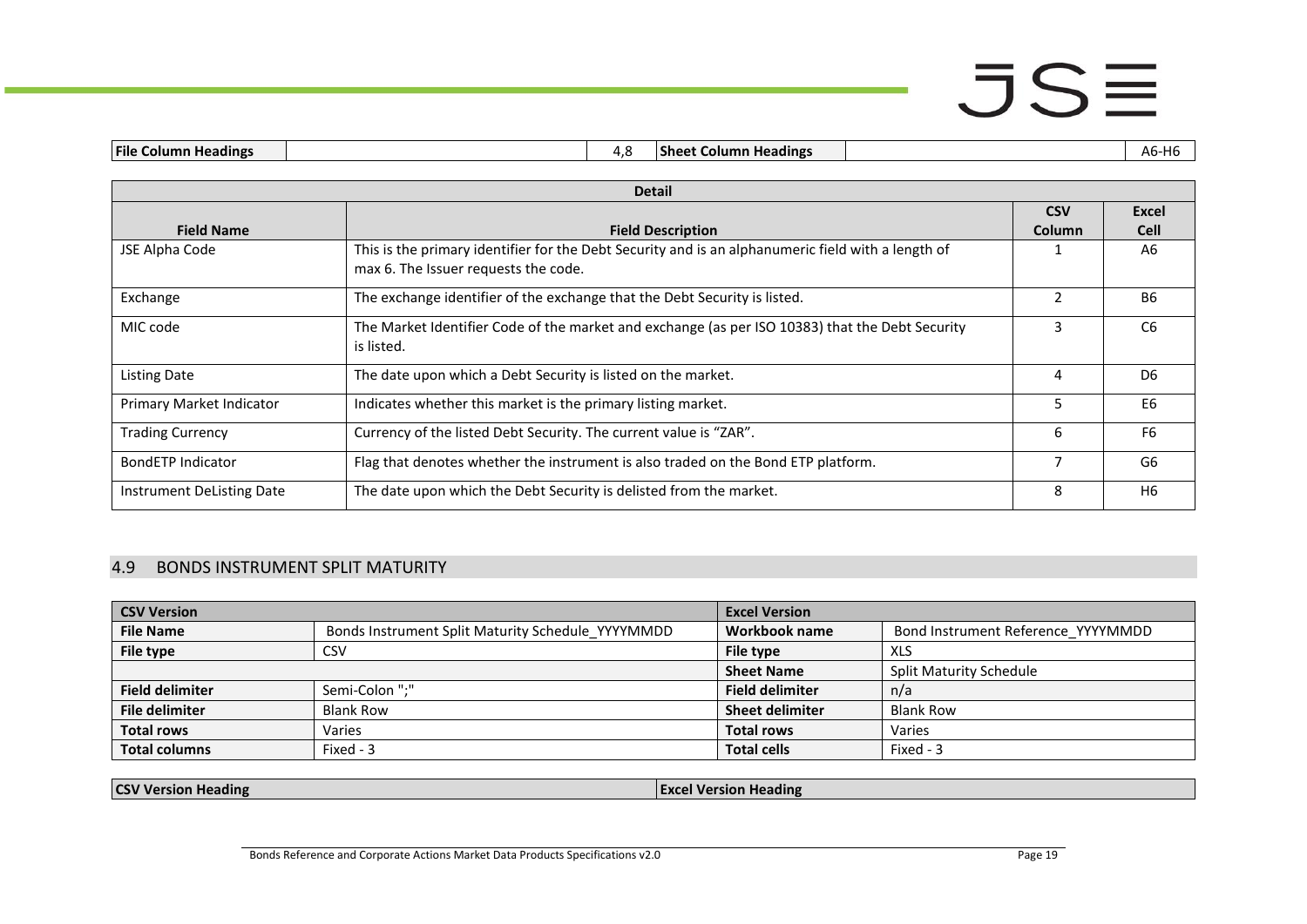|                             |                                              | Row.          |                              |                                              |                |
|-----------------------------|----------------------------------------------|---------------|------------------------------|----------------------------------------------|----------------|
|                             |                                              | <b>Column</b> |                              |                                              | <b>Cell</b>    |
| <b>File Title</b>           | Bonds Instrument Split Maturity Schedule     |               | Sheet Title                  | Split Maturity Schedule                      | A1             |
| <b>File Date</b>            | <pattern>/(Example)</pattern>                |               | <b>Sheet Date</b>            | <pattern>/(Example)</pattern>                | A <sub>2</sub> |
|                             | Date: <dd mmm="" yyyy="">/(10 Mar 2020)</dd> | 1.1           |                              | Date: <dd mmm="" yyyy="">/(10 Mar 2020)</dd> |                |
| <b>File Column Headings</b> |                                              | $4.1 - 3$     | <b>Sheet Column Headings</b> |                                              | A6-C6          |

|                                          | <b>Detail</b>                                                                                                                              |               |                |  |  |
|------------------------------------------|--------------------------------------------------------------------------------------------------------------------------------------------|---------------|----------------|--|--|
|                                          |                                                                                                                                            | <b>CSV</b>    | <b>Excel</b>   |  |  |
| <b>Field Name</b>                        | <b>Field Description</b>                                                                                                                   | <b>Column</b> | <b>Cell</b>    |  |  |
| JSE Alpha Code                           | This is the primary identifier for the Debt Security and is an alphanumeric field with a length of<br>max 6. The Issuer requests the code. |               | A <sub>6</sub> |  |  |
| <b>Split Maturity Date</b>               | The split maturity date for the Debt Security that has split into new series.                                                              |               | B6             |  |  |
| Split Maturity Date Notes (Free<br>text) | Supporting notes relating to the split maturity date.                                                                                      |               | C6             |  |  |

#### 4.10 BONDS INSTRUMENT REFERENCE INDEX

| <b>CSV Version</b>     |                                           | <b>Excel Version</b>   |                                    |
|------------------------|-------------------------------------------|------------------------|------------------------------------|
| <b>File Name</b>       | Bonds Instrument Reference Index YYYYMMDD | Workbook name          | Bond Instrument Reference_YYYYMMDD |
| File type              | CSV                                       | File type              | XLS                                |
|                        |                                           | <b>Sheet Name</b>      | Reference Index                    |
| <b>Field delimiter</b> | Semi-Colon ";"                            | <b>Field delimiter</b> | n/a                                |
| <b>File delimiter</b>  | <b>Blank Row</b>                          | <b>Sheet delimiter</b> | <b>Blank Row</b>                   |
| <b>Total rows</b>      | Varies                                    | <b>Total rows</b>      | Varies                             |
| <b>Total columns</b>   | Fixed - 6                                 | <b>Total cells</b>     | Fixed - 6                          |

<span id="page-19-0"></span>

| <b>CSV Version Heading</b> |                                  | <b>Excel Version Heading</b> |                    |                                  |      |
|----------------------------|----------------------------------|------------------------------|--------------------|----------------------------------|------|
|                            |                                  | Row,                         |                    |                                  |      |
|                            |                                  | <b>Column</b>                |                    |                                  | Cell |
| <b>File Title</b>          | Bonds Instrument Reference Index |                              | <b>Sheet Title</b> | Bonds Instrument Reference Index | A1   |
| <b>File Date</b>           | <pattern>/(Example)</pattern>    |                              | <b>Sheet Date</b>  | <pattern>/(Example)</pattern>    | AZ   |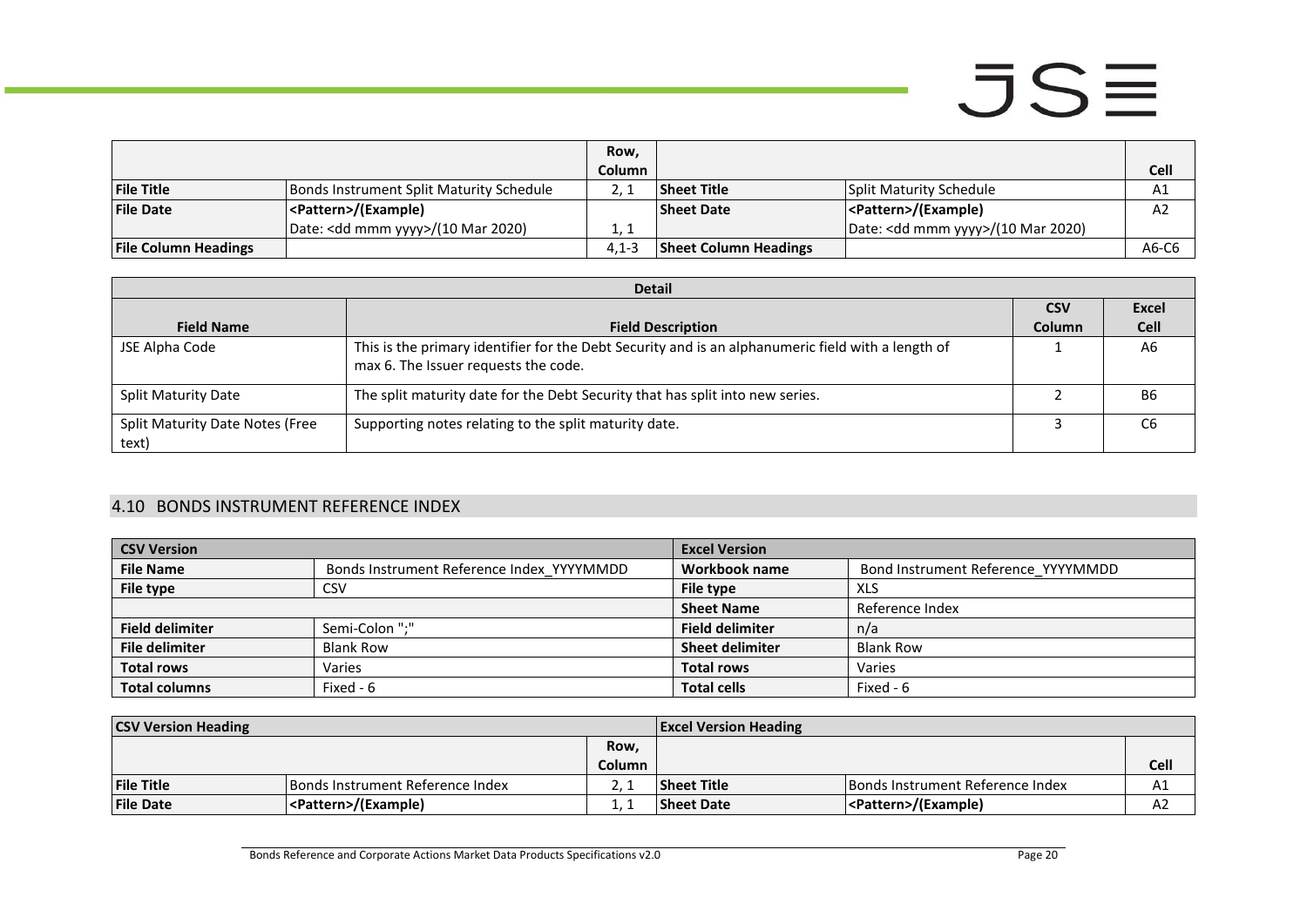|                                             | 2020)<br> Date:<br><dd mmm<br="">.<br/><math>\mathcal{L}</math><br/>ivia.<br/><math>\rightarrow</math></dd> |            |                                    | 2020)<br>Mar<br>,,,<br>. mmm<br>$\sim$ dr<br><b>MAN/S</b><br>vale<br>7u |                |
|---------------------------------------------|-------------------------------------------------------------------------------------------------------------|------------|------------------------------------|-------------------------------------------------------------------------|----------------|
| <b>File C</b><br><br><b>Column Headings</b> |                                                                                                             | ה-י<br>. . | <b>Headings</b><br>Column<br>anee. |                                                                         | $  -$<br>Ab-F6 |

|                                | <b>Detail</b>                                                                                                                  |               |                |
|--------------------------------|--------------------------------------------------------------------------------------------------------------------------------|---------------|----------------|
|                                |                                                                                                                                | <b>CSV</b>    | <b>Excel</b>   |
| <b>Field Name</b>              | <b>Field Description</b>                                                                                                       | <b>Column</b> | <b>Cell</b>    |
| JSE Alpha Code                 | Primary identifier for the Debt Security and is an alphanumeric field with a length of max 6. The<br>Issuer requests the code. |               | A6             |
| <b>Index Code</b>              | Index code identifier of the linked reference index                                                                            |               | <b>B6</b>      |
| Reference Index JSE Alpha Code | Alpha code identifier of the linked reference index                                                                            |               | C <sub>6</sub> |
| <b>Instrument Name</b>         | Name of the linked reference index                                                                                             | 4             | D <sub>6</sub> |
| Instrument Type                | Type of the linked reference index                                                                                             |               | E <sub>6</sub> |
| Mixed Rate Note Leg            | Indicates the leg that is linked to the reference index                                                                        | 6             | F6             |

#### 4.11 BONDS REFERENCE INSTRUMENT

| <b>CSV Version</b>     |                                                | <b>Excel Version</b>   |                                    |
|------------------------|------------------------------------------------|------------------------|------------------------------------|
| <b>File Name</b>       | Bonds Instrument Reference Instrument YYYYMMDD | Workbook name          | Bond Instrument Reference YYYYMMDD |
| File type              | CSV                                            | File type              | <b>XLS</b>                         |
|                        |                                                | <b>Sheet Name</b>      | Reference Instrument               |
| <b>Field delimiter</b> | Semi-Colon ";"                                 | <b>Field delimiter</b> | n/a                                |
| <b>File delimiter</b>  | <b>Blank Row</b>                               | <b>Sheet delimiter</b> | <b>Blank Row</b>                   |
| <b>Total rows</b>      | Varies                                         | <b>Total rows</b>      | Varies                             |
| <b>Total columns</b>   | $Fixed-5$                                      | <b>Total cells</b>     | Fixed - 5                          |

<span id="page-20-0"></span>

| <b>CSV Version Heading</b> |                                       | <b>Excel Version Heading</b> |                    |                            |             |
|----------------------------|---------------------------------------|------------------------------|--------------------|----------------------------|-------------|
|                            |                                       | Row,                         |                    |                            |             |
|                            |                                       | Column                       |                    |                            | <b>Cell</b> |
| <b>File Title</b>          | Bonds Instrument Reference Instrument |                              | <b>Sheet Title</b> | Bonds Instrument Reference |             |
|                            |                                       | - 1<br>$-1$                  |                    | l Instrument               |             |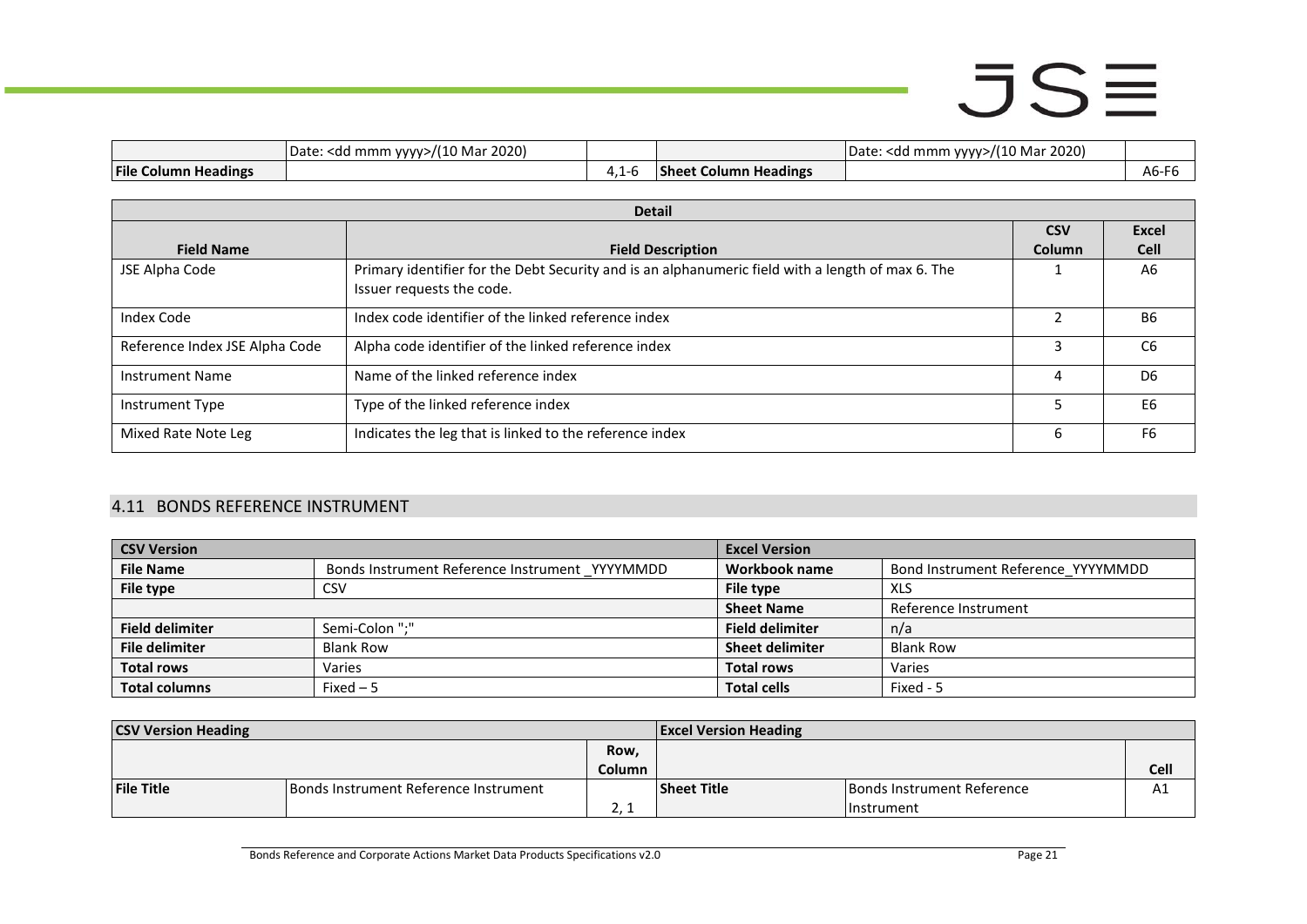| <b>File Date</b>            | <pattern>/(Example)</pattern>                |       | <b>Sheet Date</b>            | <pattern>/(Example)</pattern>                | А2    |
|-----------------------------|----------------------------------------------|-------|------------------------------|----------------------------------------------|-------|
|                             | Date: <dd mmm="" yyyy="">/(10 Mar 2020)</dd> |       |                              | Date: <dd mmm="" yyyy="">/(10 Mar 2020)</dd> |       |
| <b>File Column Headings</b> |                                              | 4.I-3 | <b>Sheet Column Headings</b> |                                              | A6-E6 |

|                                     | <b>Detail</b>                                                                                     |                |                |  |  |
|-------------------------------------|---------------------------------------------------------------------------------------------------|----------------|----------------|--|--|
|                                     |                                                                                                   | <b>CSV</b>     | Excel          |  |  |
| <b>Field Name</b>                   | <b>Field Description</b>                                                                          | Column         | <b>Cell</b>    |  |  |
| JSE Alpha Code                      | Primary identifier for the Debt Security and is an alphanumeric field with a length of max 6.     |                | A6             |  |  |
|                                     | The Issuer requests the code.                                                                     |                |                |  |  |
| Reference Instrument JSE Alpha Code | Alpha code identifier of the linked reference instrument.                                         | $\mathfrak{p}$ | <b>B6</b>      |  |  |
| <b>Instrument Name</b>              | Name of the linked reference instrument.                                                          | 3              | C6             |  |  |
| Instrument Type                     | Instrument type of the reference instrument.                                                      | 4              | D <sub>6</sub> |  |  |
| <b>ISIN</b>                         | International Security Identification Number that the JSE generates for all South African         |                | E <sub>6</sub> |  |  |
|                                     | Instruments as the accredited National Numbering Agency for South Africa.                         |                |                |  |  |
|                                     | It is unique per instrument and a twelve-character number that consists of a two-letter           |                |                |  |  |
|                                     | country code, followed by the nine-character alphanumerical national security identifier, and     |                |                |  |  |
|                                     | a check digit. ISINs issued by the JSE for Debt Security instruments will have a "G" in the third |                |                |  |  |
|                                     | character.                                                                                        |                |                |  |  |
|                                     |                                                                                                   |                |                |  |  |

#### 4.12 BONDS INSTRUMENT REFERENCE ENTITIES

<span id="page-21-0"></span>

| <b>CSV Version</b>     |                                              | <b>Excel Version</b>   |                                    |
|------------------------|----------------------------------------------|------------------------|------------------------------------|
| <b>File Name</b>       | Bonds Instrument Reference Entities YYYYMMDD | Workbook name          | Bond Instrument Reference YYYYMMDD |
| File type              | CSV                                          | File type              | <b>XLS</b>                         |
|                        |                                              | <b>Sheet Name</b>      | <b>Reference Entities</b>          |
| <b>Field delimiter</b> | Semi-Colon ";"                               | <b>Field delimiter</b> | n/a                                |
| <b>File delimiter</b>  | <b>Blank Row</b>                             | <b>Sheet delimiter</b> | <b>Blank Row</b>                   |
| <b>Total rows</b>      | Varies                                       | <b>Total rows</b>      | Varies                             |
| <b>Total columns</b>   | Fixed $-6$                                   | <b>Total cells</b>     | Fixed - 6                          |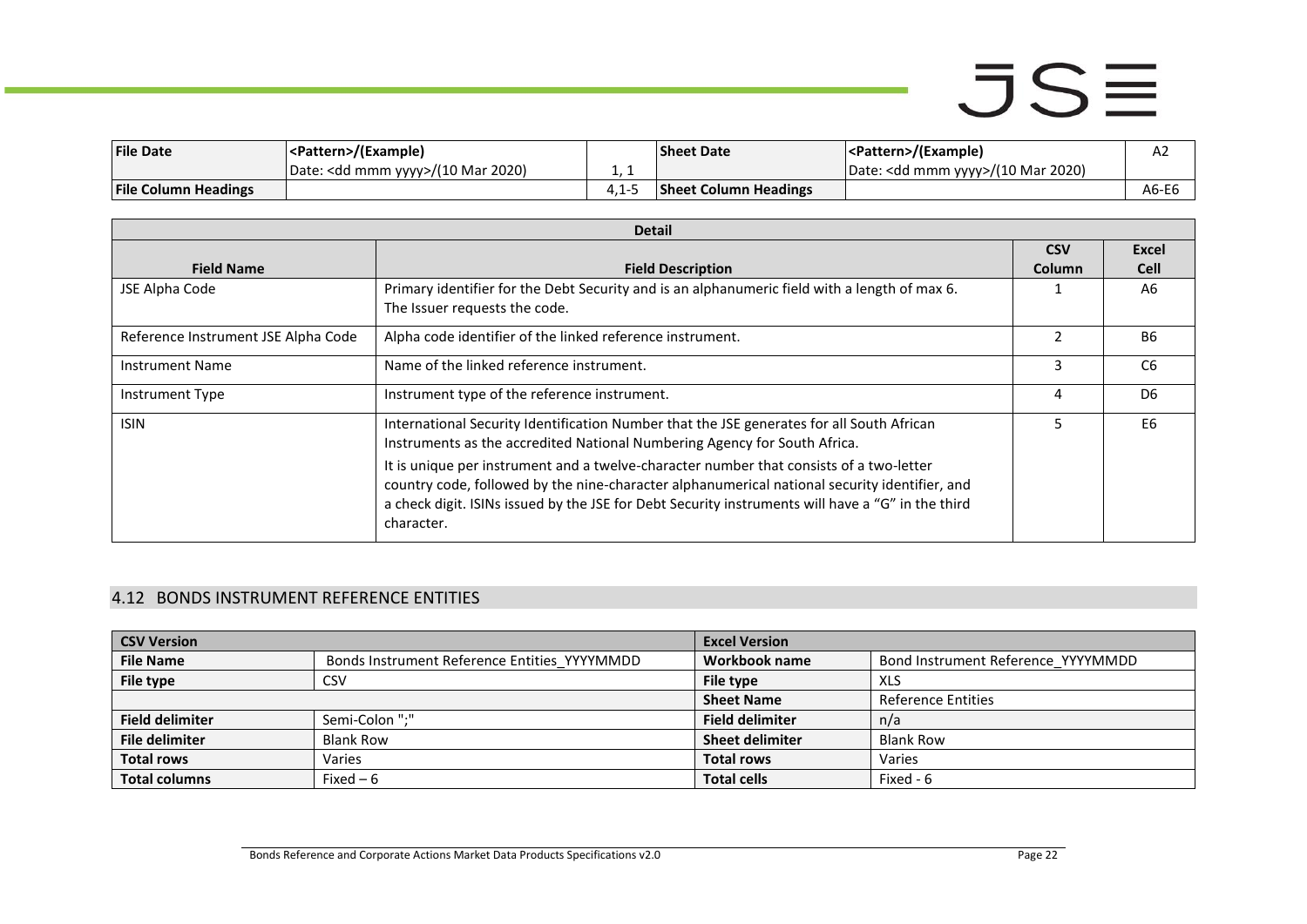| <b>CSV Version Heading</b>  |                                              | <b>Excel Version Heading</b> |                              |                                              |                |
|-----------------------------|----------------------------------------------|------------------------------|------------------------------|----------------------------------------------|----------------|
|                             |                                              | Row,                         |                              |                                              |                |
|                             |                                              | Column                       |                              |                                              | Cell           |
| <b>File Title</b>           | Bonds Instrument Reference Entities          |                              | <b>Sheet Title</b>           | <b>Bonds Instrument Reference Entities</b>   | A1             |
| <b>File Date</b>            | <pattern>/(Example)</pattern>                |                              | <b>Sheet Date</b>            | <pattern>/(Example)</pattern>                | A <sub>2</sub> |
|                             | Date: <dd mmm="" yyyy="">/(10 Mar 2020)</dd> | 1, 1                         |                              | Date: <dd mmm="" yyyy="">/(10 Mar 2020)</dd> |                |
| <b>File Column Headings</b> |                                              | $4.1 - 2$                    | <b>Sheet Column Headings</b> |                                              | A6-B6          |

| <b>Detail</b>           |                                                                                                                                |               |                |  |
|-------------------------|--------------------------------------------------------------------------------------------------------------------------------|---------------|----------------|--|
|                         |                                                                                                                                | <b>CSV</b>    | Excel          |  |
| <b>Field Name</b>       | <b>Field Description</b>                                                                                                       | <b>Column</b> | <b>Cell</b>    |  |
| JSE Alpha Code          | Primary identifier for the Debt Security and is an alphanumeric field with a length of max 6. The<br>Issuer requests the code. |               | A6             |  |
| <b>Institution Name</b> | Name of the linked reference entity.                                                                                           |               | B <sub>6</sub> |  |

#### 4.13 BONDS INSTRUMENT REFERENCE GUARANTOR

| <b>CSV Version</b>     |                                               | <b>Excel Version</b>   |                                    |  |
|------------------------|-----------------------------------------------|------------------------|------------------------------------|--|
| <b>File Name</b>       | Bonds Instrument Reference Guarantor YYYYMMDD | Workbook name          | Bond Instrument Reference YYYYMMDD |  |
| File type              | CSV                                           | File type              | XLS                                |  |
|                        |                                               | <b>Sheet Name</b>      | <b>Bonds Instrument Guarantor</b>  |  |
| <b>Field delimiter</b> | Semi-Colon ";"                                | <b>Field delimiter</b> | n/a                                |  |
| <b>File delimiter</b>  | <b>Blank Row</b>                              | <b>Sheet delimiter</b> | <b>Blank Row</b>                   |  |
| <b>Total rows</b>      | Varies                                        | <b>Total rows</b>      | Varies                             |  |
| <b>Total columns</b>   | Fixed - 5                                     | <b>Total cells</b>     | Fixed - 5                          |  |

<span id="page-22-0"></span>

| <b>CSV Version Heading</b> |                                              |        | <b>Excel Version Heading</b> |                                              |                |
|----------------------------|----------------------------------------------|--------|------------------------------|----------------------------------------------|----------------|
|                            |                                              | Row,   |                              |                                              |                |
|                            |                                              | Column |                              |                                              | <b>Cell</b>    |
| <b>File Title</b>          | l Bonds Instrument Guarantor                 |        | <b>Sheet Title</b>           | Bonds Instrument Guarantor                   | A1             |
| <b>File Date</b>           | <pattern>/(Example)</pattern>                |        | <b>Sheet Date</b>            | <pattern>/(Example)</pattern>                | A <sub>2</sub> |
|                            | Date: <dd mmm="" yyyy="">/(10 Mar 2020)</dd> | 1. 1   |                              | Date: <dd mmm="" yyyy="">/(10 Mar 2020)</dd> |                |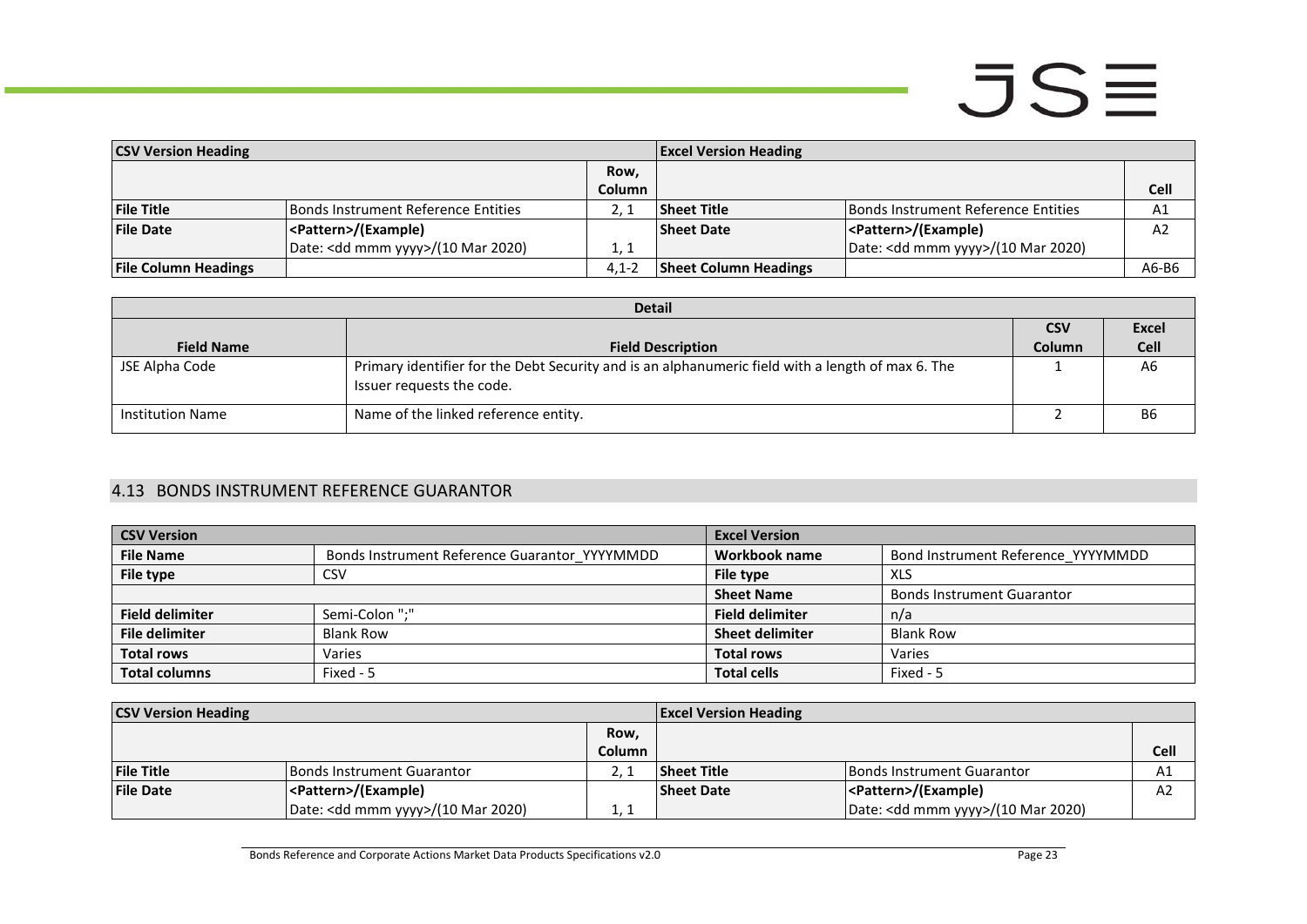### $JSE$

| <b>File Column Headings</b><br><b>Sheet Column Headings</b><br>$3.1 - 3$ |                                                                                                                                |               | $A6-C6$        |
|--------------------------------------------------------------------------|--------------------------------------------------------------------------------------------------------------------------------|---------------|----------------|
|                                                                          |                                                                                                                                |               |                |
|                                                                          | <b>Detail</b>                                                                                                                  |               |                |
|                                                                          |                                                                                                                                | <b>CSV</b>    | <b>Excel</b>   |
| <b>Field Name</b>                                                        | <b>Field Description</b>                                                                                                       | <b>Column</b> | <b>Cell</b>    |
| JSE Alpha Code                                                           | Primary identifier for the Debt Security and is an alphanumeric field with a length of max 6. The<br>Issuer requests the code. |               | A <sub>6</sub> |
| Guarantor JSE Alpha Code                                                 | Alpha code identifier of the linked Guarantor.                                                                                 |               | B6             |

#### 4.14 BONDS INSTRUMENT REFERENCE MIXED RATE

An Instrument can be issued as a Mixed Rate Note; meaning that for the first defined period the debt instrument pays a specific type of coupon and then for the next defined period changes to another type of coupon payment. These different periods are referred to as legs. The number of legs for Mixed Rate Notes are typically two legs but could increase over time.

Entity / Role Type **Type of the linked Guarantor.** 2 CD6

Refer to the Coupon General Section for the meaning of the fields.

| <b>CSV Version</b>     |                                      | <b>Excel Version</b>   |                                    |
|------------------------|--------------------------------------|------------------------|------------------------------------|
| <b>File Name</b>       | Bonds Instrument Mixed Rate YYYYMMDD | Sheet name             | Bond Instrument Reference_YYYYMMDD |
| File type              | CSV                                  | File type              | XLS                                |
|                        |                                      | <b>Sheet Name</b>      | <b>Bonds Instrument Guarantor</b>  |
| <b>Field delimiter</b> | Semi-Colon ";"                       | <b>Field delimiter</b> | n/a                                |
| <b>File delimiter</b>  | <b>Blank Row</b>                     | <b>Sheet delimiter</b> | <b>Blank Row</b>                   |
| <b>Total rows</b>      | Varies                               | <b>Total rows</b>      | Varies                             |
| <b>Total columns</b>   | Fixed - 23                           | <b>Total cells</b>     | Fixed - 23                         |

<span id="page-23-0"></span>

| <b>CSV Version Heading</b> |                                    | <b>Excel Version Heading</b> |                    |                             |      |
|----------------------------|------------------------------------|------------------------------|--------------------|-----------------------------|------|
|                            |                                    | <b>Row</b>                   |                    |                             |      |
|                            |                                    | Column                       |                    |                             | Cell |
| <b>File Title</b>          | <b>Bonds Instrument Mixed Rate</b> |                              | <b>Sheet Title</b> | Bonds Instrument Mixed Rate | ┒┻   |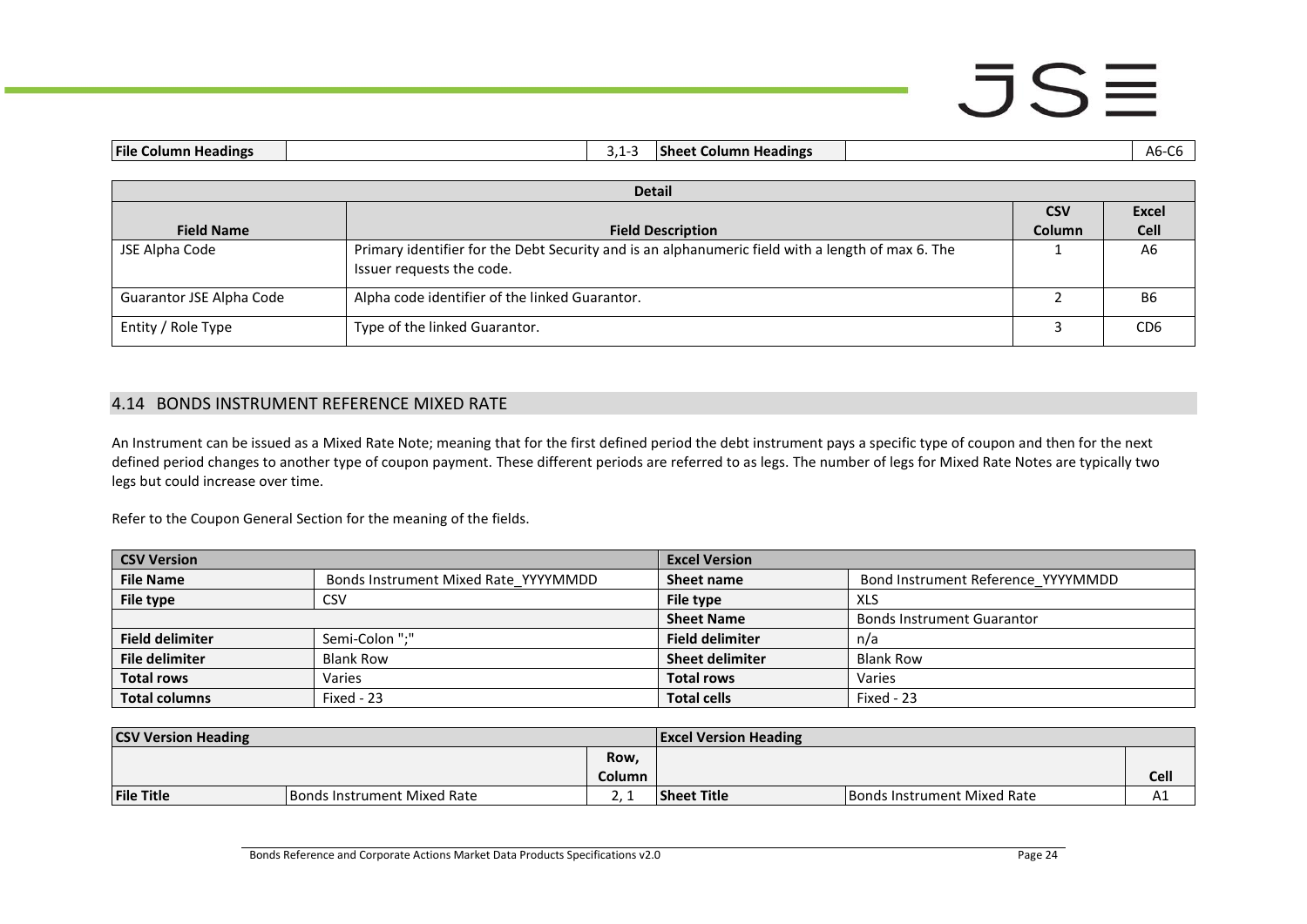| <b>File Date</b>            | <pattern>/(Example)</pattern>                 |            | <b>Sheet Date</b>            | <pattern>/(Example)</pattern>                | A2    |
|-----------------------------|-----------------------------------------------|------------|------------------------------|----------------------------------------------|-------|
|                             | UDate: <dd mmm="" yyyy="">/(10 Mar 2020)</dd> |            |                              | Date: <dd mmm="" yyyy="">/(10 Mar 2020)</dd> |       |
| <b>File Column Headings</b> |                                               | $4.1 - 23$ | <b>Sheet Column Headings</b> |                                              | A6-W6 |

| <b>Detail</b>                      |                                                                                                     |                |                |  |
|------------------------------------|-----------------------------------------------------------------------------------------------------|----------------|----------------|--|
|                                    |                                                                                                     | <b>CSV</b>     | <b>Excel</b>   |  |
| <b>Field Name</b>                  | <b>Field Description</b>                                                                            | Column         | <b>Cell</b>    |  |
| JSE Alpha Code                     | Primary identifier for the Debt Security and is an alphanumeric field with a length of max 6. The   | 1              | A <sub>6</sub> |  |
|                                    | Issuer requests the code.                                                                           |                |                |  |
| Leg Number                         | The number of the Coupon Rate for the leg.                                                          | $\mathcal{P}$  | <b>B6</b>      |  |
| Leg Start Date                     | The Mixed Rate Coupon leg start date for the leg.                                                   | 3              | C <sub>6</sub> |  |
| Leg End Date                       | The Mixed Rate Coupon leg end date for the leg.                                                     | 4              | D <sub>6</sub> |  |
| Leg Coupon Frequency               | The Mixed Rate Coupon leg frequency for the leg.                                                    | 5              | E <sub>6</sub> |  |
| Leg Business Day Convention        | The Mixed Rate Coupon leg indication as to how the payment / maturity will be treated if it         | 6              | F <sub>6</sub> |  |
|                                    | should fall on a non-business day for the leg.                                                      |                |                |  |
| Leg Coupon Rate                    | The Mixed Rate Coupon rate for the leg.                                                             | $\overline{7}$ | G6             |  |
| Leg Coupon Payment Type            | Same as Coupon Payment type. Just that its used for a Mixed Rate note Bond to denote the field      | 8              | H <sub>6</sub> |  |
|                                    | at the Leg level.                                                                                   |                |                |  |
| Leg Basis points                   | The Mixed rate leg indicator that indicates the basis points /margin for floating rate notes, to be | 9              | 16             |  |
|                                    | added to the Reference Rate for the leg.                                                            |                |                |  |
| Leg Over/Under                     | The Mixed Rate leg indicator that indicates whether the Basis Point value that should be added or   | 10             | J6             |  |
|                                    | subtracted from the Reference Rate for the leg.                                                     |                |                |  |
| Leg Reference Rate                 | The Mixed Rate leg indicator that indicates whether the variable notes is linked to 3/6/9/12m       | 11             | K6             |  |
|                                    | JIBAR or another index for the leg.                                                                 |                |                |  |
| Leg Books Closed Period            | The Mixed Rate leg period that indicates the number of days that the books are closed between       | 12             | L <sub>6</sub> |  |
|                                    | the last date to register and the coupon date for the leg.                                          |                |                |  |
| Leg Rate of Reference Rate         | The Mixed Rate leg Reference Rate used for the Coupon calculation for the leg.                      | 13             | M <sub>6</sub> |  |
| Leg Date of Listing Reference rate | The Mixed Rate Reference Rate date for the leg.                                                     | 14             | N <sub>6</sub> |  |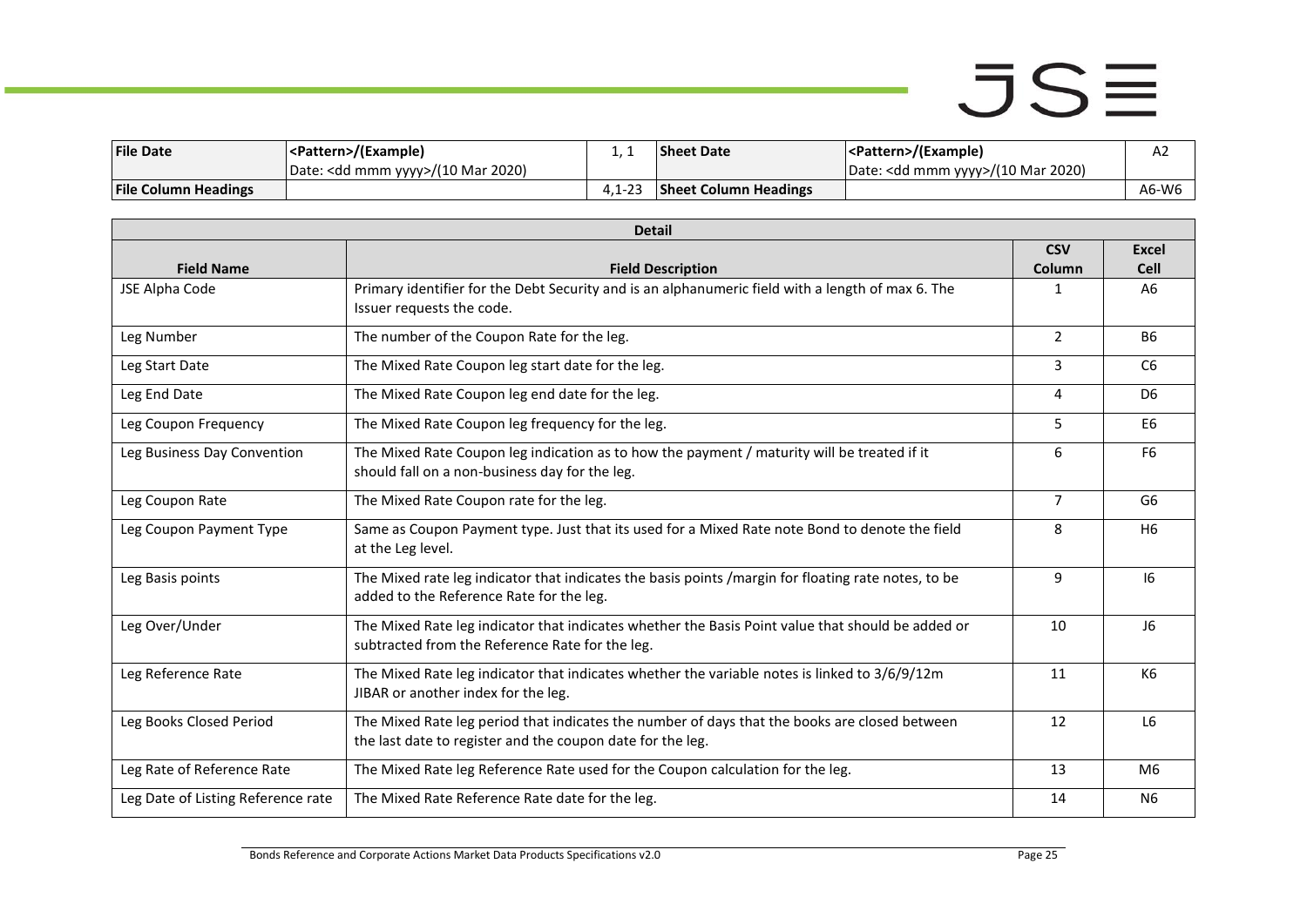| Leg Day count Convention                               | The Mixed Rate Day Count Convention for the leg.                                                                                                                                 | 15 | O <sub>6</sub> |
|--------------------------------------------------------|----------------------------------------------------------------------------------------------------------------------------------------------------------------------------------|----|----------------|
| Leg Coupon Rate Cap                                    | The Coupon Rate Cap for the leg.                                                                                                                                                 | 16 | <b>P6</b>      |
| Leg Coupon Rate Floor                                  | The Coupon Rate Floor for the leg.                                                                                                                                               | 17 | Q <sub>6</sub> |
| Leg Customised Coupon                                  | The Mixed Rate Customised Coupon for the leg.                                                                                                                                    | 18 | <b>R6</b>      |
| Leg Last Day to Register for<br><b>Maturity Amount</b> | The Mixed Rate Last Day to Register for the Maturity Amount for the leg.                                                                                                         |    | S <sub>6</sub> |
| Leg Underlying Index Code                              | The Mixed Rate underlying index code for the leg.                                                                                                                                | 20 | T <sub>6</sub> |
| Mixed Rate Conversion<br>determination date            | The Mixed Rate conversion determination date for the leg.                                                                                                                        | 21 | U <sub>6</sub> |
| <b>Base CPI</b>                                        | Applicable base CPI rate.                                                                                                                                                        | 22 | V <sub>6</sub> |
| Linked\Reference Index                                 | This field is used to indicate if the Bond is linked to an Index which can be one of the following:<br><b>CPI</b><br>$\bullet$<br><b>OTHER</b><br>PPI<br>$\bullet$<br><b>RPI</b> | 23 | W <sub>6</sub> |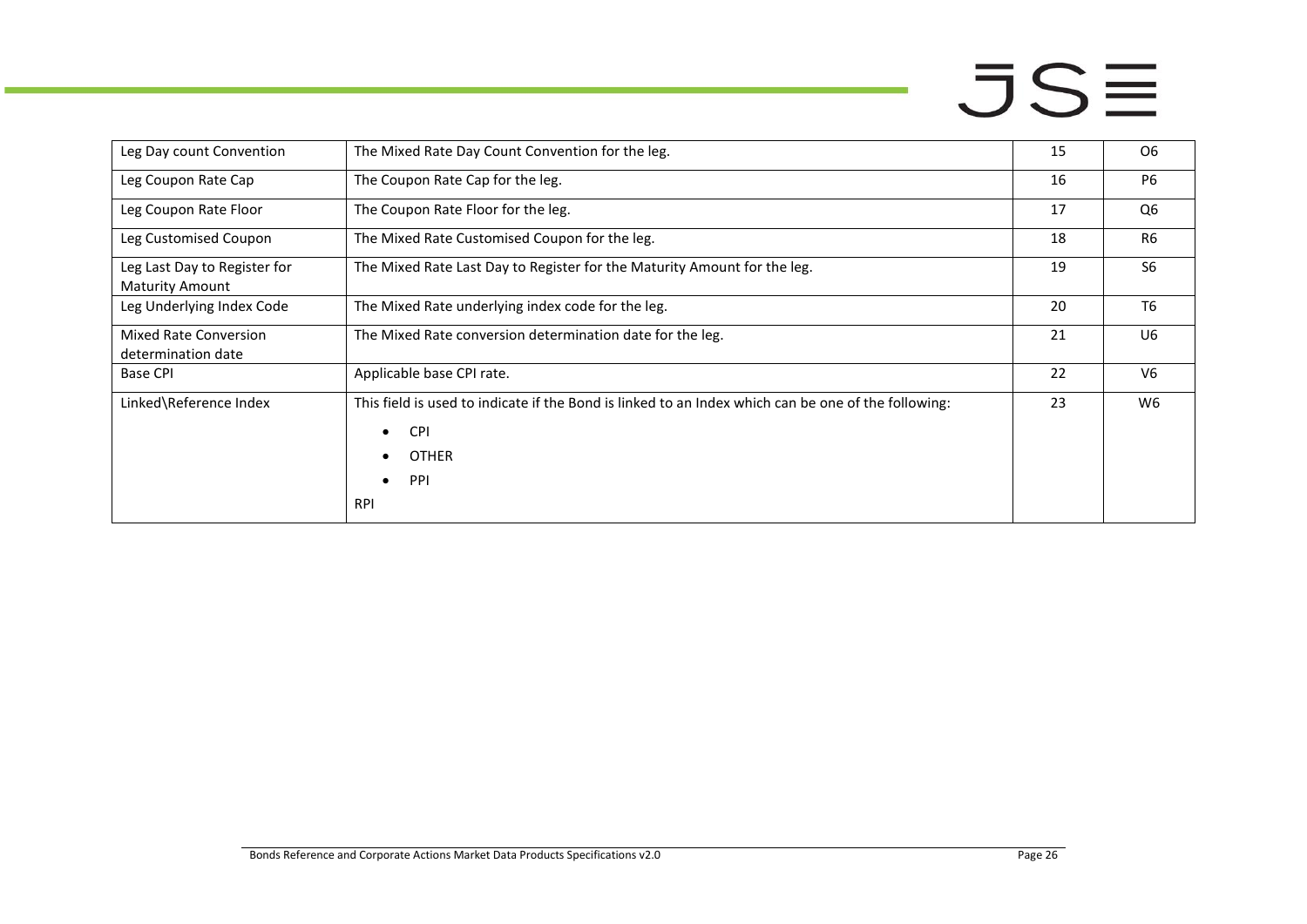#### <span id="page-26-0"></span>**5 NEW BONDS LISTING**

The New Bonds Listing data product provides key reference data of all Debt Securities instruments that are in the process of *being listed on the JSE Bond market but are not yet "listed*". Once the security is "listed", its reference data is made available via the Bond Instrument Reference data product.

Because of the nature of the data, where some of the data has a one-to-many relationship, this data product comprises of a primary general section that contains common data and several secondary data sections where each section provides a complementary but distinct different **set of related data. The structure of this product is an exact match of the Bond Instrument Reference data product.**

For the benefit of both human and system-based consumption, the data product is available in both CSV and Excel formats. The Excel format version presents the data sections as Excel sheets while the CSV format version presents each data section as a separate data file.

Due to the dynamic nature of Bonds, a set of the daily files is made available three times each business day with the new version completely replacing the old version each time so does not contain delta changes. The SLA time for the different publication time is **10h40**, **14h50** and **16h20** but the JSE will always endeavour to make the files as early as possible after they are produced.

To cater for historical retrieval, the last version will be available on the IDP server for the last rolling 40 business days, with the historical data files sufficed with " yyyymmdd".

#### **Primary General Data section – Contains common data**

1. New Bonds Listing General

#### **Secondary Data sections – Each section contains related but different data**

- 2. New Bonds Listing Redemption Schedule
- 3. New Bonds Listing Coupon General
- 4. New Bonds Listing Coupon Schedule
- 5. New Bonds Listing Callable Step Up
- 6. New Bonds Listing Market Listing
- 7. New Bonds Listing Split Maturity Schedule
- 8. New Bonds Listing Reference Index
- 9. New Bonds Listing Reference Instrument
- 10. New Bonds Listing Reference Entities
- 11. New Bonds Listing Guarantor
- 12. New Bonds Listing Mixed Rate

#### <span id="page-26-1"></span>**5.1 DAILY DATA FILE NAMES AND LOCATION**

|   | <b>CSV Format File Names</b>                       | <b>IDP Folder Location</b> |
|---|----------------------------------------------------|----------------------------|
|   | New Bonds Listing General YYYYMMDD.csv             | DISTRIBUTION\Bonds Market  |
|   | New Bonds Listing Redemption Schedule YYYYMMDD.csv | Prod\Market Data\New Bonds |
| 3 | New Bonds Listing Coupon General YYYYMMDD.csv      | Listing $\langle$          |
| 4 | New Bonds Listing Coupon Schedule YYYYMMDD.csv     |                            |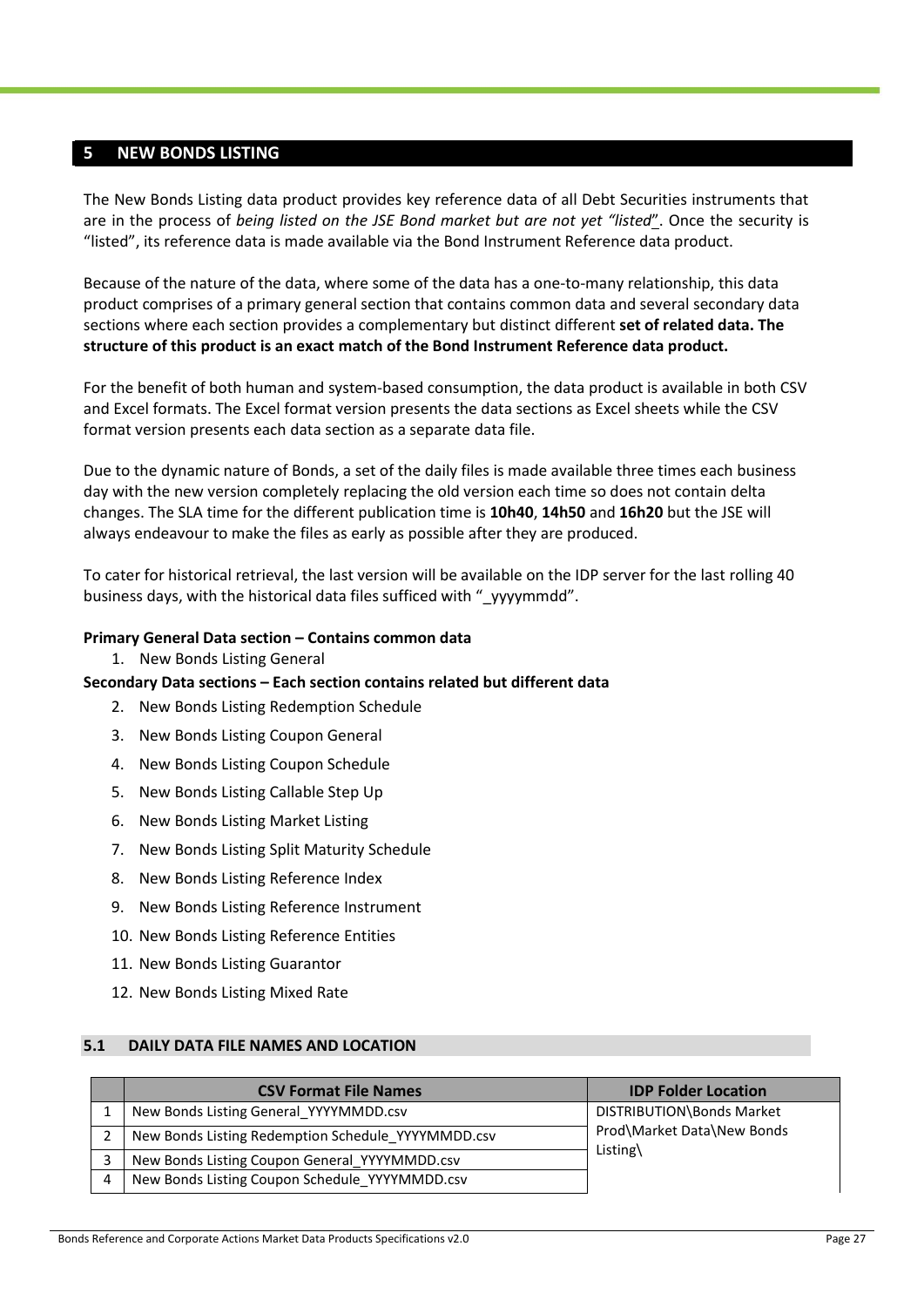|    | New Bonds Listing Callable Step Up YYYYMMDD.csv        |
|----|--------------------------------------------------------|
| 6  | New Bonds Listing Market Listing YYYYMMDD.csv          |
|    | New Bonds Listing Split Maturity Schedule YYYYMMDD.csv |
| 8  | New Bonds Listing Reference Index YYYYMMDD.csv         |
| 9  | New Bonds Listing Reference Instrument YYYYMMDD.csv    |
| 10 | New Bonds Listing Reference Entities YYYYMMDD.csv      |
| 11 | New Bonds Listing Guarantor YYYYMMDD.csv               |
| 12 | New Bonds Listing Mixed Rate YYYYMMDD.csv              |

| <b>Excel Format File Names</b> | <b>IDP Folder Location</b>                                          |
|--------------------------------|---------------------------------------------------------------------|
| New Bonds Listing YYYMMDD.xls  | DISTRIBUTION\Bonds Market<br>Prod\Market Data\New Bonds<br>Listing\ |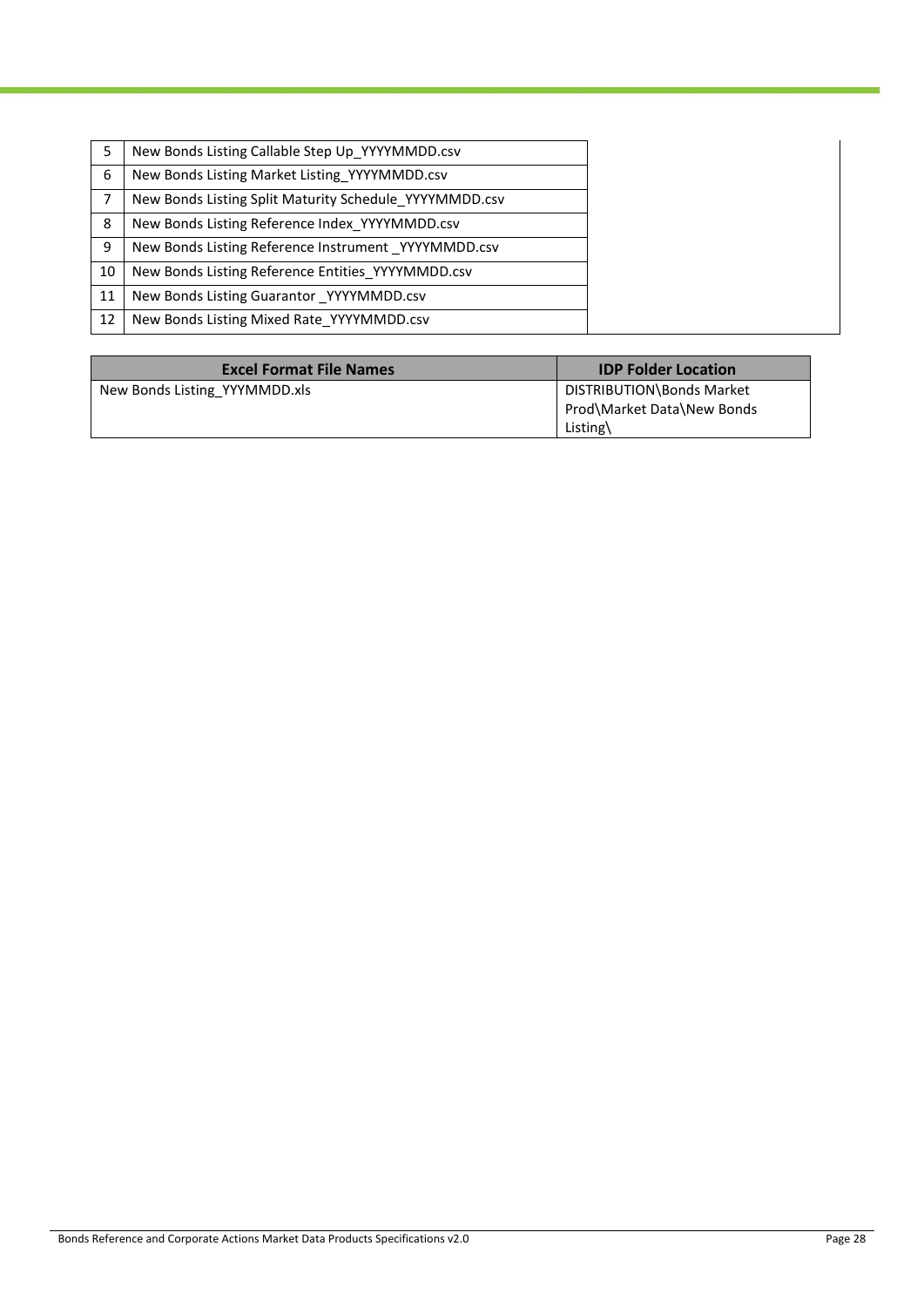#### 5.2 NEW BONDS LISTING GENERAL

| <b>CSV Version</b>     |                                    | <b>Excel Version</b>   |                                    |  |
|------------------------|------------------------------------|------------------------|------------------------------------|--|
| <b>File Name</b>       | New Bonds Listing General YYYYMMDD | <b>Workbook Name</b>   | Bond Instrument Reference YYYYMMDD |  |
| File type              | <b>CSV</b>                         | <b>File Type</b>       | XLS                                |  |
|                        |                                    | <b>Sheet Name</b>      | General                            |  |
| <b>Field delimiter</b> | Semi-colon ":"                     | <b>Field Delimiter</b> | n/a                                |  |
| <b>File delimiter</b>  | <b>Blank Row</b>                   | <b>Sheet Delimiter</b> | <b>Blank Row</b>                   |  |
| <b>Total rows</b>      | Varies                             | <b>Total rows</b>      | Varies                             |  |
| <b>Total columns</b>   | Fixed $-36$                        | <b>Total cells</b>     | Fixed - 36                         |  |

| <b>CSV Heading</b>          |                                              |               | <b>Excel Heading</b>         |                                              |        |  |
|-----------------------------|----------------------------------------------|---------------|------------------------------|----------------------------------------------|--------|--|
|                             |                                              | Row.          |                              |                                              |        |  |
|                             |                                              | <b>Column</b> |                              |                                              | Cell   |  |
| <b>File Title</b>           | New Bonds Listing General                    |               | <b>Sheet Title</b>           | New Bonds Listing General                    | A1     |  |
| <b>File Date</b>            | <pattern>/(Example)</pattern>                |               | <b>Sheet Date</b>            | <pattern>/(Example)</pattern>                | A2     |  |
|                             | Date: <dd mmm="" yyyy="">/(10 Mar 2020)</dd> |               |                              | Date: <dd mmm="" yyyy="">/(10 Mar 2020)</dd> |        |  |
| <b>File Column Headings</b> |                                              | 4.1-38        | <b>Sheet Column Headings</b> |                                              | A6-AL6 |  |

<span id="page-28-0"></span>

| <b>Detail</b>                  |                                                                                                                                                                                                                                     |        |                |  |  |
|--------------------------------|-------------------------------------------------------------------------------------------------------------------------------------------------------------------------------------------------------------------------------------|--------|----------------|--|--|
| <b>CSV</b>                     |                                                                                                                                                                                                                                     |        |                |  |  |
| <b>Field Name</b>              | <b>Field Description</b>                                                                                                                                                                                                            | Column | <b>Cell</b>    |  |  |
| Universal Instrument Master Id | Unique ID assigned to any Instrument generated at the JSE.                                                                                                                                                                          |        | A6             |  |  |
| JSE Alpha Code                 | Primary JSE identifier for the Debt Security as defined by the Issuer. Also referred to as<br>"Bond Code" or "Stock Code".                                                                                                          |        | <b>B6</b>      |  |  |
|                                | Is an alphanumeric field with a maximum length of 6 characters and always expressed in<br>Capital Letters.                                                                                                                          |        |                |  |  |
|                                | Instruments listed with Issuer Type = "Greenbond" will end with 'G'.<br>Instruments listed with Issuer Type = "Professional Board" will end with 'F'.<br>Instruments listed with Issuer Type = "Project Bonds" will end with a 'R'. |        |                |  |  |
| <b>ISIN</b>                    | International Security Identification Number that the JSE generates for all South African<br>Instruments as the accredited National Numbering Agency for South Africa.                                                              |        | C <sub>6</sub> |  |  |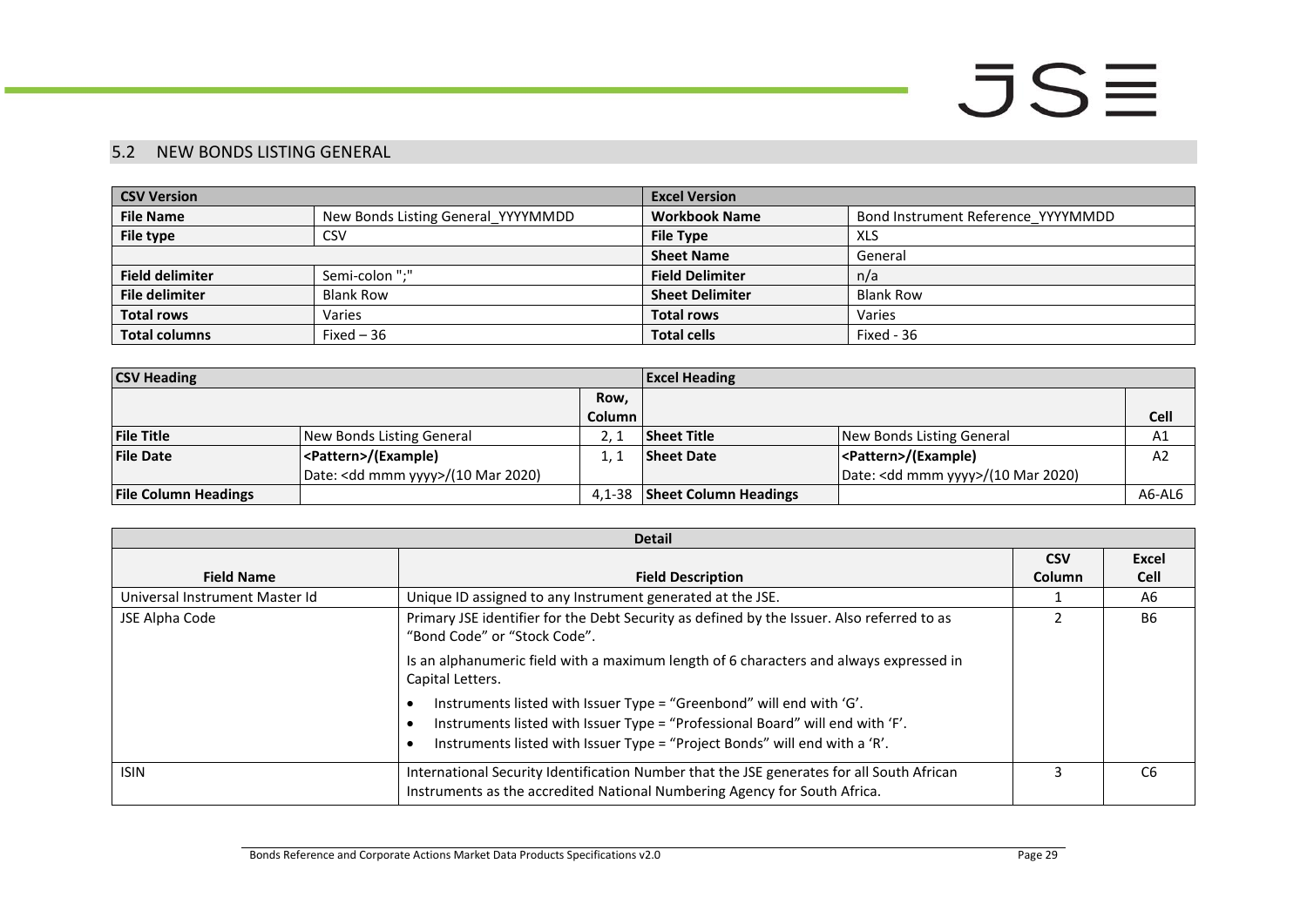|                      | It is unique per instrument and a twelve-character number that consists of a two-letter<br>country code, followed by the nine-character alphanumerical national security identifier,<br>and a check digit. ISINs issued by the JSE for Debt Security instruments will have a "G" in                                                                                         |                |                |
|----------------------|-----------------------------------------------------------------------------------------------------------------------------------------------------------------------------------------------------------------------------------------------------------------------------------------------------------------------------------------------------------------------------|----------------|----------------|
|                      | the third character.                                                                                                                                                                                                                                                                                                                                                        |                |                |
| <b>Issuer Name</b>   | An entity, approved by the Exchange, that has issued Debt Securities on the Exchange                                                                                                                                                                                                                                                                                        | 4              | D <sub>6</sub> |
| <b>Issue Type</b>    | Used to classify Debt Security Instruments. Types are as follows:<br>Fixed<br>$\bullet$<br>Floating/Variable<br>$\bullet$<br><b>Mixed Rate Note</b><br>$\bullet$<br><b>Index-Linked Notes</b><br>$\bullet$<br><b>Credit Linked Notes</b><br>٠<br><b>Structured Note</b><br>Zero<br>٠                                                                                        | 5              | E <sub>6</sub> |
| CFI code             | Classification of Financial Instrument code, an ISO (ISO 10962) identification standard<br>used to define and describe financial instruments as a uniform set of codes for all market<br>participants. The code is issued by the JSE as the accredited National Numbering Agency<br>for South Africa.<br>This is an alphabetic field with a maximum length of 6 characters. | 6              | F <sub>6</sub> |
| FISN code            | Financial Instrument Short Name, an ISO (ISO 18774) identification standard that<br>provides a consistent and uniform approach to standardise short names and descriptions<br>for financial instruments.<br>The FISN is not meant to be machine-readable, but to provide a short format for essential<br>information about a security for human use.                        | $\overline{7}$ | G <sub>6</sub> |
| <b>Issue Date</b>    | The date upon which a Debt Security is listed on the exchange.                                                                                                                                                                                                                                                                                                              | 8              | H <sub>6</sub> |
| Listed/Unlisted Flag | Flag that denotes whether the Debt Security is listed on the exchange or not.                                                                                                                                                                                                                                                                                               | 9              | 16             |
| <b>Status</b>        | Indicates the status of the Listed Debt Security. The status are as follows:<br>Listed but pending coupon<br>$\bullet$<br>Listed<br>٠<br>Delisted<br>٠<br>Matured<br>Called<br>Redeemed                                                                                                                                                                                     | 10             | J6             |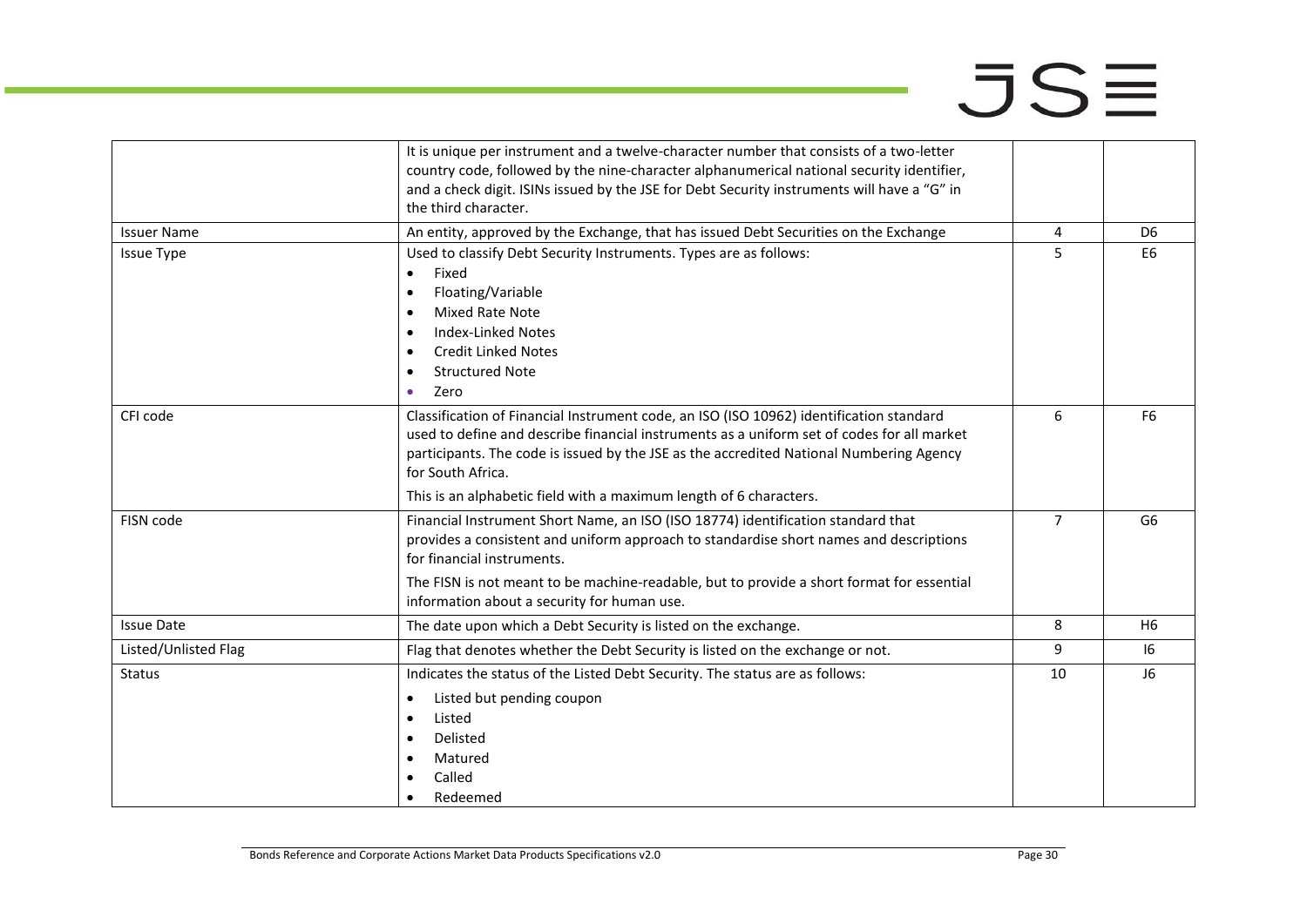# $JSE$

|                                  | Repurchased<br>$\bullet$<br>Suspended<br>$\bullet$                                                                                                                                                                                                                                                                                                                                                                                   |    |                |
|----------------------------------|--------------------------------------------------------------------------------------------------------------------------------------------------------------------------------------------------------------------------------------------------------------------------------------------------------------------------------------------------------------------------------------------------------------------------------------|----|----------------|
|                                  |                                                                                                                                                                                                                                                                                                                                                                                                                                      |    |                |
| <b>Status Reason</b>             | Additional optional status information relevant for Suspension status.                                                                                                                                                                                                                                                                                                                                                               | 11 | K6             |
| <b>Nominal Amount</b>            | The nominal amount of Debt Security issued by the Issuer and placed in the market.                                                                                                                                                                                                                                                                                                                                                   | 12 | L <sub>6</sub> |
| Amount Authorised                | The amount which the Board of Directors/ Company has approved for issue in respect of the<br>Programme.                                                                                                                                                                                                                                                                                                                              | 13 | M <sub>6</sub> |
| <b>Issue Price Format</b>        | Format of the Issue Price i.e., Rand or Percent.                                                                                                                                                                                                                                                                                                                                                                                     | 14 | N <sub>6</sub> |
| <b>Issue Price</b>               | The price of a bond is equal to the present value of the expected cash flows. In BOND<br>terminology, it is the Present Value (PV) of both the coupons and the Principal amount<br>combined. The price at which investors buy the bonds when they are first issued, which will<br>typically be approximately equal to the nominal amount. The net proceeds that the issuer<br>receives are thus the issue price, less issuance fees. |    | O <sub>6</sub> |
| <b>Maturity Date</b>             | The date when the principal amount of a Debt Security becomes due and payable, if not<br>subject to prior call or redemption.                                                                                                                                                                                                                                                                                                        |    | <b>P6</b>      |
| Legal Final Maturity Date        | The legal final maturity date of the Debt Security as stated in the official documentation.                                                                                                                                                                                                                                                                                                                                          |    | Q <sub>6</sub> |
| Pricing Redemption date          | The date on which the bond matures. For callable bonds the earlier redemption date will be<br>shown in this field and the final redemption date in the Maturity Date field                                                                                                                                                                                                                                                           |    | <b>R6</b>      |
| Most recent Redemption date      | The most recent date that the bond matured.                                                                                                                                                                                                                                                                                                                                                                                          |    | S <sub>6</sub> |
| <b>Pricing Method</b>            | Indicates the pricing method - Yield or Price. Yield if it corresponds to the JSE current pricing<br>formula else it will be Price.                                                                                                                                                                                                                                                                                                  |    | T <sub>6</sub> |
| <b>Bond Calculator Indicator</b> | If the Debt Security can be priced, then this is flagged with "Y".                                                                                                                                                                                                                                                                                                                                                                   | 21 | U <sub>6</sub> |
| Settlement Method                | Specifies the settlement method of the underlying Debt Security. Sample values include<br>22<br>"electronic" or "physical".                                                                                                                                                                                                                                                                                                          |    | V <sub>6</sub> |
| Settlement Provider              | Central Security Depository (CSD) that provides/facilitates settlement. Two possible<br>values are "Strate" and "Granite".                                                                                                                                                                                                                                                                                                           |    | W <sub>6</sub> |
| SA Bond Category                 | The Strate Bond Classification categories are as follows<br>Category 1 - Zero/discounted instruments<br>$\bullet$<br>Category 2 - Fixed Coupon Rate with fixed maturity date<br>Category 3 - Variable rate, fixed maturity date<br>Category 4 - All others/Flexi                                                                                                                                                                     | 24 | X6             |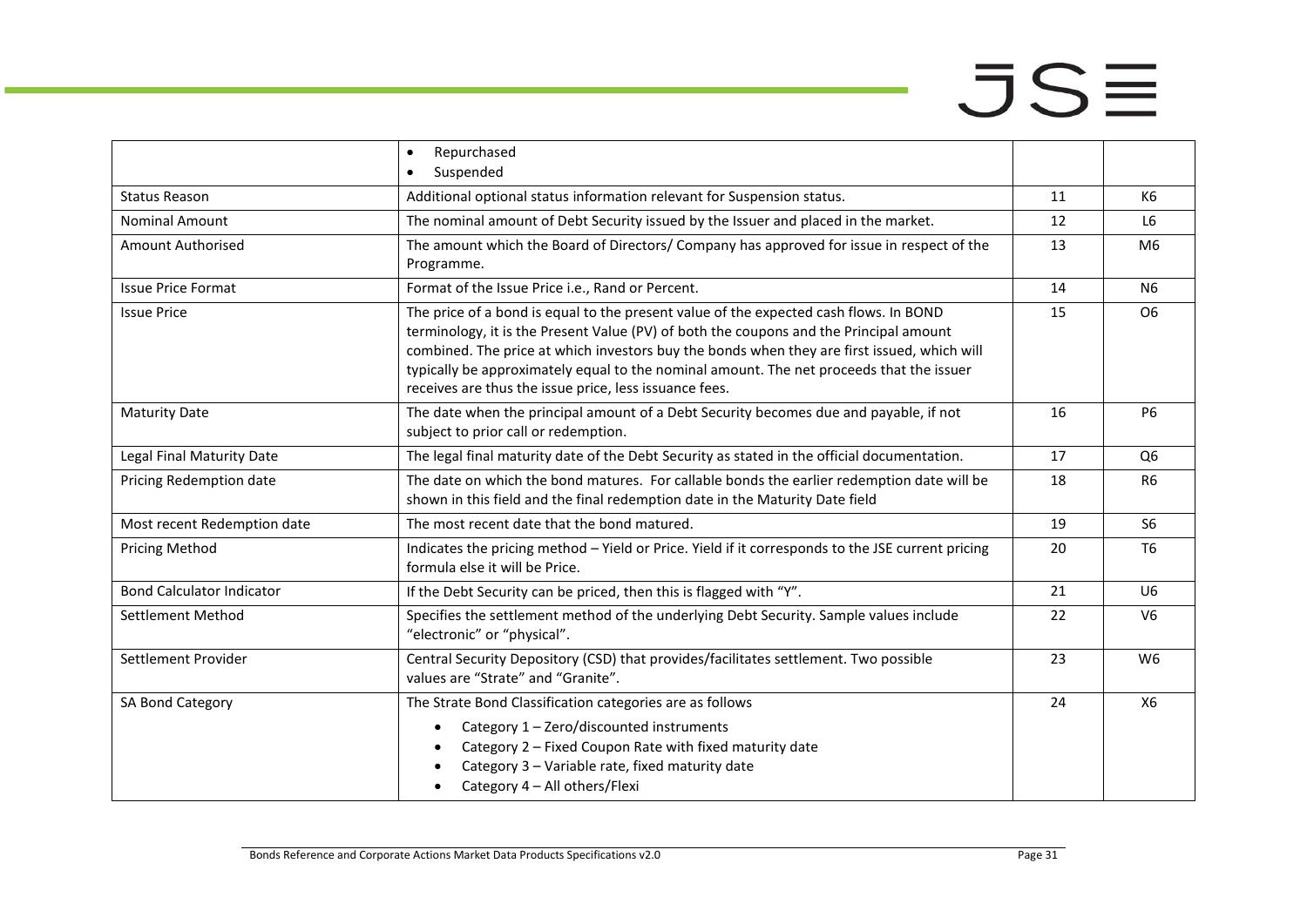| Sub-Sector            | The sub-sector of the Issuer. This pertains to an internal structure maintained by JSE<br>Issuer Regulation division. The field indicates the Industry that the Issuer, linked to the<br>Bond, is dealing in at a much granular level compared to the Major Division or Sector<br>such as Cash Grains, Vegetables, Dairy Farms, Forestry etc. |    | Y6             |
|-----------------------|-----------------------------------------------------------------------------------------------------------------------------------------------------------------------------------------------------------------------------------------------------------------------------------------------------------------------------------------------|----|----------------|
|                       | Follow this JSE website link to access structure hierarchy information on the structure as<br>maintained by the Issuer Regulation division.                                                                                                                                                                                                   |    |                |
| Sector                | This field indicates the Industry that the Issuer, linked to the Bond, is dealing in at a much<br>granular level compared to the Major Division such as Agricultural Production Crops,<br>Livestock etc.                                                                                                                                      | 26 | Z <sub>6</sub> |
|                       | Follow this JSE website link to access structure hierarchy information on the structure as<br>maintained by the Issuer Regulation division.                                                                                                                                                                                                   |    |                |
| <b>Major Division</b> | This field indicates the Industry that the Issuer, linked to the Bond, is dealing in at a high<br>level such as Agriculture, Forestry, Forestry, Fishing mining etc.                                                                                                                                                                          | 27 | AA6            |
|                       | Follow this JSE website link to access structure hierarchy information on the structure as<br>maintained by the Issuer Regulation division.                                                                                                                                                                                                   |    |                |
| Guarantee or Ranking  | This field dictates the pay-out order if the issuer cannot meet its financial obligations. This is<br>a ranking structure that is used by issuers to prioritize debt pay-out.                                                                                                                                                                 | 28 | AB6            |
|                       | T= Government guarantee - select which government RSA/NAM<br>٠                                                                                                                                                                                                                                                                                |    |                |
|                       | $G =$ Joint guarantee<br>٠                                                                                                                                                                                                                                                                                                                    |    |                |
|                       | $S =$ Secured<br>$\bullet$                                                                                                                                                                                                                                                                                                                    |    |                |
|                       | S = Senior Secured<br>$\bullet$                                                                                                                                                                                                                                                                                                               |    |                |
|                       | S = Junior Secured<br>$\bullet$                                                                                                                                                                                                                                                                                                               |    |                |
|                       | S = Secured Class A                                                                                                                                                                                                                                                                                                                           |    |                |
|                       | $S =$ Secured Class B<br>$\bullet$                                                                                                                                                                                                                                                                                                            |    |                |
|                       | S = Secured Class C<br>$\bullet$                                                                                                                                                                                                                                                                                                              |    |                |
|                       | S = Secured Class D                                                                                                                                                                                                                                                                                                                           |    |                |
|                       | $S =$ Secured Class E                                                                                                                                                                                                                                                                                                                         |    |                |
|                       | $S =$ Secured Class F                                                                                                                                                                                                                                                                                                                         |    |                |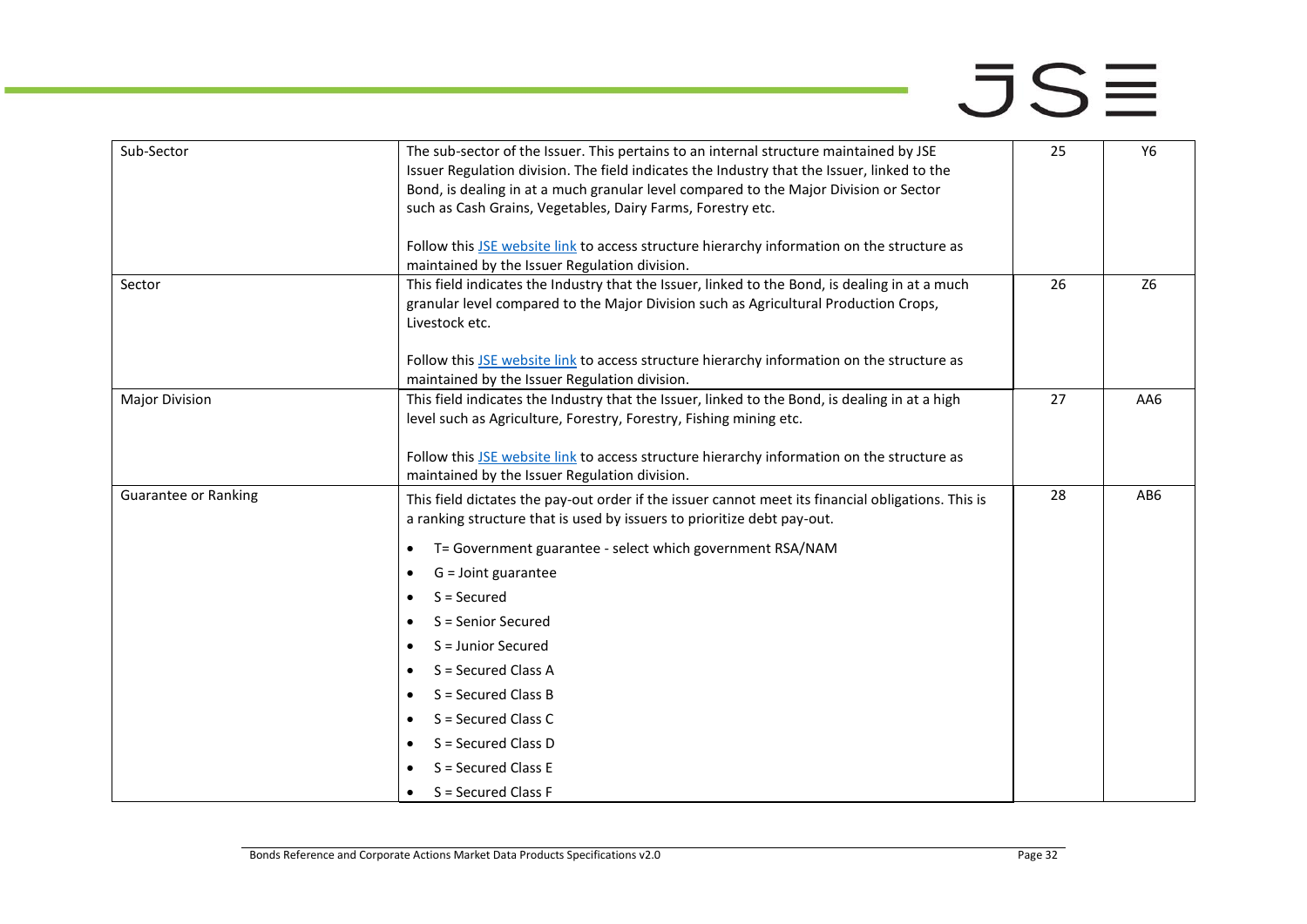|                                            | $P = Negative$ pledge<br>$\bullet$                                                                                                 |    |                 |
|--------------------------------------------|------------------------------------------------------------------------------------------------------------------------------------|----|-----------------|
|                                            | $N =$ Senior Unsecured<br>$\bullet$                                                                                                |    |                 |
|                                            | N = Unsubordinated Unsecured<br>$\bullet$                                                                                          |    |                 |
|                                            | N = Senior Unsecured Unsubordinated<br>$\bullet$                                                                                   |    |                 |
|                                            | N = Unsubordinated, Unconditional, Unsecured<br>$\bullet$                                                                          |    |                 |
|                                            | O = Senior Unsecured Subordinated<br>$\bullet$                                                                                     |    |                 |
|                                            | $Q =$ Junior Unsecured<br>$\bullet$                                                                                                |    |                 |
|                                            | J = Junior Unsecured Subordinated<br>$\bullet$                                                                                     |    |                 |
|                                            | $C = Supranational$<br>$\bullet$                                                                                                   |    |                 |
|                                            | $U =$ Unsecured/Unguaranteed<br>$\bullet$                                                                                          |    |                 |
|                                            |                                                                                                                                    |    |                 |
|                                            | U = Subordinated Unsecured Tier 1<br>$\bullet$                                                                                     |    |                 |
|                                            | U = Subordinated Unsecured Tier 2<br>$\bullet$                                                                                     |    |                 |
|                                            | U = Subordinated Unsecured<br>$\bullet$                                                                                            |    |                 |
| Redemption/Reimbursement                   | This field indicates the retirement provisions made for the debt issue.                                                            | 29 | AC <sub>6</sub> |
| <b>Specified Denomination</b>              | This field defines the minimum denomination in ZAR for what a Bond/Note is worth. This                                             | 30 | AD <sub>6</sub> |
|                                            | field is captured as per the denomination as per the Applicable Pricing Supplement (APS)                                           |    |                 |
|                                            | The Rand value denomination of the debt security as specified in the pricing supplement                                            |    |                 |
| Underlying Issuer Foreign Issuer Indicator | Indicator of either Yes or No. 'Yes' indicating that the Issuer's residential status of the                                        | 31 | AE6             |
|                                            | underlying reference instrument is 'foreign'.                                                                                      |    |                 |
|                                            |                                                                                                                                    |    |                 |
|                                            | (this field is linked to the 'inward listed' field - If an Instrument has been classified as an                                    |    |                 |
|                                            | 'Inward Listed', it is because the Issuer's residential status is 'Foreign', or the Underlying<br>of the Instrument is 'Foreign'.) |    |                 |
| Inward Listed (SAReserveBankApproved)      | Flag that denotes that it is an inward listed Debt Security approved by the SA Reserve                                             | 32 | AF <sub>6</sub> |
|                                            | Bank.                                                                                                                              |    |                 |
| Country of Issuance                        | Country of residence of the Issuer.                                                                                                | 33 | AG6             |
| Companion Bond - JSE Alpha Code            | The Alpha code of a liquid companion instrument to assist in the re-valuation of parallel                                          | 34 | AH <sub>6</sub> |
|                                            | shifts in the yield curve. Usually, governments bonds are flagged as companion bonds.                                              |    |                 |
|                                            | (Note that not all instruments will have a companion bond).                                                                        |    |                 |
| Companion Bond - Instrument Type           | The type of the liquid companion instrument used to assist in the re-valuation of parallel                                         | 35 | AI6             |
|                                            | shifts in the yield curve.                                                                                                         |    |                 |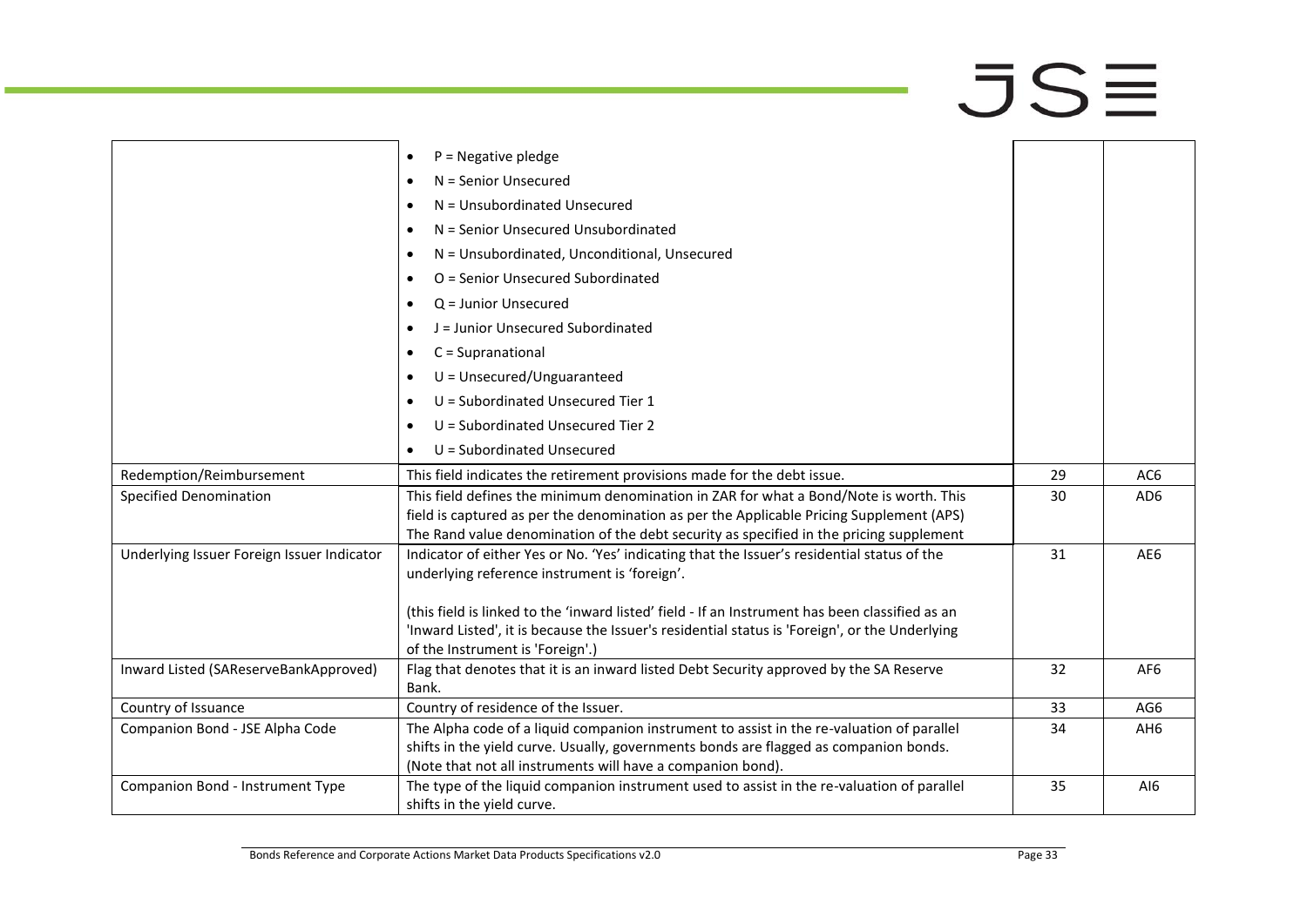| <b>Notes</b>              | Optional freeform text field for additional context   | 36         | AJ6             |
|---------------------------|-------------------------------------------------------|------------|-----------------|
| <b>APS URL Link</b>       | k to the legal document for the Debt Security<br>.ink | $\sim$ $-$ | AK <sub>6</sub> |
| <b>Pricing Class Code</b> | Financial Instrument type                             | າດ<br>30   | AL6             |

#### 5.3 NEW BONDS LISTING REDEMPTION SCHEDULE

| <b>CSV Version</b>     |                                                | <b>Excel Version</b>   |                            |
|------------------------|------------------------------------------------|------------------------|----------------------------|
| <b>File Name</b>       | New Bonds Listing Redemption Schedule YYYYMMDD | <b>Workbook Name</b>   | New Bonds Listing YYYYMMDD |
| File type              | CSV                                            | <b>File Type</b>       | <b>XLS</b>                 |
|                        |                                                | <b>Sheet Name</b>      | <b>Redemption Schedule</b> |
| <b>Field delimiter</b> | Semi-colon ":"                                 | <b>Field Delimiter</b> | n/a                        |
| <b>File delimiter</b>  | <b>Blank Row</b>                               | <b>Sheet Delimiter</b> | <b>Blank Row</b>           |
| <b>Total rows</b>      | Varies                                         | <b>Total rows</b>      | Varies                     |
| <b>Total columns</b>   | Fixed - 3                                      | <b>Total cells</b>     | Fixed $-3$                 |

| <b>CSV Version Heading</b><br><b>Excel Version Heading</b> |                                              |           |                              |                                               |             |
|------------------------------------------------------------|----------------------------------------------|-----------|------------------------------|-----------------------------------------------|-------------|
|                                                            |                                              | Row,      |                              |                                               |             |
|                                                            |                                              | Column i  |                              |                                               | <b>Cell</b> |
| <b>File Title</b>                                          | New Bonds Listing Redemption Schedule        |           | <b>Sheet Title</b>           | New Bonds Listing Redemption Schedule         | A1          |
| <b>File Date</b>                                           | <pattern>/(Example)</pattern>                |           | <b>Sheet Date</b>            | <pattern>/(Example)</pattern>                 | A2          |
|                                                            | Date: <dd mmm="" yyyy="">/(10 Mar 2020)</dd> |           |                              | Date: <dd mmm="" yyyy="">/ (10 Mar 2020)</dd> |             |
| <b>File Column Headings</b>                                |                                              | $4.1 - 3$ | <b>Sheet Column Headings</b> |                                               | A6-C6       |

<span id="page-33-0"></span>

| <b>Detail</b>            |                                                                                                           |               |           |  |  |
|--------------------------|-----------------------------------------------------------------------------------------------------------|---------------|-----------|--|--|
|                          |                                                                                                           | <b>CSV</b>    | Excel     |  |  |
| <b>Field Name</b>        | <b>Field Description</b>                                                                                  | <b>Column</b> | Cell      |  |  |
| JSE Alpha Code           | This is the primary identifier for the Debt Security and is an alphanumeric field with a length of max 6. |               | A7        |  |  |
|                          | The Issuer requests the code.                                                                             |               |           |  |  |
| <b>Redemption Date</b>   | Certain instruments do not repay at Maturity but repay specific amounts at specific dates throughout      |               | <b>B7</b> |  |  |
|                          | the life of the Bond, until Maturity date. This field reflects the date.                                  |               |           |  |  |
| <b>Redemption Amount</b> | Certain instruments do not repay at Maturity but repay specific amounts at specific dates                 |               | C7        |  |  |
|                          | throughout the life of the Bond, until Maturity date. This field reflects the amount.                     |               |           |  |  |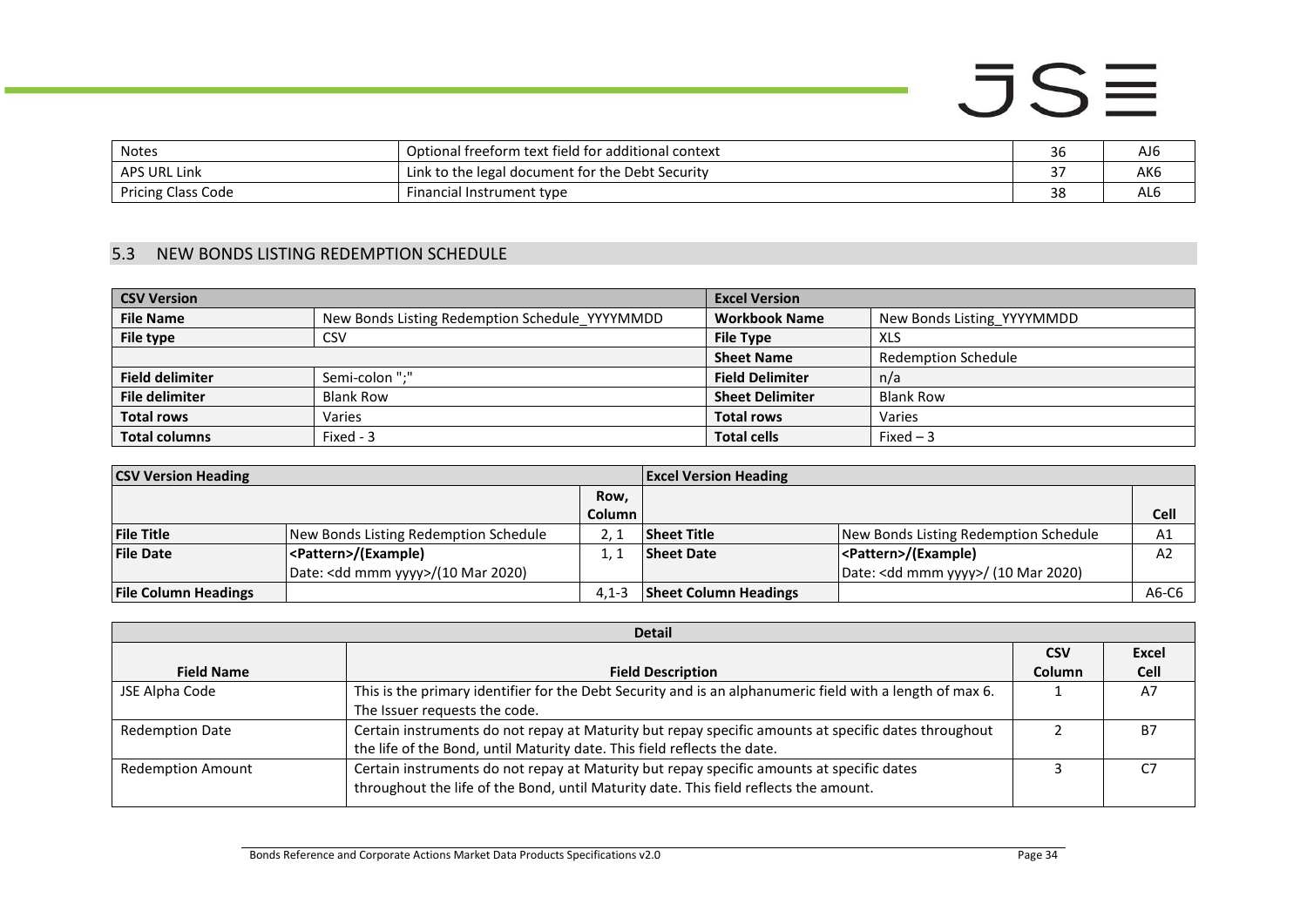#### 5.4 NEW BONDS LISTING COUPON GENERAL

| <b>CSV Version</b>     |                                           | <b>Excel Version</b>   |                            |
|------------------------|-------------------------------------------|------------------------|----------------------------|
| File name              | New Bonds Listing Coupon General YYYYMMDD | <b>Workbook Name</b>   | New Bonds Listing YYYYMMDD |
| File type              | <b>CSV</b>                                | File type              | <b>XLS</b>                 |
|                        |                                           | <b>Sheet Name</b>      | Coupon General             |
| <b>Field delimiter</b> | Semi-Colon ":"                            | <b>Field delimiter</b> | n/a                        |
| <b>File delimiter</b>  | <b>Blank Row</b>                          | <b>Sheet delimiter</b> | <b>Blank Row</b>           |
| <b>Total rows</b>      | Varies                                    | <b>Total rows</b>      | Varies                     |
| <b>Total columns</b>   | Fixed - 24                                | <b>Total cells</b>     | Fixed - 24                 |

| <b>CSV Version Heading</b>  |                                              |               | <b>Excel Version Heading</b> |                                              |         |
|-----------------------------|----------------------------------------------|---------------|------------------------------|----------------------------------------------|---------|
|                             |                                              | Row,          |                              |                                              |         |
|                             |                                              | <b>Column</b> |                              |                                              | Cell    |
| <b>File Title</b>           | New Bonds Listing Coupon General             |               | <b>Sheet Date</b>            | New Bonds Listing Coupon General             | A1      |
| <b>File Date</b>            | <pattern>/(Example)</pattern>                |               | <b>Sheet Title</b>           | <pattern>/(Example)</pattern>                | A2      |
|                             | Date: <dd mmm="" yyyy="">/(10 Mar 2020)</dd> | 1.1           |                              | Date: <dd mmm="" yyyy="">/(10 Mar 2020)</dd> |         |
| <b>File Column Headings</b> |                                              | $4.1 - 24$    | <b>Sheet Column Headings</b> |                                              | $A6-X6$ |

<span id="page-34-0"></span>

|                                           | <b>Detail</b>                                                                                                                                                                                                                                                                                               |            |                |
|-------------------------------------------|-------------------------------------------------------------------------------------------------------------------------------------------------------------------------------------------------------------------------------------------------------------------------------------------------------------|------------|----------------|
|                                           |                                                                                                                                                                                                                                                                                                             | <b>CSV</b> | Excel          |
| <b>Field Name</b>                         | <b>Field Description</b>                                                                                                                                                                                                                                                                                    | Column     | <b>Cell</b>    |
| JSE Alpha Code                            | This is the primary identifier for the Debt Security and is an alphanumeric field with a length of max 6.<br>The Issuer requests the code.                                                                                                                                                                  |            | A <sub>6</sub> |
| Coupon Rate                               | The coupon/interest rate of the Debt Security.                                                                                                                                                                                                                                                              |            | B <sub>6</sub> |
| <b>Coupon Currency</b>                    | The currency of the coupon for the Debt Security.                                                                                                                                                                                                                                                           |            | C <sub>6</sub> |
| Coupon Withholding Tax (taxable<br>field) | Withholding tax on interest payments that came into effect on 1 March 2015. Exemptions apply<br>to any foreign person in respect of Debt Security that is listed on a "recognised exchange as<br>defined in the Income Tax Act. The Interest Rate Market of the JSE constitutes a "recognised<br>Exchange". |            | D <sub>6</sub> |
| <b>Business Day Convention</b>            | Indicate how payments / maturity will be treated if it should fall on a non-business day.                                                                                                                                                                                                                   |            | E <sub>6</sub> |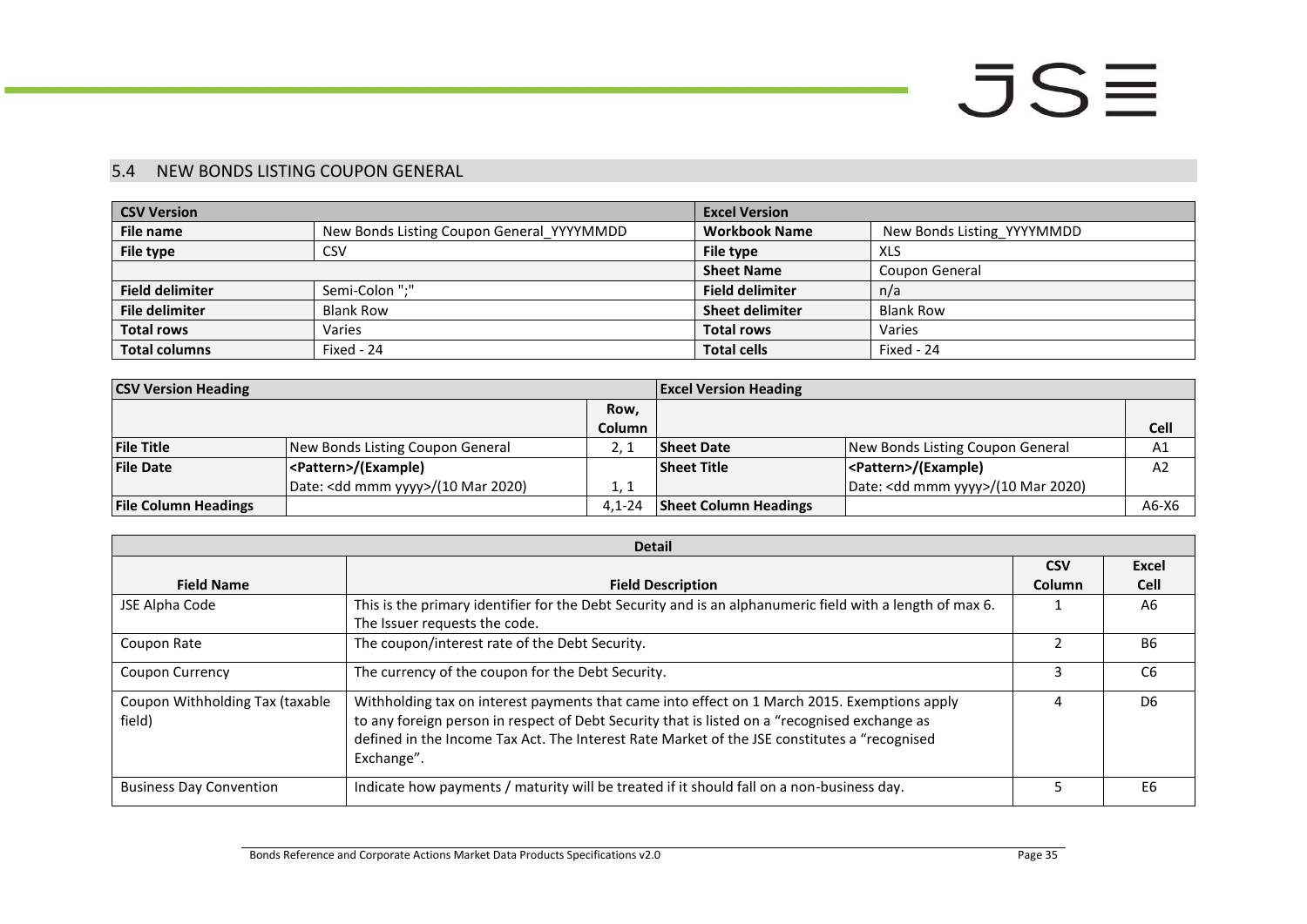| Coupon Frequency             | The number of coupon/interest payments made annually.                                              | 6              | F <sub>6</sub> |
|------------------------------|----------------------------------------------------------------------------------------------------|----------------|----------------|
| Coupon Payment Type          | This field describes the type of Coupon Payment that the Bond will pay e.g.                        | $\overline{7}$ | G <sub>6</sub> |
|                              | Fixed Coupon: For Fixed Rate Note bonds<br>$\bullet$                                               |                |                |
|                              | Index Linked Coupon: For Index Linked Bonds                                                        |                |                |
|                              | Variable Coupon: For Floating Rate Note Bonds<br>$\bullet$                                         |                |                |
|                              | Zero coupon: For Bonds that don't pay any coupon                                                   |                |                |
| Reference Rate               | Indicates whether the variable notes is linked to 1/3/6/9/12m JIBAR or LIBOR or Prime.             | 8              | H <sub>6</sub> |
| <b>Basis Points</b>          | Indicates the basis points /margin for floating rate notes, to be added to the Reference Rate.     | 9              | 16             |
| Over/Under                   | Indicates whether the Basis Point value that should be added or subtracted from the Reference      | 10             | J6             |
|                              | Rate.                                                                                              |                |                |
| Rate of Reference Rate       | The rate (for the Reference Rate) used for the Coupon calculation.                                 | 11             | K6             |
| Books closed period          | The number of days that the books are closed between the last date to register and the coupon      | 12             | L <sub>6</sub> |
|                              | date.                                                                                              |                |                |
| Coupon Rate Floor            | In the event of a floating rate note, the coupon/interest rate could be limited on the downside.   | 13             | M <sub>6</sub> |
| Coupon Rate Cap              | In the event of a floating rate note, the coupon/interest rate could be limited on the upside.     | 14             | N <sub>6</sub> |
| <b>Customised Coupon</b>     | This is when the Coupon/interest rate is calculated and provided by the Issuer.                    | 15             | O <sub>6</sub> |
| Day count convention         | A day-count convention measures how interest accrues on investments. In the Debt Security          | 16             | <b>P6</b>      |
|                              | market, this determines the number of days and the amount of accrued interest between two          |                |                |
|                              | coupon dates (when the next coupon date is less than a full coupon period away). The calculation   |                |                |
|                              | is important to traders of various bonds because, when a bond is sold, the seller is entitled to a |                |                |
|                              | portion of the coupon payment.                                                                     |                |                |
|                              | Options are:                                                                                       |                |                |
|                              | 30/360                                                                                             |                |                |
|                              | Actual/360<br>Actual/365                                                                           |                |                |
| <b>First Accrual Date</b>    |                                                                                                    | 17             | Q <sub>6</sub> |
|                              | The date from which interest is accrued for the first coupon/interest payment                      |                |                |
| First Interest / Coupon Date | The first date that the coupon/interest payment will be paid, as stipulated by the Issuer.         | 18             | R <sub>6</sub> |
| First Books Close Date       | The books close date for the first coupon/interest payment, as stipulated by the Issuer.           | 19             | S <sub>6</sub> |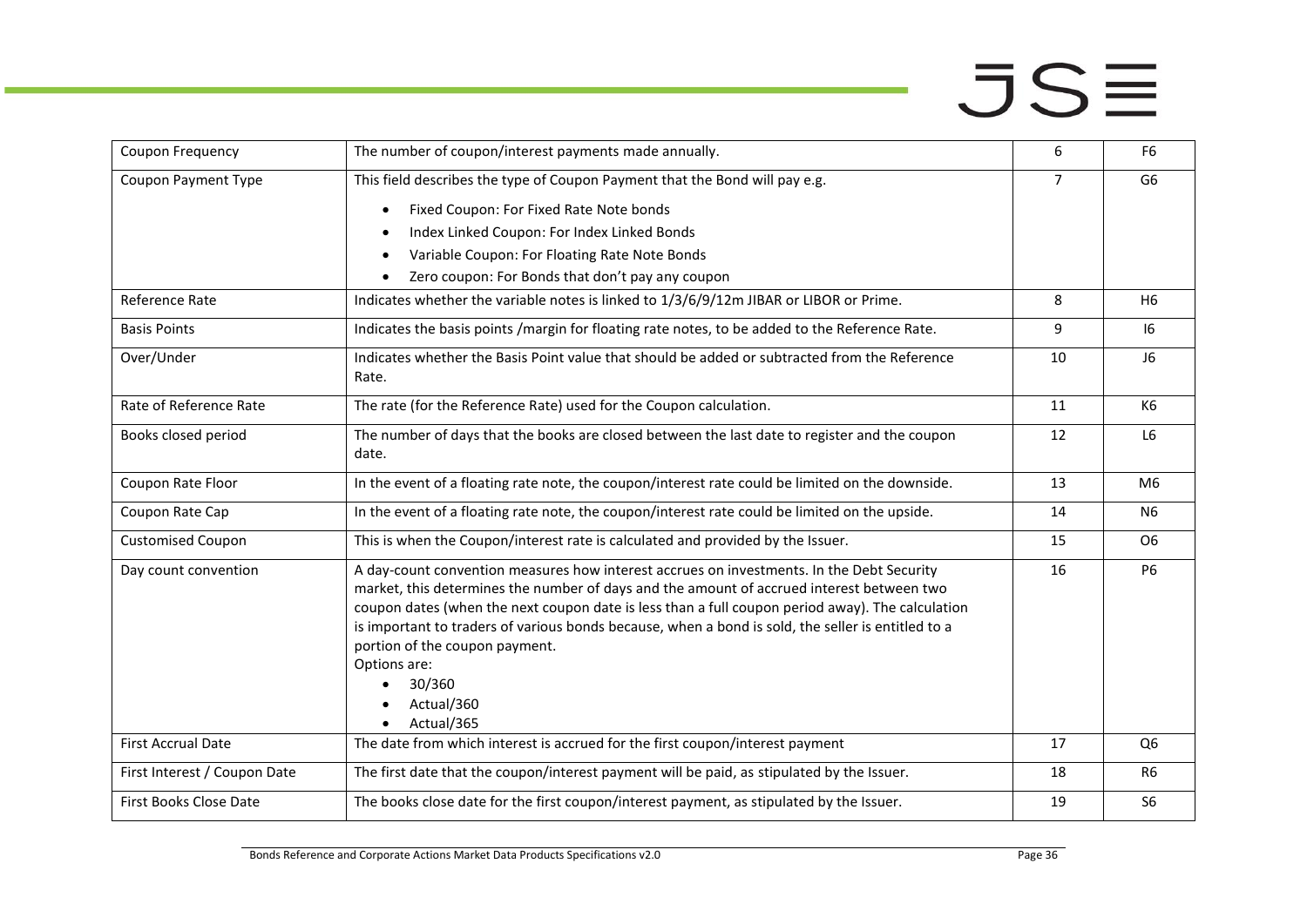| Date of Listing Reference rate              | The specified date to be used for the Reference Rate.                                                                                                                               | 20 | T <sub>6</sub> |
|---------------------------------------------|-------------------------------------------------------------------------------------------------------------------------------------------------------------------------------------|----|----------------|
| Broken First Coupon                         | For long / short stub instrument. Indicates that the first coupon will be for a period shorter or<br>longer than the interest periods indicated for the particular debt instrument. | 21 | U6             |
| Last Day to Register for Maturity<br>Amount | Last date to register that is specific to a coupon/interest payment that pays at maturity only.                                                                                     | 22 | V <sub>6</sub> |
| <b>Base CPI</b>                             | Applicable base CPI rate.                                                                                                                                                           | 23 | W6             |
| Linked\Reference Index                      | This field is used to indicate if the Bond is linked to an Index which can be one of the following:<br><b>CPI</b><br><b>OTHER</b><br>PPI<br><b>RPI</b>                              | 24 | X6             |

#### 5.5 NEW BONDS LISTING COUPON SCHEDULE

| <b>CSV Version</b>     |                                            | <b>Excel Version</b>   |                            |
|------------------------|--------------------------------------------|------------------------|----------------------------|
| <b>File Name</b>       | New Bonds Listing Coupon Schedule_YYYYMMDD | Workbook name          | New Bonds Listing YYYYMMDD |
| File type              | CSV                                        | File type              | XLS                        |
|                        |                                            | <b>Sheet Name</b>      | Coupon Schedule            |
| <b>Field delimiter</b> | Semi-Colon ";"                             | <b>Field delimiter</b> | n/a                        |
| <b>File delimiter</b>  | <b>Blank Row</b>                           | <b>Sheet delimiter</b> | <b>Blank Row</b>           |
| <b>Total rows</b>      | Varies                                     | <b>Total rows</b>      | Varies                     |
| <b>Total columns</b>   | Fixed - 5                                  | <b>Total cells</b>     | Fixed - 5                  |

<span id="page-36-0"></span>

| <b>CSV Version Heading</b>  |                                              |               | <b>Excel Version Heading</b> |                                              |       |
|-----------------------------|----------------------------------------------|---------------|------------------------------|----------------------------------------------|-------|
|                             |                                              | Row,          |                              |                                              |       |
|                             |                                              | <b>Column</b> |                              |                                              | Cell  |
| <b>File Title</b>           | New Bonds Listing Coupon Schedule            |               | <b>Sheet Title</b>           | New Bonds Listing Coupon Schedule            | Α1    |
| <b>File Date</b>            | <pattern>/(Example)</pattern>                |               | <b>Sheet Date</b>            | <pattern>/(Example)</pattern>                | A2    |
|                             | Date: <dd mmm="" yyyy="">/(10 Mar 2020)</dd> |               |                              | Date: <dd mmm="" yyyy="">/(10 Mar 2020)</dd> |       |
| <b>File Column Headings</b> |                                              | $4.1 - 5$     | <b>Sheet Column Headings</b> |                                              | A6-E6 |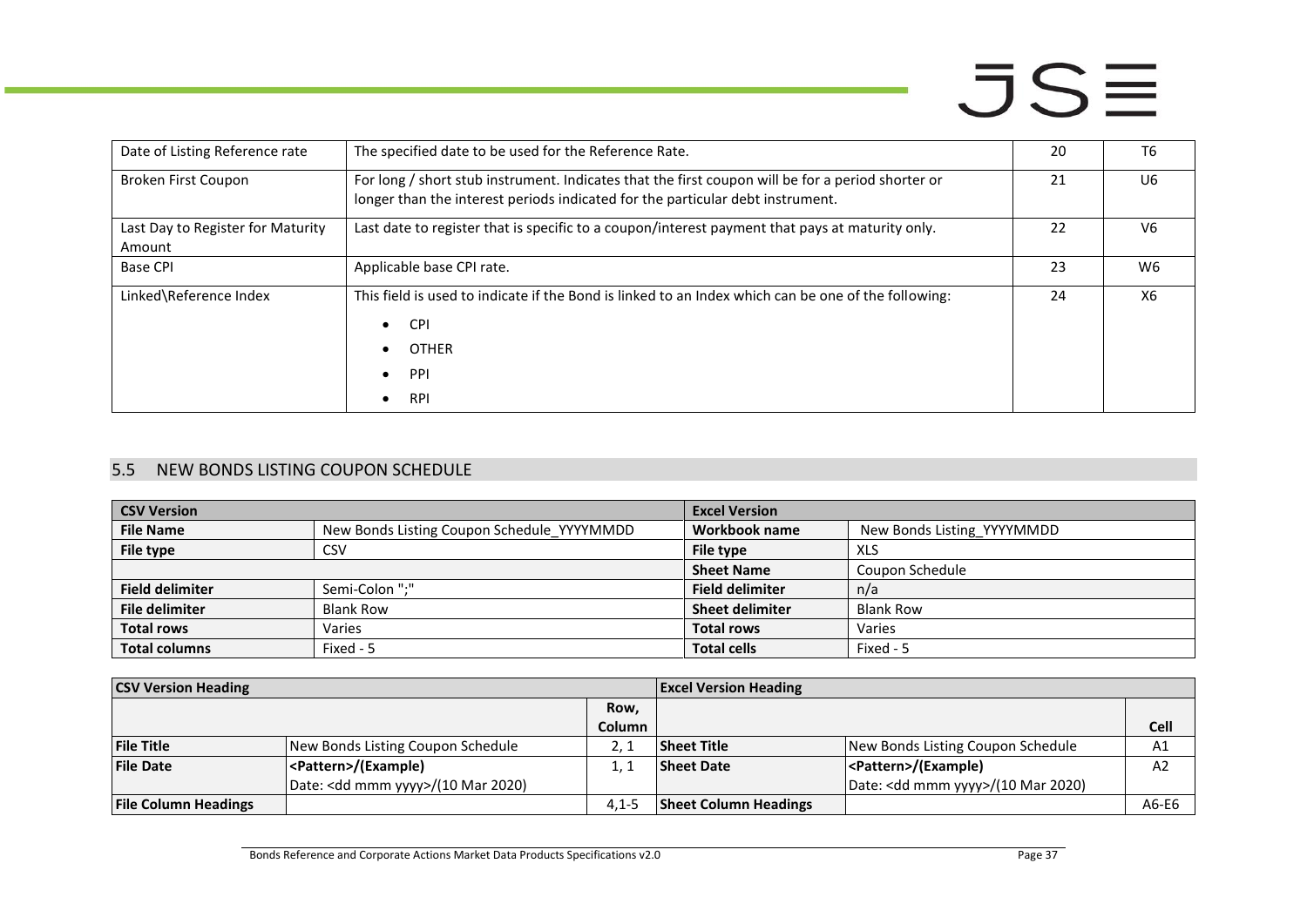|                            | <b>Detail</b>                                                                                                                              |            |                |
|----------------------------|--------------------------------------------------------------------------------------------------------------------------------------------|------------|----------------|
|                            |                                                                                                                                            | <b>CSV</b> | Excel          |
| <b>Field Name</b>          | <b>Field Description</b>                                                                                                                   | Column     | <b>Cell</b>    |
| JSE Alpha Code             | This is the primary identifier for the Debt Security and is an alphanumeric field with a length of<br>max 6. The Issuer requests the code. |            | A6             |
| Interest / Coupon dates    | Dates on which a Debt Security pays a coupon but depending on the business day convention.                                                 |            | <b>B6</b>      |
| <b>First Coupon Date</b>   | First date on which a Debt Security pays a coupon but depending on the business day convention.                                            |            | C6             |
| Last Day to Register       | Last day to register to qualify for the coupon payment.                                                                                    |            | D <sub>6</sub> |
| <b>Actual Payment Date</b> | Actual date of coupon payment.                                                                                                             |            | E6             |

#### 5.6 NEW BONDS LISTING CALLABLE AND STEP UP

| <b>CSV Version</b>          |                                             |           | <b>Excel Version</b>         |                                    |             |
|-----------------------------|---------------------------------------------|-----------|------------------------------|------------------------------------|-------------|
| <b>File Name</b>            | New Bonds Listing Callable Step Up YYYYMMDD |           | <b>Workbook name</b>         | New Bonds Listing YYYYMMDD         |             |
| File type                   | CSV                                         |           | File type                    | <b>XLS</b>                         |             |
|                             |                                             |           | <b>Sheet Name</b>            | Callable Step Up                   |             |
| <b>Field delimiter</b>      | Semi-Colon ";"                              |           | <b>Field delimiter</b>       | n/a                                |             |
| <b>File delimiter</b>       | <b>Blank Row</b>                            |           | <b>Sheet delimiter</b>       | <b>Blank Row</b>                   |             |
| <b>Total rows</b>           | Varies                                      |           | <b>Total rows</b>            | Varies                             |             |
| <b>Total columns</b>        | Fixed - 7                                   |           | <b>Total cells</b>           | Fixed - 7                          |             |
| <b>CSV Version Heading</b>  |                                             |           | <b>Excel Version Heading</b> |                                    |             |
|                             |                                             | Row,      |                              |                                    |             |
|                             |                                             | Column    |                              |                                    | <b>Cell</b> |
| <b>File Title</b>           | New Bonds Listing Callable Step Up          | 2, 1      | <b>Sheet Title</b>           | New Bonds Listing Callable Step Up | A1          |
| <b>File Date</b>            | <pattern>/(Example)</pattern>               |           | <b>Sheet Date</b>            | <pattern>/(Example)</pattern>      | A2          |
|                             | Date: < dd mmm yyyy>/(10 Mar 2020)          | 1, 1      |                              | Date: < dd mmm yyyy>/(10 Mar 2020) |             |
| <b>File Column Headings</b> |                                             | $4,1 - 7$ | <b>Sheet Column Headings</b> |                                    | A6-G6       |

<span id="page-37-0"></span>

| <b>Detail</b>     |                                       |                |                                      |  |
|-------------------|---------------------------------------|----------------|--------------------------------------|--|
| <b>Field Name</b> | <b>Field Du</b><br><b>Description</b> | $\sim$<br>ns i | --<br>$T$ <i>vcn</i><br><b>TYCEI</b> |  |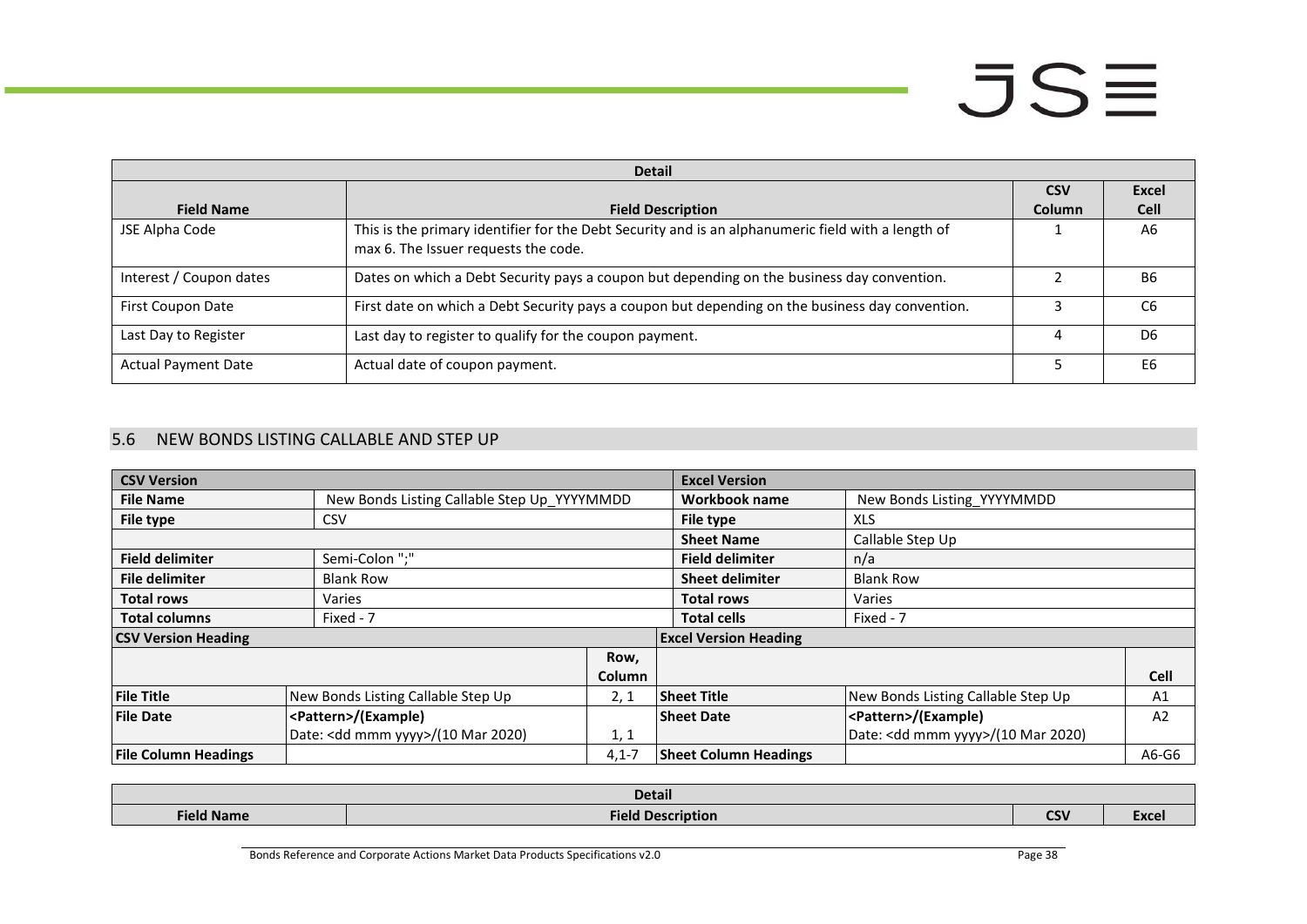|                                      |                                                                                                                                            | Column | <b>Cell</b>    |
|--------------------------------------|--------------------------------------------------------------------------------------------------------------------------------------------|--------|----------------|
| JSE Alpha Code                       | This is the primary identifier for the Debt Security and is an alphanumeric field with a length of<br>max 6. The Issuer requests the code. |        | A6             |
| Call Indicator                       | Indicates "Yes" when the Debt Security is called.                                                                                          |        | <b>B6</b>      |
| Callable / Step Up Date              | Date on which a Debt Security can either Call or Step Up/Down the Coupon Rate.                                                             | 3      | C <sub>6</sub> |
| Step-up/down Coupon Rate             | The Step-up/down coupon/interest rate of the Debt Security.                                                                                | 4      | D <sub>6</sub> |
| Step-up /down Reference Rate         | The Step-up/down rate that is used to indicate whether the variable notes is linked to 3/6/9/12m<br>JIBAR or another index.                |        | E6             |
| Step-up / Down Basis points          | The Step-up/down points that indicates the basis points /margin for floating rate notes that is to<br>be added to the Reference Rate.      | h      | F6             |
| Step-up/down Over/Under<br>indicator | The Step-up/down indicator that indicates whether the Basis Point value that should be added or<br>subtracted from the Reference Rate.     |        | G6             |

#### 5.7 NEW BONDS LISTING MARKET LISTINGS

| <b>CSV Version</b>     |                                           | <b>Excel Version</b>   |                            |
|------------------------|-------------------------------------------|------------------------|----------------------------|
| <b>File Name</b>       | New Bonds Listing Market Listing YYYYMMDD | Workbook name          | New Bonds Listing YYYYMMDD |
| File type              | CSV                                       | File type              | XLS                        |
|                        |                                           | <b>Sheet Name</b>      | Market Listing             |
| <b>Field delimiter</b> | Semi-Colon ":"                            | <b>Field delimiter</b> | n/a                        |
| <b>File delimiter</b>  | <b>Blank Row</b>                          | <b>Sheet delimiter</b> | <b>Blank Row</b>           |
| <b>Total rows</b>      | Varies                                    | <b>Total rows</b>      | Varies                     |
| <b>Total columns</b>   | Fixed - 8                                 | <b>Total cells</b>     | Fixed - 8                  |

<span id="page-38-0"></span>

| <b>CSV Version Heading</b> |                                              |        | <b>Excel Version Heading</b> |                                              |                |
|----------------------------|----------------------------------------------|--------|------------------------------|----------------------------------------------|----------------|
|                            |                                              | Row,   |                              |                                              |                |
|                            |                                              | Column |                              |                                              | Cell           |
| <b>File Title</b>          | New Bonds Listing Market Listing             |        | <b>Sheet Title</b>           | New Bonds Listing Market Listing             | A1             |
| <b>File Date</b>           | <pattern>/(Example)</pattern>                |        | <b>Sheet Date</b>            | <pattern>/(Example)</pattern>                | A <sub>2</sub> |
|                            | Date: <dd mmm="" yyyy="">/(10 Mar 2020)</dd> |        |                              | Date: <dd mmm="" yyyy="">/(10 Mar 2020)</dd> |                |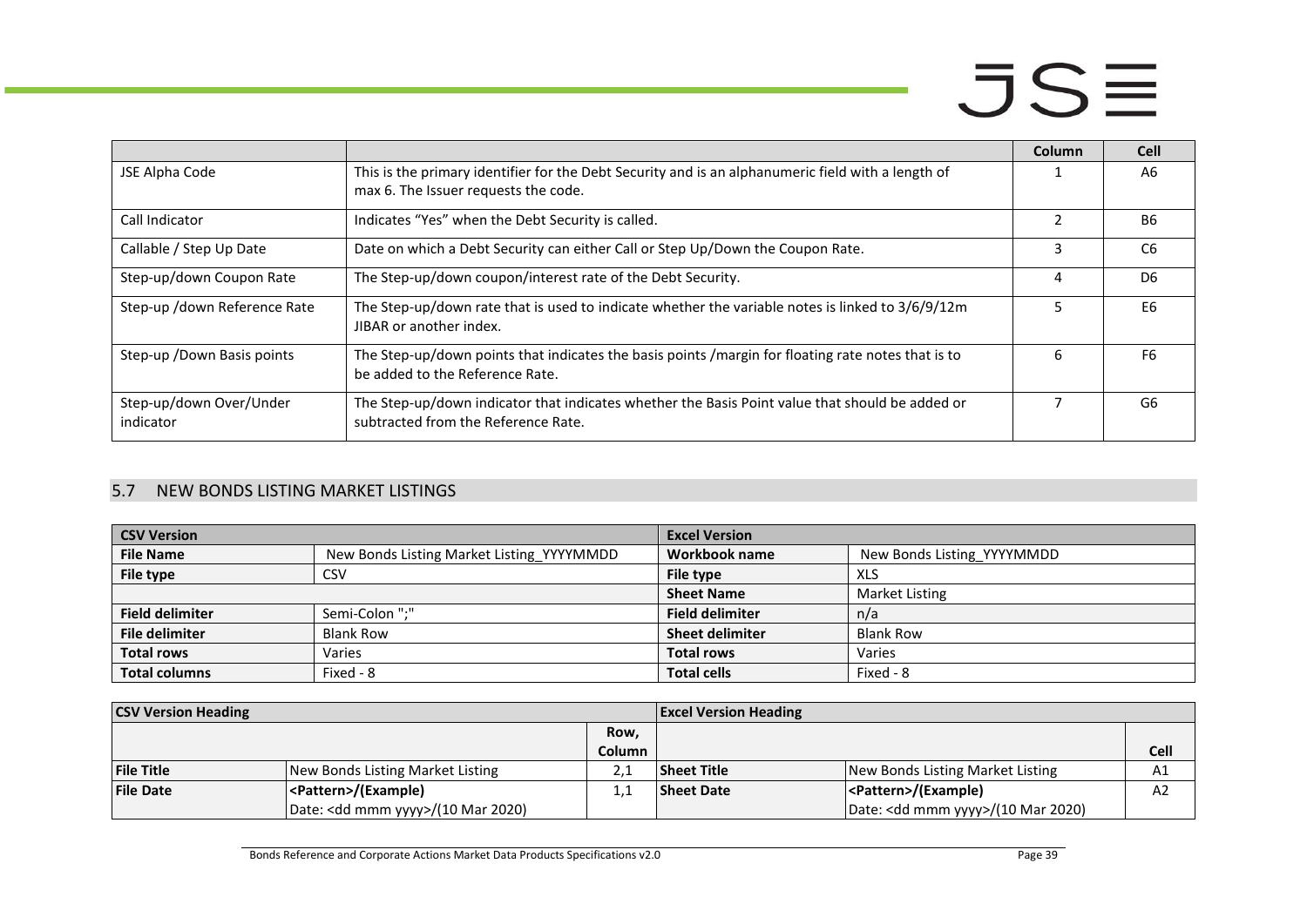|  | <b>IFile C</b><br><b>Headings</b><br>. |  | <br>L<br>Column Heading<br>-sneet<br>. . |  | . .<br>טוו<br>־ש |
|--|----------------------------------------|--|------------------------------------------|--|------------------|
|--|----------------------------------------|--|------------------------------------------|--|------------------|

|                           | <b>Detail</b>                                                                                                                              |            |                |
|---------------------------|--------------------------------------------------------------------------------------------------------------------------------------------|------------|----------------|
|                           |                                                                                                                                            | <b>CSV</b> | Excel          |
| <b>Field Name</b>         | <b>Field Description</b>                                                                                                                   | Column     | <b>Cell</b>    |
| JSE Alpha Code            | This is the primary identifier for the Debt Security and is an alphanumeric field with a length of<br>max 6. The Issuer requests the code. |            | A6             |
| Exchange                  | The exchange identifier of the exchange that the Debt Security is listed.                                                                  |            | <b>B6</b>      |
| MIC code                  | The Market Identifier Code of the market and exchange (as per ISO 10383) that the Debt Security<br>is listed.                              | 3          | C <sub>6</sub> |
| Listing Date              | The date upon which a Debt Security is listed on the market.                                                                               | 4          | D <sub>6</sub> |
| Primary Market Indicator  | Indicates whether this market is the primary listing market.                                                                               | 5          | E <sub>6</sub> |
| <b>Trading Currency</b>   | Currency of the listed Debt Security. The current value is "ZAR".                                                                          | 6          | F <sub>6</sub> |
| <b>BondETP Indicator</b>  | Flag that denotes whether the instrument is also traded on the Bond ETP platform.                                                          |            | G6             |
| Instrument DeListing Date | The date upon which the Debt Security is delisted from the market.                                                                         | 8          | H <sub>6</sub> |

#### 5.8 NEW BONDS LISTING SPLIT MATURITY SCHEDULE

| <b>CSV Version</b>     |                                                    | <b>Excel Version</b>   |                                |
|------------------------|----------------------------------------------------|------------------------|--------------------------------|
| <b>File Name</b>       | New Bonds Listing Split Maturity Schedule YYYYMMDD | Workbook name          | New Bonds Listing YYYYMMDD     |
| File type              | CSV                                                | File type              | XLS                            |
|                        |                                                    | <b>Sheet Name</b>      | <b>Split Maturity Schedule</b> |
| <b>Field delimiter</b> | Semi-Colon ":"                                     | <b>Field delimiter</b> | n/a                            |
| <b>File delimiter</b>  | <b>Blank Row</b>                                   | <b>Sheet delimiter</b> | <b>Blank Row</b>               |
| <b>Total rows</b>      | Varies                                             | <b>Total rows</b>      | Varies                         |
| <b>Total columns</b>   | Fixed - 3                                          | <b>Total cells</b>     | Fixed - 3                      |

<span id="page-39-0"></span>**CSV Version Heading Excel Version Heading Excel Version Heading**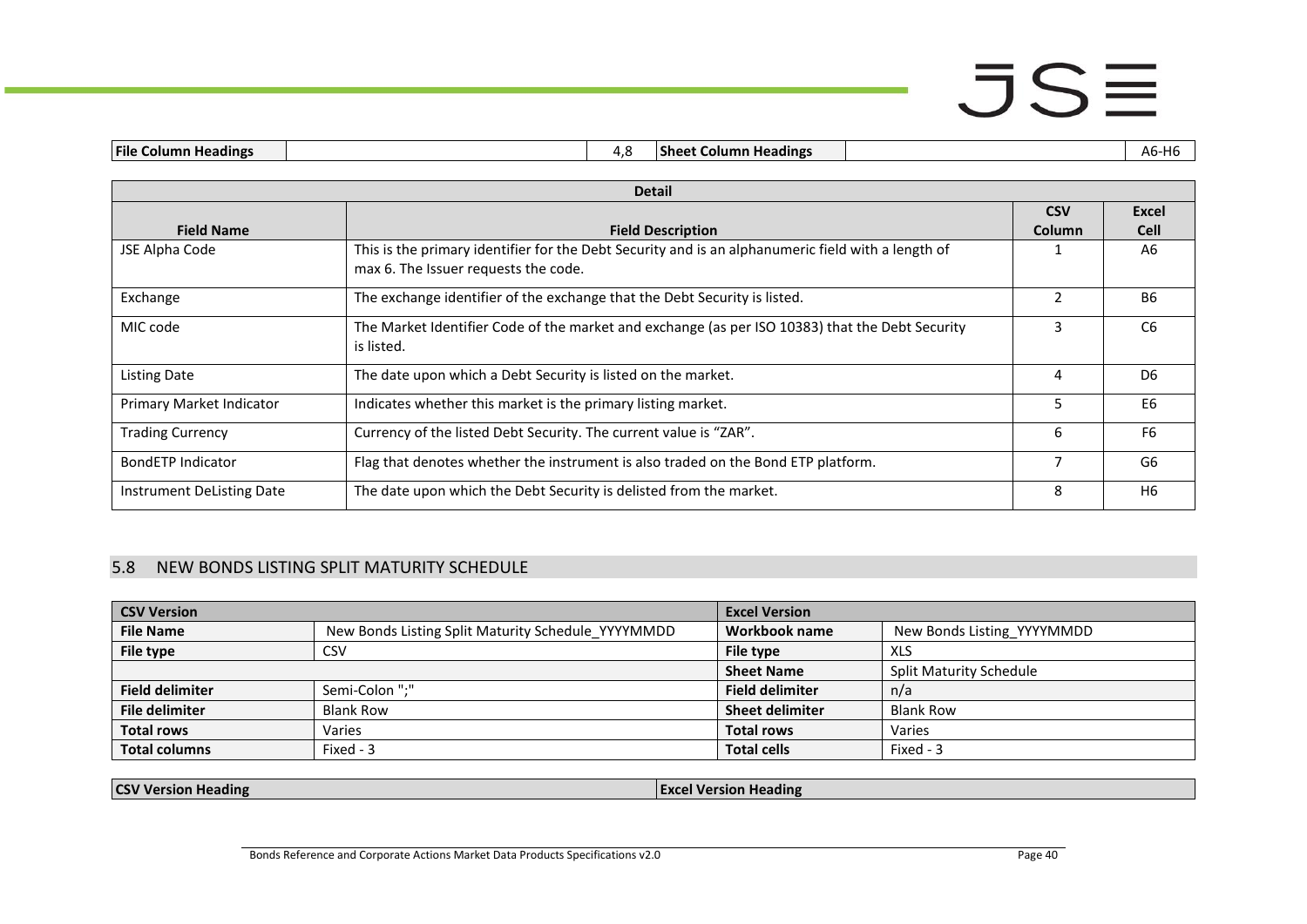|                             |                                    | Row,    |                              |                                              |       |
|-----------------------------|------------------------------------|---------|------------------------------|----------------------------------------------|-------|
|                             |                                    | Column  |                              |                                              | Cell  |
| <b>File Title</b>           | New Bonds Listing Split Maturity   |         | <b>Sheet Title</b>           | Split Maturity Schedule                      | A1    |
|                             | l Schedule                         | 2, 1    |                              |                                              |       |
| <b>File Date</b>            | <pattern>/(Example)</pattern>      |         | <b>Sheet Date</b>            | <pattern>/(Example)</pattern>                | A2    |
|                             | Date: < dd mmm yyyy>/(10 Mar 2020) | 1, 1    |                              | Date: <dd mmm="" yyyy="">/(10 Mar 2020)</dd> |       |
| <b>File Column Headings</b> |                                    | $4,1-3$ | <b>Sheet Column Headings</b> |                                              | A6-C6 |

|                                          | <b>Detail</b>                                                                                                                              |               |              |  |  |  |
|------------------------------------------|--------------------------------------------------------------------------------------------------------------------------------------------|---------------|--------------|--|--|--|
|                                          |                                                                                                                                            | <b>CSV</b>    | <b>Excel</b> |  |  |  |
| <b>Field Name</b>                        | <b>Field Description</b>                                                                                                                   | <b>Column</b> | <b>Cell</b>  |  |  |  |
| JSE Alpha Code                           | This is the primary identifier for the Debt Security and is an alphanumeric field with a length of<br>max 6. The Issuer requests the code. |               | A6           |  |  |  |
| <b>Split Maturity Date</b>               | The split maturity date for the Debt Security that has split into new series.                                                              |               | B6           |  |  |  |
| Split Maturity Date Notes (Free<br>text) | Supporting notes relating to the split maturity date.                                                                                      |               | C6           |  |  |  |

#### 5.9 NEW BONDS LISTING REFERENCE INDEX

| <b>CSV Version</b>     |                             | <b>Excel Version</b>   |                            |
|------------------------|-----------------------------|------------------------|----------------------------|
| <b>File Name</b>       | New Bonds Listing Reference | Workbook name          | New Bonds Listing YYYYMMDD |
|                        | Index YYYYMMDD              |                        |                            |
| File type              | <b>CSV</b>                  | File type              | <b>XLS</b>                 |
|                        |                             | <b>Sheet Name</b>      | Reference Index            |
| <b>Field delimiter</b> | Semi-Colon ";"              | <b>Field delimiter</b> | n/a                        |
| <b>File delimiter</b>  | <b>Blank Row</b>            | <b>Sheet delimiter</b> | <b>Blank Row</b>           |
| <b>Total rows</b>      | Varies                      | <b>Total rows</b>      | Varies                     |
| <b>Total columns</b>   | Fixed - 6                   | <b>Total cells</b>     | Fixed - 6                  |

<span id="page-40-0"></span>

| <b>CSV Version Heading</b> |               | <b>Excel Version Heading</b> |      |
|----------------------------|---------------|------------------------------|------|
|                            | Row,          |                              |      |
|                            | <b>Column</b> |                              | Cell |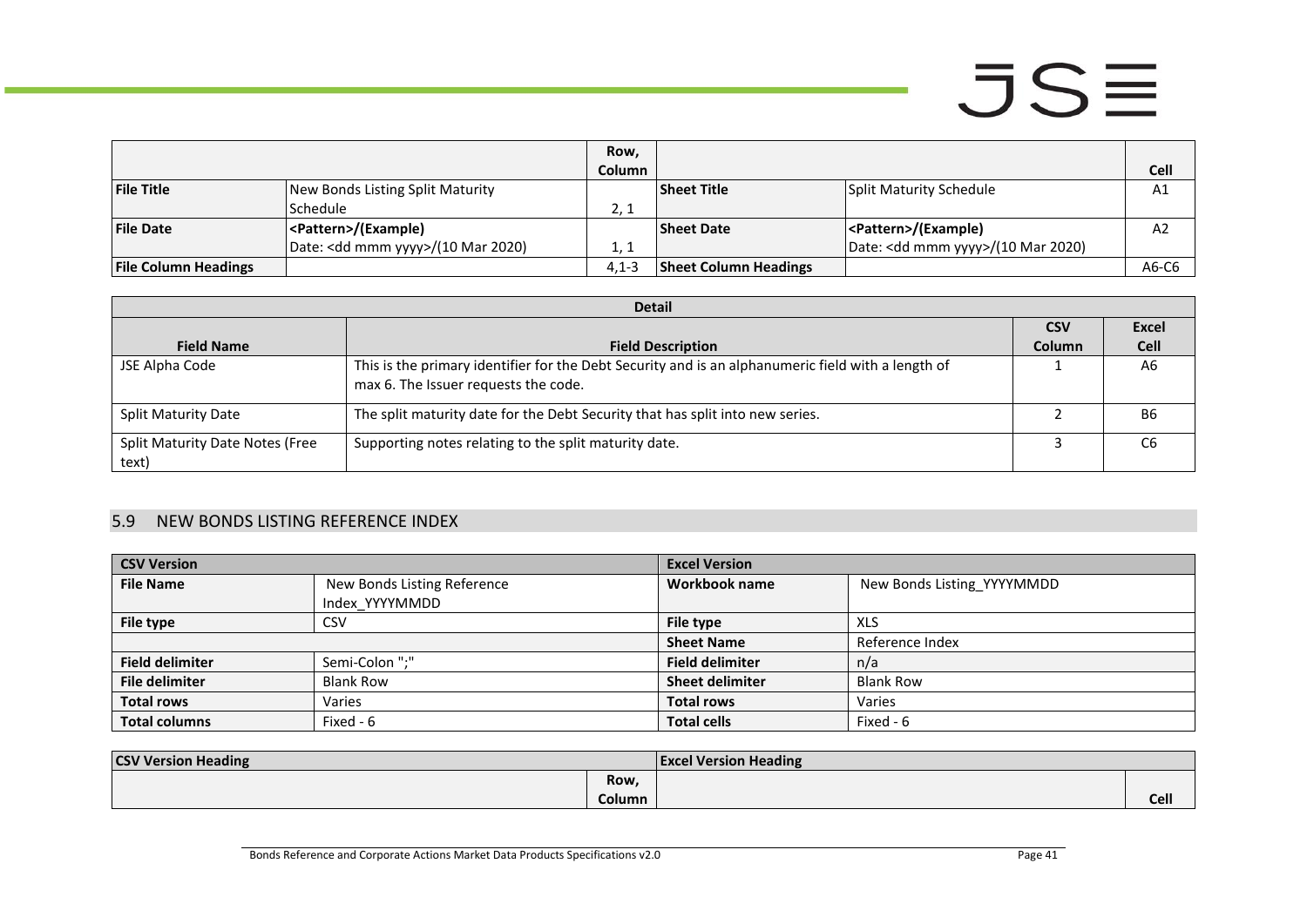| <b>File Title</b>           | New Bonds Listing Reference Index            |       | <b>Sheet Title</b>           | New Bonds Listing Reference Index            | ΑT    |
|-----------------------------|----------------------------------------------|-------|------------------------------|----------------------------------------------|-------|
| <b>File Date</b>            | <pattern>/(Example)</pattern>                |       | <b>Sheet Date</b>            | <pattern>/(Example)</pattern>                | A2    |
|                             | Date: <dd mmm="" yyyy="">/(10 Mar 2020)</dd> |       |                              | Date: <dd mmm="" yyyy="">/(10 Mar 2020)</dd> |       |
| <b>File Column Headings</b> |                                              | 4.1-6 | <b>Sheet Column Headings</b> |                                              | A6-F6 |

|                                | <b>Detail</b>                                                                                                                  |            |                |
|--------------------------------|--------------------------------------------------------------------------------------------------------------------------------|------------|----------------|
|                                |                                                                                                                                | <b>CSV</b> | Excel          |
| <b>Field Name</b>              | <b>Field Description</b>                                                                                                       | Column     | <b>Cell</b>    |
| JSE Alpha Code                 | Primary identifier for the Debt Security and is an alphanumeric field with a length of max 6. The<br>Issuer requests the code. |            | A6             |
| Index Code                     | Index code identifier of the linked reference index                                                                            |            | <b>B6</b>      |
| Reference Index JSE Alpha Code | Alpha code identifier of the linked reference index                                                                            |            | C <sub>6</sub> |
| <b>Instrument Name</b>         | Name of the linked reference index                                                                                             | 4          | D <sub>6</sub> |
| Instrument Type                | Type of the linked reference index                                                                                             |            | E <sub>6</sub> |
| Mixed Rate Note Leg            | Indicates the leg that is linked to the reference index                                                                        | 6          | F <sub>6</sub> |

#### 5.10 NEW BONDS LISTING REFERENCE INSTRUMENT

| <b>CSV Version</b>     |                                                 | <b>Excel Version</b>   |                            |
|------------------------|-------------------------------------------------|------------------------|----------------------------|
| <b>File Name</b>       | New Bonds Listing Reference Instrument YYYYMMDD | Workbook name          | New Bonds Listing YYYYMMDD |
| File type              | CSV                                             | File type              | <b>XLS</b>                 |
|                        |                                                 | <b>Sheet Name</b>      | Reference Instrument       |
| <b>Field delimiter</b> | Semi-Colon ";"                                  | <b>Field delimiter</b> | n/a                        |
| <b>File delimiter</b>  | <b>Blank Row</b>                                | <b>Sheet delimiter</b> | <b>Blank Row</b>           |
| <b>Total rows</b>      | Varies                                          | <b>Total rows</b>      | Varies                     |
| <b>Total columns</b>   | Fixed $-5$                                      | <b>Total cells</b>     | Fixed - 5                  |

<span id="page-41-0"></span>

| <b>CSV Version Heading</b> |        | <b>Excel Version Heading</b> |             |
|----------------------------|--------|------------------------------|-------------|
|                            | Row,   |                              |             |
|                            | Column |                              | <b>Cell</b> |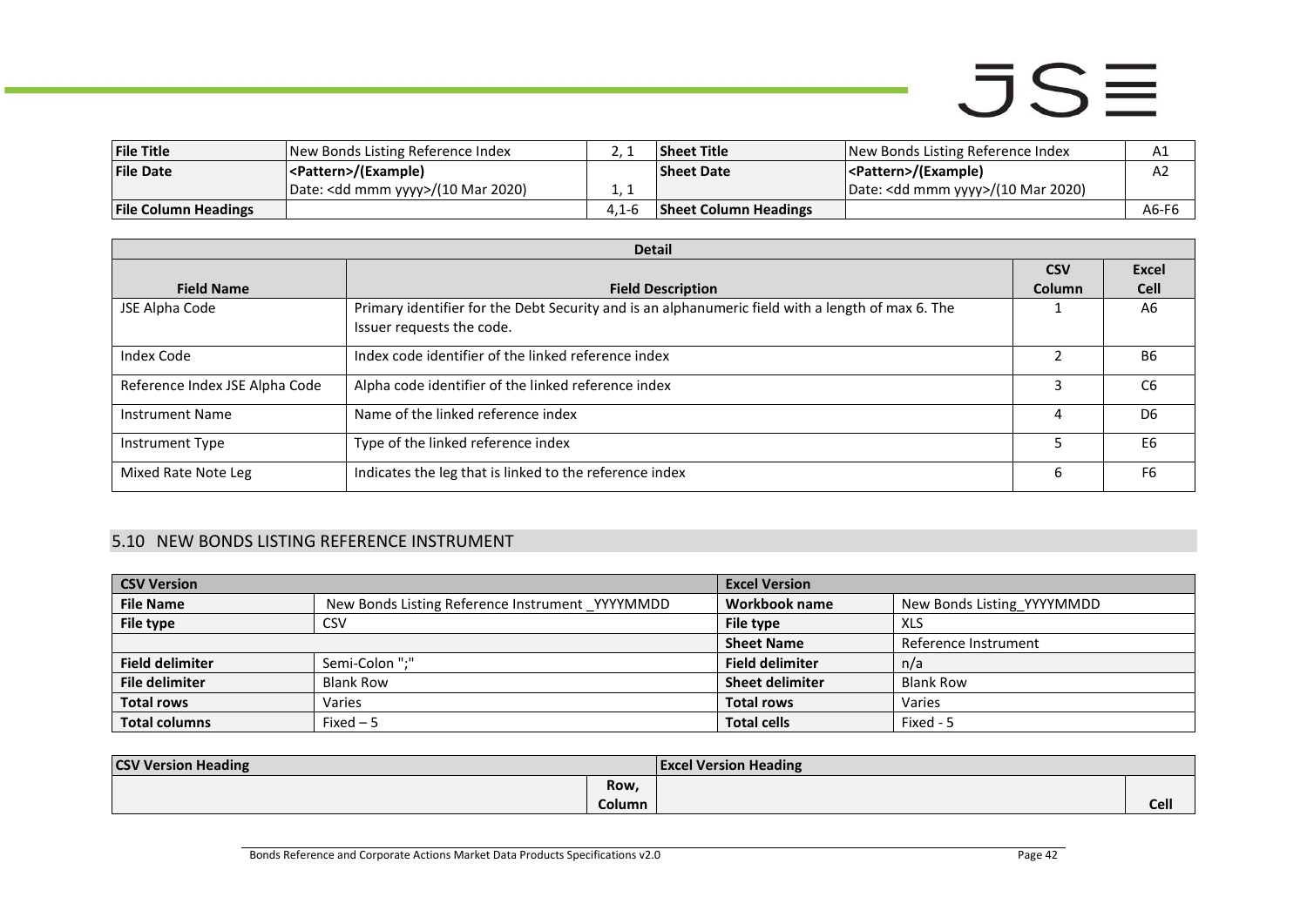| <b>File Title</b>           | New Bonds Listing Reference Instrument       |           | <b>Sheet Title</b>           | New Bonds Listing Reference                  | A1    |
|-----------------------------|----------------------------------------------|-----------|------------------------------|----------------------------------------------|-------|
|                             |                                              | <u>.</u>  |                              | l Instrument                                 |       |
| <b>File Date</b>            | <pattern>/(Example)</pattern>                |           | <b>Sheet Date</b>            | <pattern>/(Example)</pattern>                | A2    |
|                             | Date: <dd mmm="" yyyy="">/(10 Mar 2020)</dd> | . .       |                              | Date: <dd mmm="" yyyy="">/(10 Mar 2020)</dd> |       |
| <b>File Column Headings</b> |                                              | $4.1 - 5$ | <b>Sheet Column Headings</b> |                                              | A6-E6 |

|                                     | <b>Detail</b>                                                                                                                                                                                                                                                                                               |               |                |  |  |
|-------------------------------------|-------------------------------------------------------------------------------------------------------------------------------------------------------------------------------------------------------------------------------------------------------------------------------------------------------------|---------------|----------------|--|--|
|                                     |                                                                                                                                                                                                                                                                                                             | <b>CSV</b>    | Excel          |  |  |
| <b>Field Name</b>                   | <b>Field Description</b>                                                                                                                                                                                                                                                                                    | <b>Column</b> | <b>Cell</b>    |  |  |
| JSE Alpha Code                      | Primary identifier for the Debt Security and is an alphanumeric field with a length of max 6.                                                                                                                                                                                                               |               | A6             |  |  |
|                                     | The Issuer requests the code.                                                                                                                                                                                                                                                                               |               |                |  |  |
| Reference Instrument JSE Alpha Code | Alpha code identifier of the linked reference instrument.                                                                                                                                                                                                                                                   | $\mathfrak z$ | <b>B6</b>      |  |  |
| <b>Instrument Name</b>              | Name of the linked reference instrument.                                                                                                                                                                                                                                                                    | 3             | C <sub>6</sub> |  |  |
| Instrument Type                     | Instrument type of the reference instrument.                                                                                                                                                                                                                                                                | 4             | D <sub>6</sub> |  |  |
| <b>ISIN</b>                         | International Security Identification Number that the JSE generates for all South African<br>Instruments as the accredited National Numbering Agency for South Africa.                                                                                                                                      | 5             | E <sub>6</sub> |  |  |
|                                     | It is unique per instrument and a twelve-character number that consists of a two-letter<br>country code, followed by the nine-character alphanumerical national security identifier, and<br>a check digit. ISINs issued by the JSE for Debt Security instruments will have a "G" in the third<br>character. |               |                |  |  |

#### 5.11 NEW BONDS LISTING REFERENCE ENTITIES

<span id="page-42-0"></span>

| <b>CSV Version</b>     |                                               | <b>Excel Version</b>   |                            |
|------------------------|-----------------------------------------------|------------------------|----------------------------|
| <b>File Name</b>       | New Bonds Listing Reference Entities YYYYMMDD | Workbook name          | New Bonds Listing YYYYMMDD |
| File type              | CSV                                           | File type              | <b>XLS</b>                 |
|                        |                                               | <b>Sheet Name</b>      | <b>Reference Entities</b>  |
| <b>Field delimiter</b> | Semi-Colon ":"                                | <b>Field delimiter</b> | n/a                        |
| File delimiter         | <b>Blank Row</b>                              | <b>Sheet delimiter</b> | Blank Row                  |
| <b>Total rows</b>      | Varies                                        | <b>Total rows</b>      | Varies                     |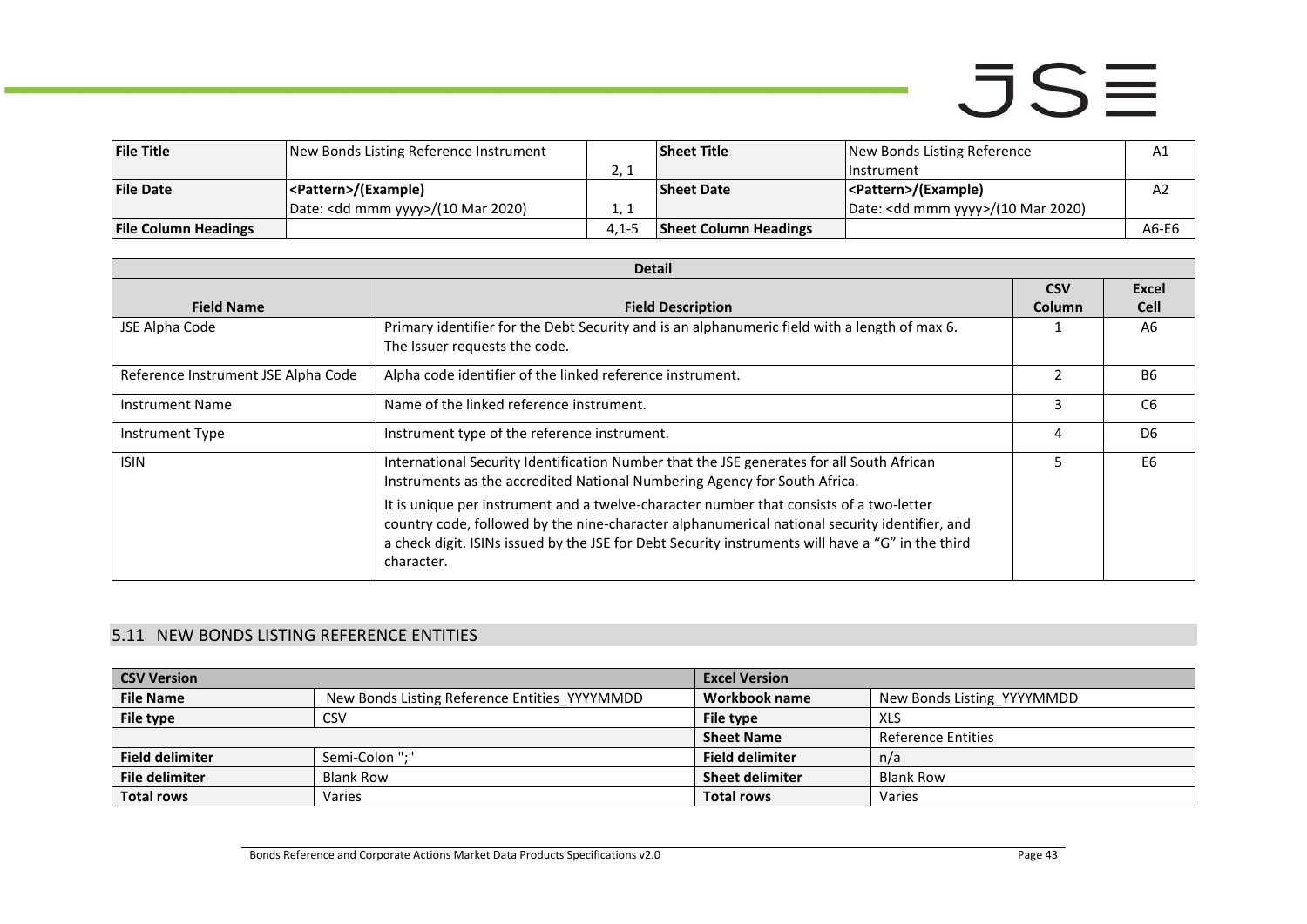# $JSE$

| Tot:<br>:olumn | Fixed | I cells<br>Tota | Fixed<br>$\overline{\phantom{0}}$ |
|----------------|-------|-----------------|-----------------------------------|
|                |       |                 |                                   |

| <b>CSV Version Heading</b>  |                                              | <b>Excel Version Heading</b> |                              |                                        |       |
|-----------------------------|----------------------------------------------|------------------------------|------------------------------|----------------------------------------|-------|
|                             |                                              | Row,                         |                              |                                        |       |
|                             |                                              | <b>Column</b>                |                              |                                        | Cell  |
| <b>File Title</b>           | New Bonds Listing Reference Entities         |                              | <b>Sheet Title</b>           | New Bonds Listing Reference Entities   | A1    |
| <b>File Date</b>            | <pattern>/(Example)</pattern>                |                              | <b>Sheet Date</b>            | <pattern>/(Example)</pattern>          | A2    |
|                             | Date: <dd mmm="" yyyy="">/(10 Mar 2020)</dd> |                              |                              | Date: <dd mmm="" yyyy="">/(10 Mar</dd> |       |
|                             |                                              | 1, 1                         |                              | 2020)                                  |       |
| <b>File Column Headings</b> |                                              | $4.1 - 2$                    | <b>Sheet Column Headings</b> |                                        | A6-B6 |

|                         | <b>Detail</b>                                                                                                                  |               |                |  |  |
|-------------------------|--------------------------------------------------------------------------------------------------------------------------------|---------------|----------------|--|--|
|                         |                                                                                                                                | <b>CSV</b>    | <b>Excel</b>   |  |  |
| <b>Field Name</b>       | <b>Field Description</b>                                                                                                       | <b>Column</b> | <b>Cell</b>    |  |  |
| JSE Alpha Code          | Primary identifier for the Debt Security and is an alphanumeric field with a length of max 6. The<br>Issuer requests the code. |               | A <sub>6</sub> |  |  |
| <b>Institution Name</b> | Name of the linked reference entity.                                                                                           |               | <b>B6</b>      |  |  |

#### 5.12 NEW BONDS LISTING GUARANTOR

| <b>CSV Version</b>     |                                      | <b>Excel Version</b>   |                             |
|------------------------|--------------------------------------|------------------------|-----------------------------|
| <b>File Name</b>       | New Bonds Listing Guarantor YYYYMMDD | Workbook name          | New Bonds Listing YYYYMMDD  |
| File type              | CSV                                  | File type              | <b>XLS</b>                  |
|                        |                                      | <b>Sheet Name</b>      | New Bonds Listing Guarantor |
| <b>Field delimiter</b> | Semi-Colon ";"                       | <b>Field delimiter</b> | n/a                         |
| <b>File delimiter</b>  | <b>Blank Row</b>                     | <b>Sheet delimiter</b> | <b>Blank Row</b>            |
| <b>Total rows</b>      | Varies                               | <b>Total rows</b>      | Varies                      |
| <b>Total columns</b>   | Fixed - 5                            | <b>Total cells</b>     | Fixed - 5                   |

<span id="page-43-0"></span>

| <b>CSV Version Heading</b> |               | <b>Excel Version Heading</b> |             |
|----------------------------|---------------|------------------------------|-------------|
|                            | Row,          |                              |             |
|                            | <b>Column</b> |                              | <b>Cell</b> |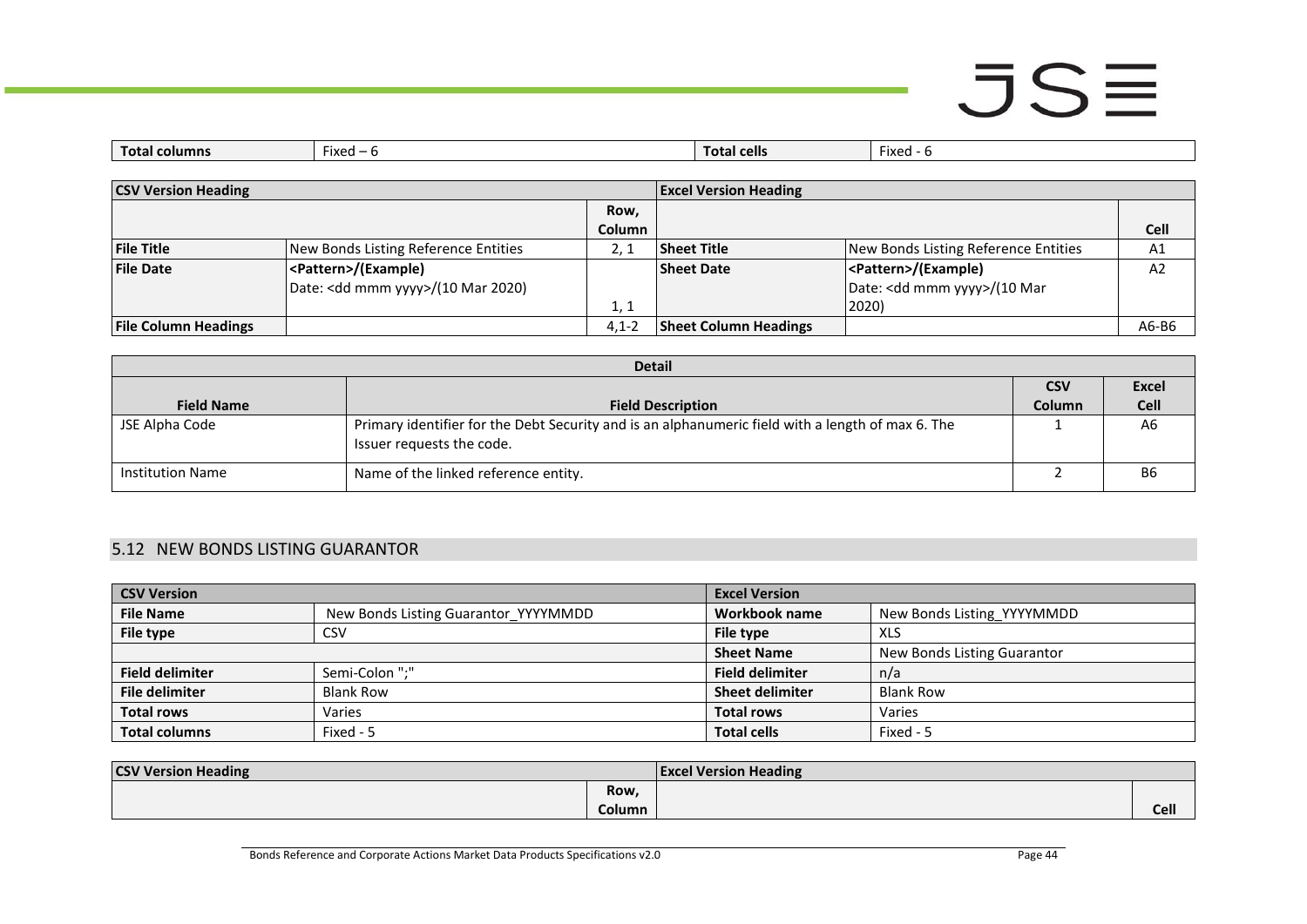### $JSE$

| <b>File Title</b>           | New Bonds Listing Guarantor                  |       | <b>Sheet Title</b>           | New Bonds Listing Guarantor                  | A1    |
|-----------------------------|----------------------------------------------|-------|------------------------------|----------------------------------------------|-------|
| <b>File Date</b>            | <pattern>/(Example)</pattern>                |       | <b>Sheet Date</b>            | <pattern>/(Example)</pattern>                | ΑZ    |
|                             | Date: <dd mmm="" yyyy="">/(10 Mar 2020)</dd> |       |                              | Date: <dd mmm="" yyyy="">/(10 Mar 2020)</dd> |       |
| <b>File Column Headings</b> |                                              | 3.1-3 | <b>Sheet Column Headings</b> |                                              | A6-C6 |

|                          | <b>Detail</b>                                                                                                                  |               |                |  |  |
|--------------------------|--------------------------------------------------------------------------------------------------------------------------------|---------------|----------------|--|--|
|                          |                                                                                                                                | <b>CSV</b>    | <b>Excel</b>   |  |  |
| <b>Field Name</b>        | <b>Field Description</b>                                                                                                       | <b>Column</b> | <b>Cell</b>    |  |  |
| JSE Alpha Code           | Primary identifier for the Debt Security and is an alphanumeric field with a length of max 6. The<br>Issuer requests the code. |               | A <sub>6</sub> |  |  |
| Guarantor JSE Alpha Code | Alpha code identifier of the linked Guarantor.                                                                                 |               | <b>B6</b>      |  |  |
| Entity / Role Type       | Type of the linked Guarantor.                                                                                                  |               | C <sub>6</sub> |  |  |

#### 5.13 NEW BONDS LISTING MIXED RATE

An Instrument can be issued as a Mixed Rate Note; meaning that for the first defined period the debt instrument pays a specific type of coupon and then for the next defined period changes to another type of coupon payment. These different periods are referred to as legs. The number of legs for Mixed Rate Notes are typically two legs but could increase over time.

Refer to the Coupon General Section for the meaning of the fields.

| <b>CSV Version</b> |                                       | <b>Excel Version</b>        |  |
|--------------------|---------------------------------------|-----------------------------|--|
|                    | Sheet name                            | New Bonds Listing YYYYMMDD  |  |
|                    | File type                             | XLS                         |  |
|                    | <b>Sheet Name</b>                     | New Bonds Listing Guarantor |  |
|                    | <b>Field delimiter</b>                | n/a                         |  |
|                    | <b>Sheet delimiter</b>                | <b>Blank Row</b>            |  |
|                    | <b>Total rows</b>                     | Varies                      |  |
|                    | <b>Total cells</b>                    | Fixed - 23                  |  |
|                    | New Bonds Listing Mixed Rate YYYYMMDD |                             |  |

<span id="page-44-0"></span>

| <b>CSV Version Heading</b> | <b>Excel Version Heading</b> |
|----------------------------|------------------------------|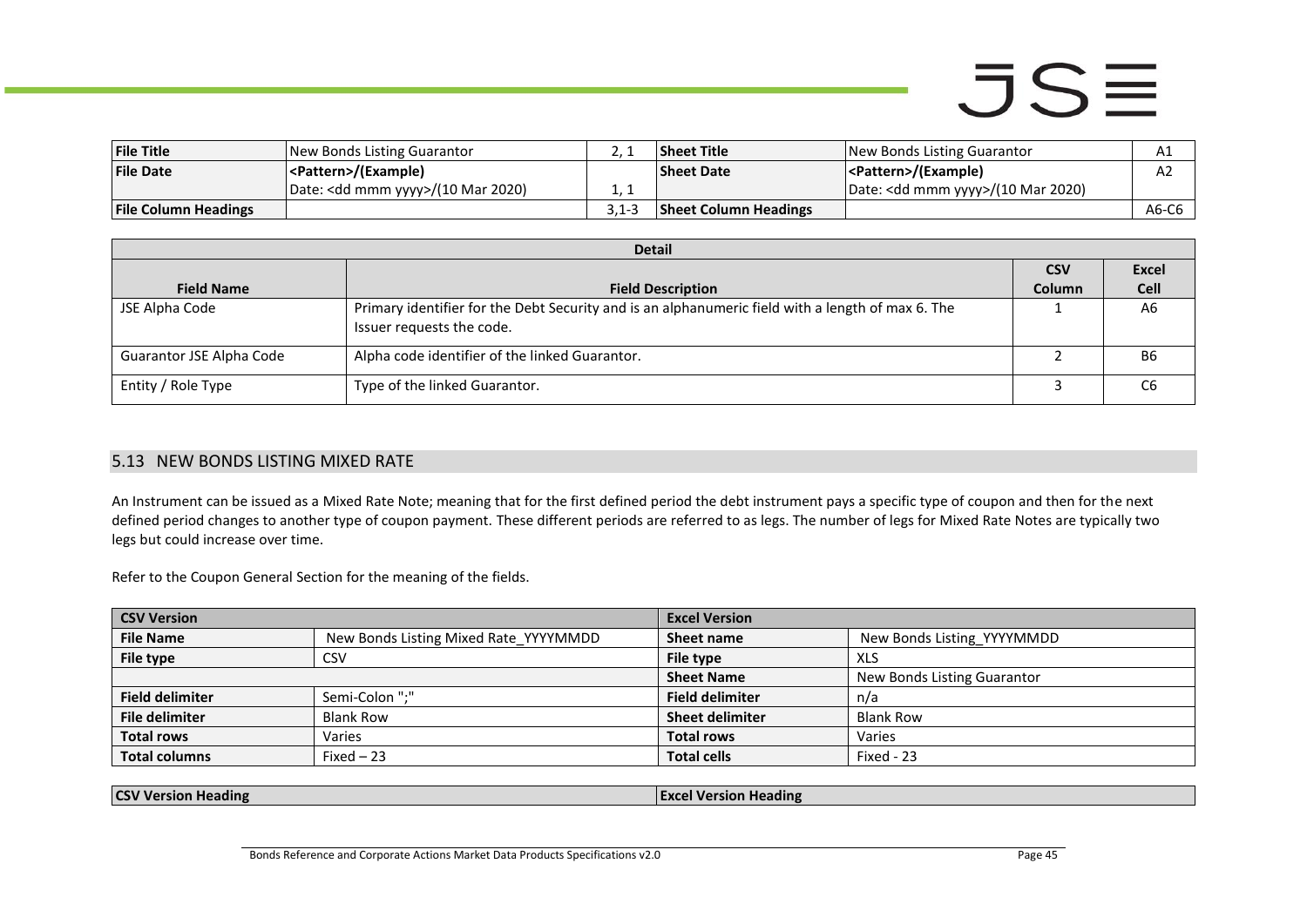|                             |                                              | Row,          |                              |                                              |                |
|-----------------------------|----------------------------------------------|---------------|------------------------------|----------------------------------------------|----------------|
|                             |                                              | <b>Column</b> |                              |                                              | <b>Cell</b>    |
| <b>File Title</b>           | New Bonds Listing Mixed Rate                 |               | Sheet Title                  | New Bonds Listing Mixed Rate                 | A1             |
| <b>File Date</b>            | <pattern>/(Example)</pattern>                |               | <b>Sheet Date</b>            | <pattern>/(Example)</pattern>                | A <sub>2</sub> |
|                             | Date: <dd mmm="" yyyy="">/(10 Mar 2020)</dd> |               |                              | Date: <dd mmm="" yyyy="">/(10 Mar 2020)</dd> |                |
| <b>File Column Headings</b> |                                              | $4.1 - 23$    | <b>Sheet Column Headings</b> |                                              | A6-W6          |

| <b>Detail</b>               |                                                                                                                                                             |                      |                      |
|-----------------------------|-------------------------------------------------------------------------------------------------------------------------------------------------------------|----------------------|----------------------|
| <b>Field Name</b>           | <b>Field Description</b>                                                                                                                                    | <b>CSV</b><br>Column | <b>Excel</b><br>Cell |
| JSE Alpha Code              | Primary identifier for the Debt Security and is an alphanumeric field with a length of max 6. The<br>Issuer requests the code.                              | 1                    | A <sub>6</sub>       |
| Leg Number                  | The number of the Coupon Rate for the leg.                                                                                                                  | $\overline{2}$       | <b>B6</b>            |
| Leg Start Date              | The Mixed Rate Coupon leg start date for the leg.                                                                                                           | 3                    | C <sub>6</sub>       |
| Leg End Date                | The Mixed Rate Coupon leg end date for the leg.                                                                                                             | 4                    | D <sub>6</sub>       |
| Leg Coupon Frequency        | The Mixed Rate Coupon leg frequency for the leg.                                                                                                            | 5.                   | E6                   |
| Leg Business Day Convention | The Mixed Rate Coupon leg indication as to how the payment / maturity will be treated if it<br>should fall on a non-business day for the leg.               | 6                    | F <sub>5</sub>       |
| Leg Coupon Rate             | The Mixed Rate Coupon rate for the leg.                                                                                                                     | $\overline{7}$       | G <sub>6</sub>       |
| Leg Coupon Payment Type     | Same as Coupon Payment type. Just that its used for a Mixed Rate note Bond to denote the field<br>at the Leg level.                                         | 8                    | H <sub>6</sub>       |
| Leg Basis points            | The Mixed rate leg indicator that indicates the basis points / margin for floating rate notes, to be<br>added to the Reference Rate for the leg.            | 9                    | 16                   |
| Leg Over/Under              | The Mixed Rate leg indicator that indicates whether the Basis Point value that should be added or<br>subtracted from the Reference Rate for the leg.        | 10                   | 16                   |
| Leg Reference Rate          | The Mixed Rate leg indicator that indicates whether the variable notes is linked to 3/6/9/12m<br>JIBAR or another index for the leg.                        | 11                   | K <sub>6</sub>       |
| Leg Books Closed Period     | The Mixed Rate leg period that indicates the number of days that the books are closed between<br>the last date to register and the coupon date for the leg. | 12                   | L <sub>6</sub>       |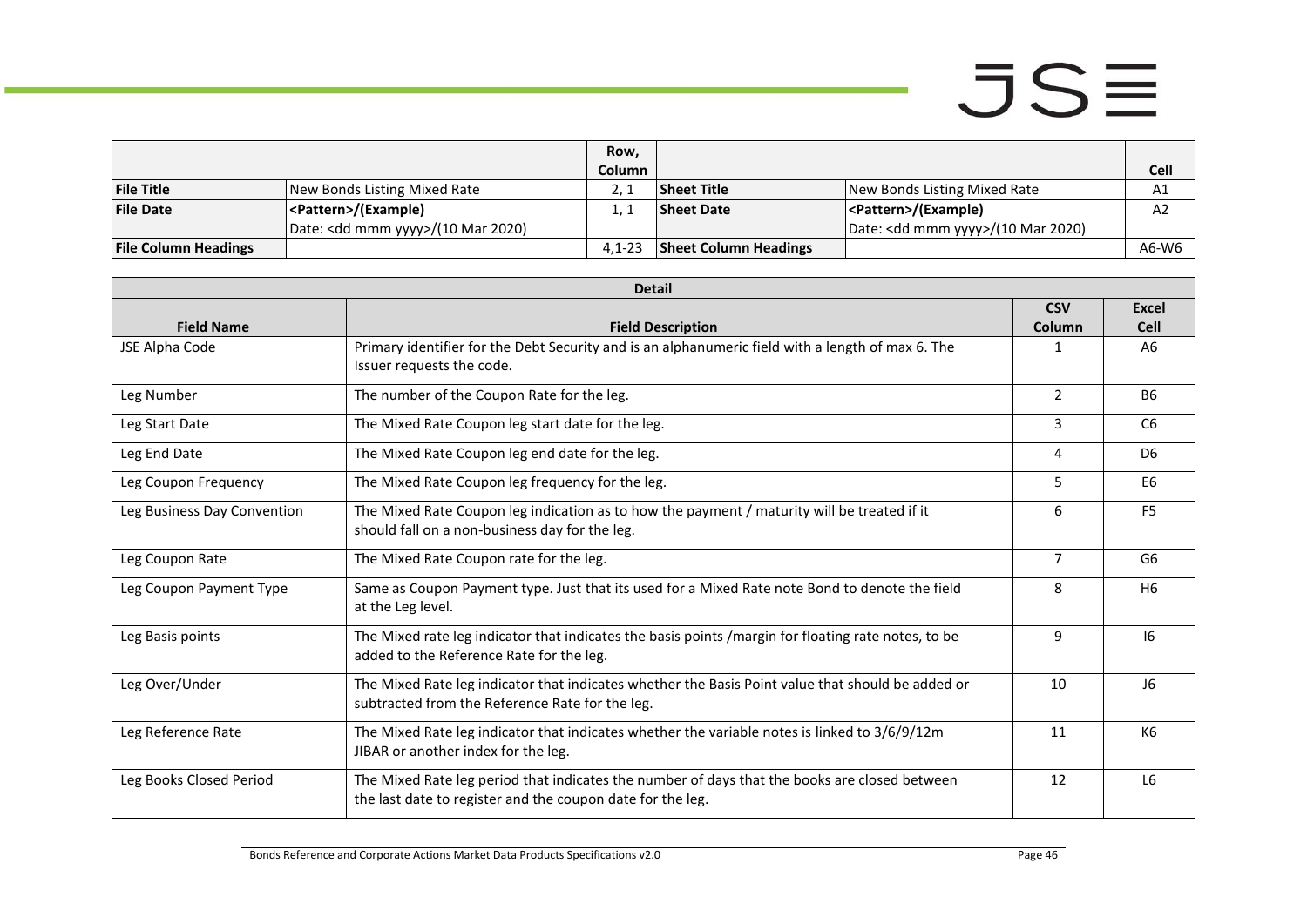| Leg Rate of Reference Rate                             | The Mixed Rate leg Reference Rate used for the Coupon calculation for the leg.                                                                                      | 13 | M6             |
|--------------------------------------------------------|---------------------------------------------------------------------------------------------------------------------------------------------------------------------|----|----------------|
| Leg Date of Listing Reference rate                     | The Mixed Rate Reference Rate date for the leg.                                                                                                                     | 14 | N <sub>6</sub> |
| Leg Day count Convention                               | The Mixed Rate Day Count Convention for the leg.                                                                                                                    | 15 | O <sub>6</sub> |
| Leg Coupon Rate Cap                                    | The Coupon Rate Cap for the leg.                                                                                                                                    | 16 | <b>P6</b>      |
| Leg Coupon Rate Floor                                  | The Coupon Rate Floor for the leg.                                                                                                                                  | 17 | Q <sub>6</sub> |
| Leg Customised Coupon                                  | The Mixed Rate Customised Coupon for the leg.                                                                                                                       | 18 | R <sub>6</sub> |
| Leg Last Day to Register for<br><b>Maturity Amount</b> | The Mixed Rate Last Day to Register for the Maturity Amount for the leg.                                                                                            | 19 | S <sub>6</sub> |
| Leg Underlying Index Code                              | The Mixed Rate underlying index code for the leg.                                                                                                                   | 20 | T <sub>6</sub> |
| Mixed Rate Conversion<br>determination date            | The Mixed Rate conversion determination date for the leg.                                                                                                           | 21 | U <sub>6</sub> |
| <b>Base CPI</b>                                        | Applicable base CPI rate.                                                                                                                                           | 22 | V <sub>6</sub> |
| Linked\Reference Index                                 | This field is used to indicate if the Bond is linked to an Index which can be one of the following:<br><b>CPI</b><br>$\bullet$<br><b>OTHER</b><br>PPI<br><b>RPI</b> | 23 | W <sub>6</sub> |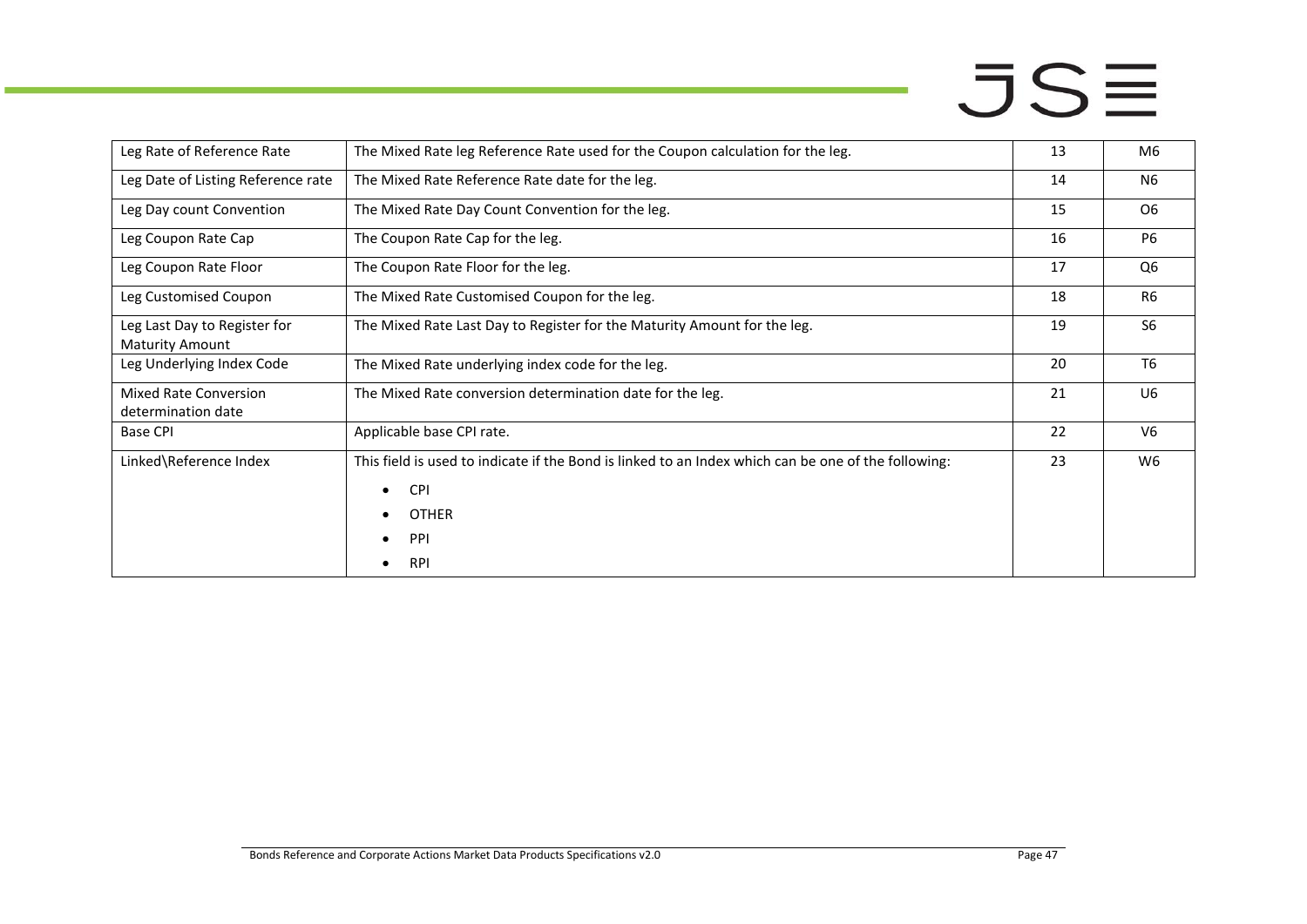### <span id="page-47-0"></span>**6 BONDS CORPORATE ACTIONS EVENTS SCHEDULE**

The Bonds Corporate Actions Events Schedule data product provides key upcoming corporate actions event data of all *listed* instruments in the Bond Market.

For the benefit of both human and system-based consumption, the data product is available in both CSV and Excel formats. In addition, the data that relates to general reference data updates, one of the very dynamic Corporate Actions event types, is made available as a separate CSV file in addition to being included in the main data product.

Due to the dynamic nature of the data, a set of the daily files is made available three times each business day with the new version completely replacing the old version each time so does not contain delta changes. The SLA time for the different publication time is **10h40**, **14h50** and **17h00** but the JSE will always endeavour to make the files as early as possible after they are produced.

To cater for historical retrieval, the last version will be available on the IDP server for the last rolling 40 business days, with the historical data files sufficed with " yyyymmdd".

#### **Note that while there are common fields that will always have values, the specific type of Corporate Event will dictate which fields have values versus not in each row.**

To cater for historical retrieval, the daily and monthly data files for the last rolling 40 business days will be available on the IDP server with the historical data files sufficed with " yyyymmdd".

#### **Primary Data set**

1. Bonds CA Events Schedule

#### **Secondary data set**

2. Bonds CA Reference Data Update Event

#### <span id="page-47-1"></span>6.1 DAILY DATA FILE NAMES AND LOCATION

| <b>CSV Format File Names</b>                            | <b>IDP Folder Location</b>                |
|---------------------------------------------------------|-------------------------------------------|
| Bonds CA Events Schedule YYYYMMDD HHhMM.csv             | Distribution\Bonds Market Prod\Market     |
| Bonds CA Reference Data Update Event YYYYMMDD HHhMM.csv | Data\Bonds Corporate Actions<br>Schedule\ |

| <b>Excel Format File Names</b>               | <b>IDP Folder Location</b>                                                         |
|----------------------------------------------|------------------------------------------------------------------------------------|
| Bonds CA Events Schedule YYYYMMDD HHhMM.xlsx | Distribution\Bonds Market Prod\Market<br>Data\Bonds Corporate Actions<br>Schedule\ |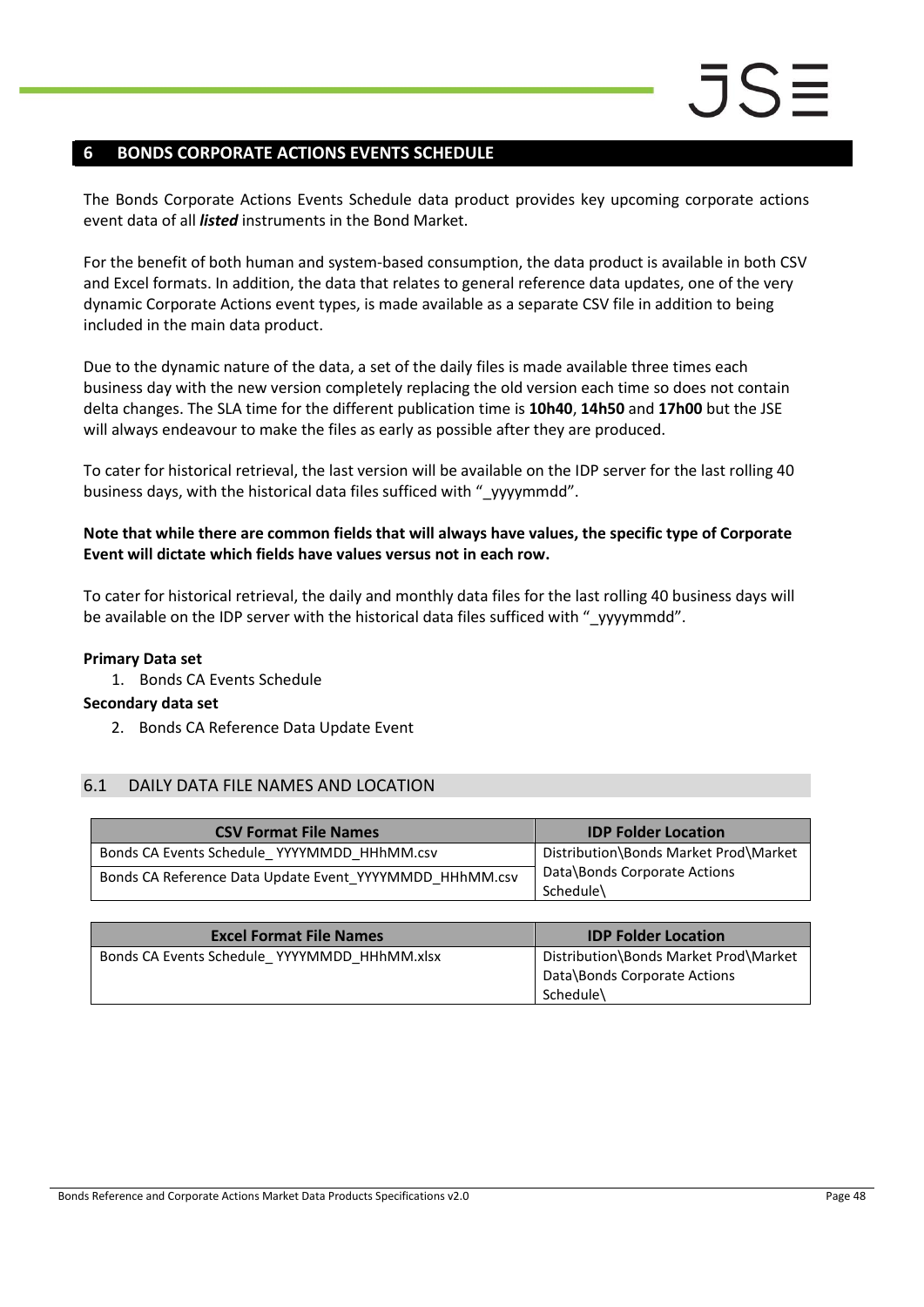#### 6.2 BONDS CORPORATE ACTIONS EVENTS SCHEDULE

| <b>CSV Version</b>     |                                        | <b>Excel Version</b>   |                                        |
|------------------------|----------------------------------------|------------------------|----------------------------------------|
| <b>File Name</b>       | Bonds CA Events Schedule yyymmdd HHhMM | <b>Workbook Name</b>   | Bonds CA Events Schedule yyymmdd HHhMM |
| File type              | CSV                                    | <b>File Type</b>       | XLS                                    |
|                        |                                        | <b>Sheet Name</b>      | Bonds CA Events Schedule YYYYMMDD      |
| <b>Field delimiter</b> | Semi-colon ":"                         | <b>Field Delimiter</b> | n/a                                    |
| <b>File delimiter</b>  | <b>Blank Row</b>                       | <b>Sheet Delimiter</b> | <b>Blank Row</b>                       |
| <b>Total rows</b>      | Varies                                 | <b>Total rows</b>      | Varies                                 |
| <b>Total columns</b>   | Fixed $-97$                            | <b>Total cells</b>     | Fixed - 97                             |

| <b>CSV Heading</b><br><b>Excel Heading</b> |                                              |            |                              |                                              |             |
|--------------------------------------------|----------------------------------------------|------------|------------------------------|----------------------------------------------|-------------|
|                                            |                                              | Row,       |                              |                                              |             |
|                                            |                                              | Column     |                              |                                              | <b>Cell</b> |
| <b>File Date</b>                           | <pattern>/(Example)</pattern>                |            | <b>Sheet Date</b>            |                                              | A1          |
|                                            | Date: <dd mmm="" yyyy="">/(10 Mar 2021)</dd> |            |                              | Date: <dd mmm="" yyyy="">/(10 Mar 2021)</dd> |             |
| <b>File Title</b>                          | Bonds CA Events Schedule                     |            | <b>Sheet Title</b>           | Bonds CA Events Schedule                     | A2          |
| <b>File Column Headings</b>                |                                              | $4.1 - 37$ | <b>Sheet Column Headings</b> |                                              | A6-CR6      |

<span id="page-48-0"></span>

| <b>Detail</b>          |                                                                                                                                                                                                                                          |            |                |
|------------------------|------------------------------------------------------------------------------------------------------------------------------------------------------------------------------------------------------------------------------------------|------------|----------------|
|                        |                                                                                                                                                                                                                                          | <b>CSV</b> | <b>Excel</b>   |
| <b>Field Name</b>      | <b>Field Description</b>                                                                                                                                                                                                                 | Column     | <b>Cell</b>    |
| CA Event ID            | The unique identifier for this specific Corporate Event.                                                                                                                                                                                 |            | A6             |
| CA Event Type Name     | The type of Corporate Action Event that generates the change to the instrument.                                                                                                                                                          |            | <b>B6</b>      |
| <b>CA Event Status</b> | The status of the specific Corporate Event.                                                                                                                                                                                              |            | C <sub>6</sub> |
| <b>Issuer Name</b>     | The name of the entity approved by the Exchange to issue Debt Securities on the Exchange                                                                                                                                                 |            | D6             |
| JSE Alpha Code         | Primary JSE identifier for the Debt Security as defined by the Issuer. Also referred to as "Bond<br>Code" or "Stock Code". It is an alphanumeric field with a maximum length of 6 characters and<br>always expressed in Capital Letters. |            | E6             |
|                        | Instruments listed with Issuer Type = "Greenbond" will end with 'G'.<br>Instruments listed with Issuer Type = "Professional Board" will end with 'F'.<br>Instruments listed with Issuer Type = "Project Bonds" will end with a 'R'.      |            |                |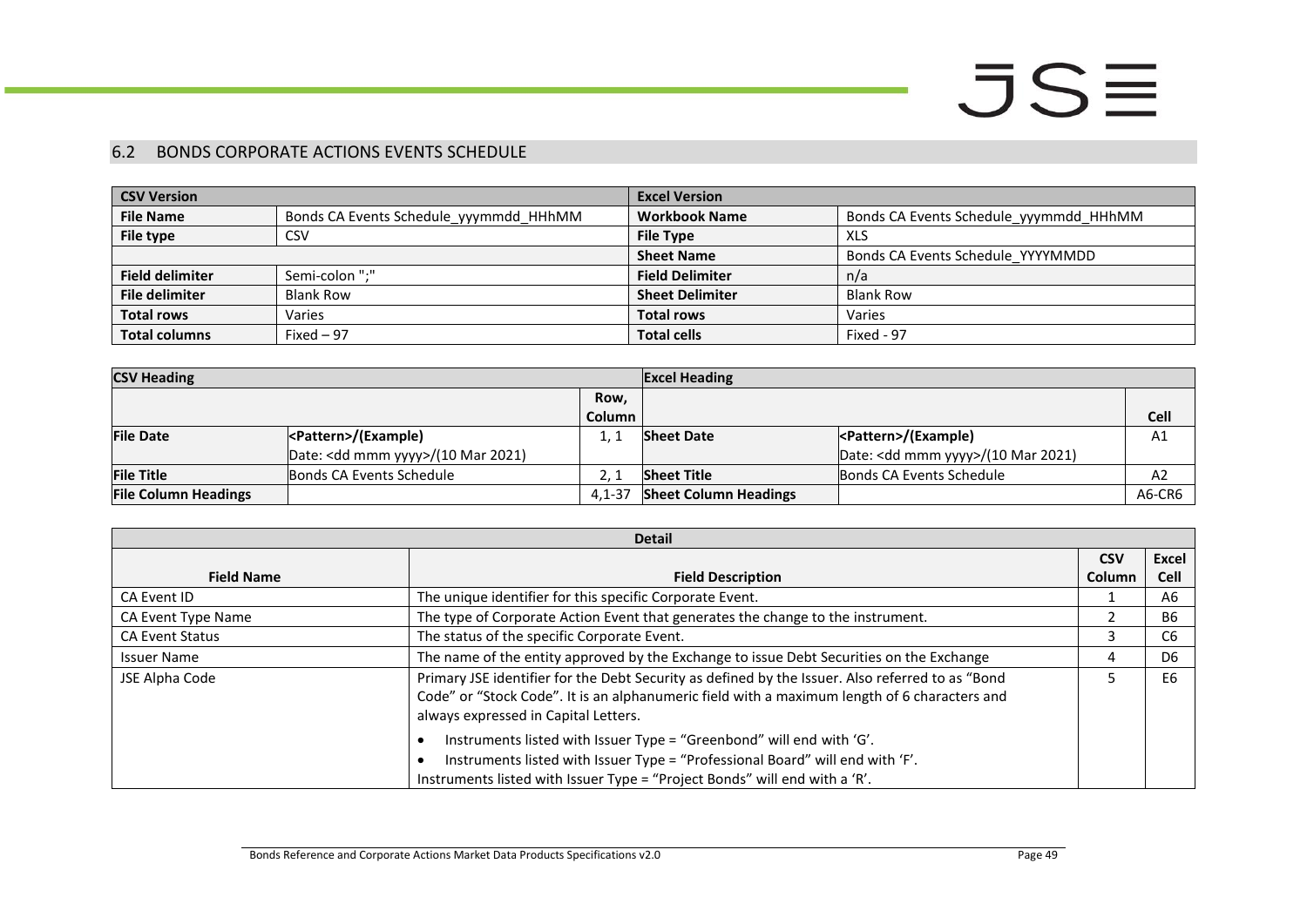| <b>ISIN</b>                    | International Security Identification Number that the JSE generates for all South African<br>Instruments as the accredited National Numbering Agency for South Africa.                                                                                                                                                                                                                                                                                  | 6              | F <sub>6</sub> |
|--------------------------------|---------------------------------------------------------------------------------------------------------------------------------------------------------------------------------------------------------------------------------------------------------------------------------------------------------------------------------------------------------------------------------------------------------------------------------------------------------|----------------|----------------|
|                                | It is unique per instrument and a twelve-character number that consists of a two-letter country<br>code, followed by the nine-character alphanumerical national security identifier, and a check digit.<br>ISINs issued by the JSE for Debt Security instruments will have a "G" in the third character.                                                                                                                                                |                |                |
| Universal Instrument Master Id | Unique ID assigned to any Instrument generated at the JSE.                                                                                                                                                                                                                                                                                                                                                                                              | $\overline{7}$ | G6             |
| <b>Issue Type</b>              | Used to classify Debt Security Instruments. Types are as follows:<br>Fixed<br>$\bullet$<br>Floating/Variable<br>$\bullet$<br>Mixed Rate Note<br><b>Index-Linked Notes</b><br><b>Credit Linked Notes</b>                                                                                                                                                                                                                                                 | 8              | H <sub>6</sub> |
|                                | <b>Structured Note</b><br>$\bullet$                                                                                                                                                                                                                                                                                                                                                                                                                     |                |                |
| <b>Effective Date</b>          | The date that the changes stipulated in the Corporate Action event will become effective.                                                                                                                                                                                                                                                                                                                                                               | 9              | 16             |
| <b>Call Date</b>               | The date when the call (early redemption) of a debt security will take place.                                                                                                                                                                                                                                                                                                                                                                           | 10             | J6             |
| Old Maturity Date              | The current date when the principal amount of a Debt Security becomes due and payable, if not<br>subject to prior call or redemption.                                                                                                                                                                                                                                                                                                                   | 11             | K6             |
| New Maturity Date              | The new date when the principal amount of a Debt Security becomes due and payable, if not subject to<br>prior call or redemption.                                                                                                                                                                                                                                                                                                                       | 12             | L <sub>6</sub> |
| Old Nominal Amount (ZAR)       | If the Corporate Action will lead to a change in the nominal amount of the Debt Security issued by the<br>Issuer and placed in the market, this will contain the old nominal amount.                                                                                                                                                                                                                                                                    | 13             | M6             |
| New Nominal Amount (ZAR)       | If the Corporate Action will lead to a change in the nominal amount of the Debt Security issued by the<br>Issuer and placed in the market, this will contain the new nominal amount.                                                                                                                                                                                                                                                                    | 14             | N <sub>6</sub> |
| Old Issue Price                | The current price of a bond which is equal to the present value of the expected cash flows. In Bond<br>terminology, it is the Present Value (PV) of both the coupons and the Principal amount combined. The<br>price at which investors buy the bonds when they are first issued, which will typically be approximately<br>equal to the nominal amount. The net proceeds that the issuer receives are thus the issue price, less<br>issuance fees.      | 16             | O6             |
| New Issue Price                | The new price of a Debt Security which is equal to the present value of the expected cash flows. In<br>Bond terminology, it is the Present Value (PV) of both the coupons and the Principal amount combined.<br>The price at which investors buy the bonds when they are first issued, which will typically be<br>approximately equal to the nominal amount. The net proceeds that the issuer receives are thus the<br>issue price, less issuance fees. | 17             | <b>P6</b>      |
| Old Issue Price Format         | Format of the current Issue Price i.e., Rand or Percent.                                                                                                                                                                                                                                                                                                                                                                                                | 18             | Q <sub>6</sub> |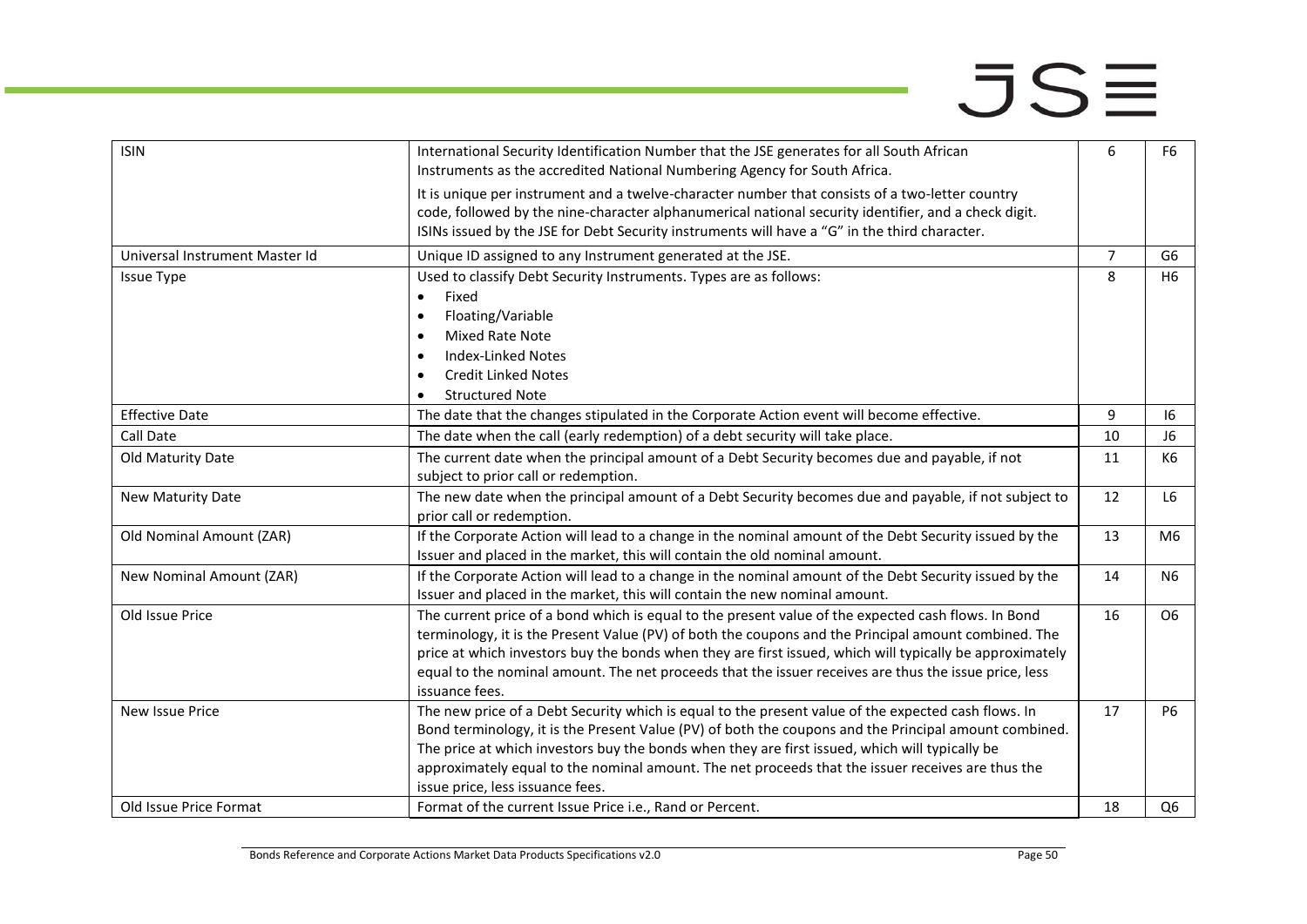| New Issue Price Format        | Format of the new Issue Price i.e., Rand or Percent.                                                         | 19 | R <sub>6</sub> |
|-------------------------------|--------------------------------------------------------------------------------------------------------------|----|----------------|
| Nominal Decrease Amount (ZAR) | If the Corporate Action will lead to a decrease in the nominal amount of the Debt Security issued by the     | 20 | S <sub>6</sub> |
|                               | Issuer and placed in the market, this will contain the decrease amount.                                      |    |                |
| Old Amount Authorised         | If the Corporate Action will lead to a change to the authorised amount which the Board of Directors/         | 21 | T <sub>6</sub> |
|                               | Company approved for issue in respect of the Programme, this is the old amount.                              |    |                |
| New Amount Authorised         | If the Corporate Action will lead to a change to the authorised amount which the Board of Directors/         | 22 | U <sub>6</sub> |
|                               | Company approved for issue in respect of the Programme, this is the new amount.                              |    |                |
| Redemption Amount (ZAR)       | Certain instruments do not repay at Maturity but repay specific amounts at specific dates throughout         | 23 | V <sub>6</sub> |
|                               | the life of the Bond, until Maturity date. This field reflects the amount.                                   |    |                |
| Repurchase Amount (ZAR)       |                                                                                                              | 24 | W <sub>6</sub> |
| Old Sub Sector Code           | If the Corporate Action will lead to a change in the classified sub-sector, this will contain the old Sub-   | 25 | <b>X6</b>      |
|                               | sector code. Sub-sector pertains to an internal classification maintained by JSE Issuer Regulation           |    |                |
|                               | division that can be accessed via link Interest Rate Market Classification.                                  |    |                |
| Old Sub Sector                | If the Corporate Action will lead to a change in the classified sub-sector, this will contain the old Sub-   | 26 | Y6             |
|                               | sector name. Sub-sector pertains to an internal classification maintained by JSE Issuer Regulation           |    |                |
|                               | division that can be accessed via link Interest Rate Market Classification.                                  |    |                |
| Old Sector Code               | If the Corporate Action will lead to a change in the classified sector, this will contain the old Sector     | 27 | Z6             |
|                               | code. Sector pertains to an internal classification maintained by JSE Issuer Regulation division that can    |    |                |
|                               | be accessed via link Interest Rate Market Classification.                                                    |    |                |
| Old Sector                    | If the Corporate Action will lead to a change in the classified sector, this will contain the old Sector     | 28 | AA6            |
|                               | name. Sector pertains to an internal classification maintained by JSE Issuer Regulation division that can    |    |                |
|                               | be accessed via link Interest Rate Market Classification.                                                    |    |                |
| Old Major Division Code       | If the Corporate Action will lead to a change in the classified division, this will contain the old Division | 29 | AB6            |
|                               | code. Division pertains to an internal classification maintained by JSE Issuer Regulation division that can  |    |                |
|                               | be accessed via link Interest Rate Market Classification.                                                    |    |                |
| Old Major Division            | If the Corporate Action will lead to a change in the classified division, this will contain the old Division | 30 | AC6            |
|                               | name. Division pertains to an internal classification maintained by JSE Issuer Regulation division that      |    |                |
|                               | can be accessed via link Interest Rate Market Classification.                                                |    |                |
| New Sub Sector Code           | If the Corporate Action will lead to a change in the classified sub-sector, this will contain the new Sub-   | 31 | AD6            |
|                               | sector code. Sub-sector pertains to an internal classification maintained by JSE Issuer Regulation           |    |                |
|                               | division that can be accessed via link Interest Rate Market Classification.                                  |    |                |
| New Sub Sector                | If the Corporate Action will lead to a change in the classified sub-sector, this will contain the new Sub-   | 32 | AE6            |
|                               | sector name. Sub-sector pertains to an internal classification maintained by JSE Issuer Regulation           |    |                |
|                               | division that can be accessed via link Interest Rate Market Classification.                                  |    |                |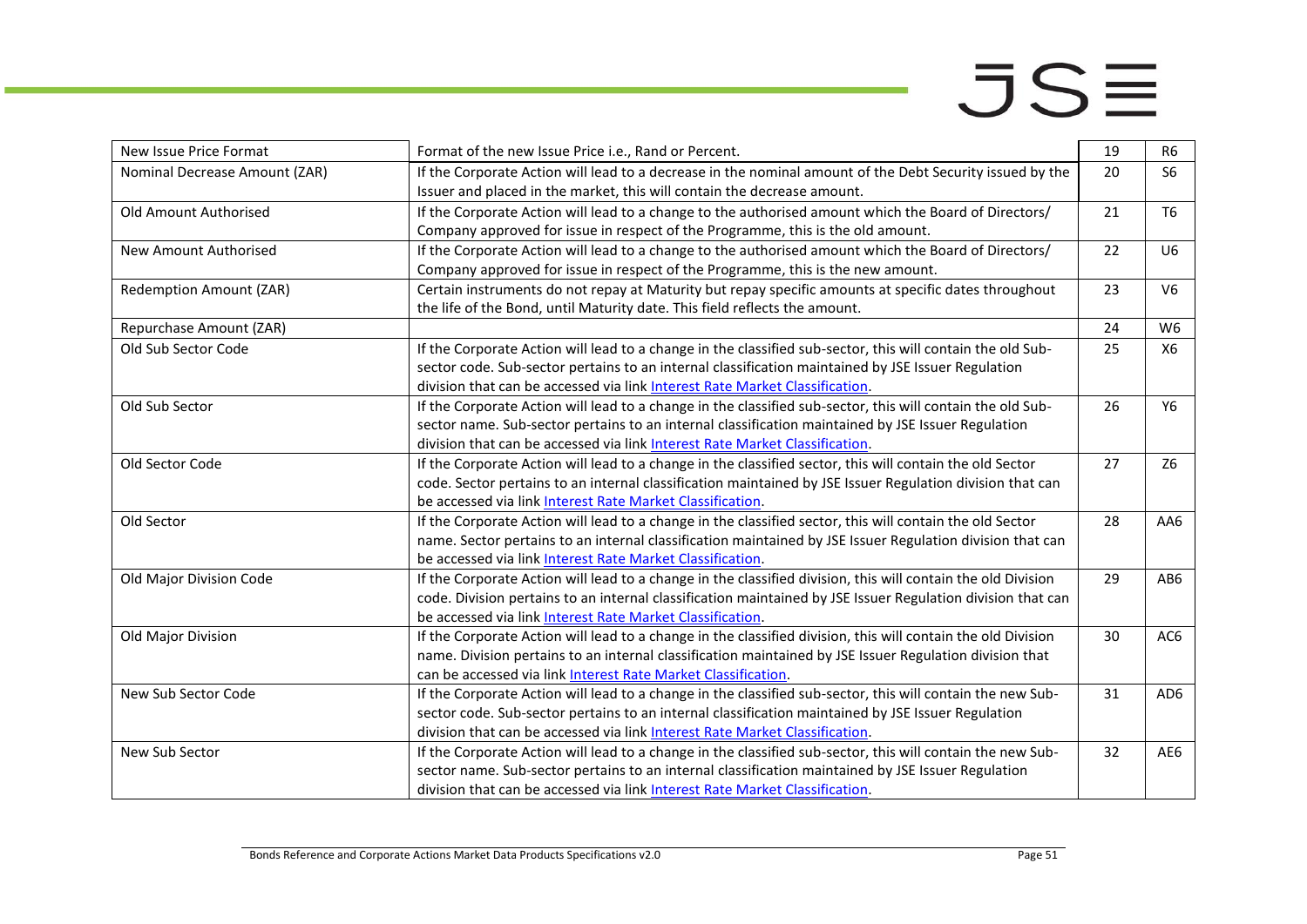| New Sector Code                          | If the Corporate Action will lead to a change in the classified sector, this will contain the new Sector     | 33 | AF6             |
|------------------------------------------|--------------------------------------------------------------------------------------------------------------|----|-----------------|
|                                          | code. Sector pertains to an internal classification maintained by JSE Issuer Regulation division that can    |    |                 |
|                                          | be accessed via link Interest Rate Market Classification.                                                    |    |                 |
| <b>New Sector</b>                        | If the Corporate Action will lead to a change in the classified sector, this will contain the new Sector     | 34 | AG6             |
|                                          | name. Sector pertains to an internal classification maintained by JSE Issuer Regulation division that can    |    |                 |
|                                          | be accessed via link Interest Rate Market Classification.                                                    |    |                 |
| New Major Division Code                  | If the Corporate Action will lead to a change in the classified division, this will contain the new Division | 35 | AH6             |
|                                          | code. Division pertains to an internal classification maintained by JSE Issuer Regulation division that can  |    |                 |
|                                          | be accessed via link Interest Rate Market Classification.                                                    |    |                 |
| New Major Division                       | If the Corporate Action will lead to a change in the classified division, this will contain the new Division | 36 | AI6             |
|                                          | name. Division pertains to an internal classification maintained by JSE Issuer Regulation division that      |    |                 |
|                                          | can be accessed via link Interest Rate Market Classification.                                                |    |                 |
| Old Coupon Rate                          | If the Corporate Action will lead to a change to the coupon/interest rate of the Debt Security, this will    | 37 | AJ6             |
|                                          | contain the old rate.                                                                                        |    |                 |
| New Step Up/Down Coupon Rate             | If the Corporate Action will lead to a change to the Step Up/Down coupon rate of the Debt Security,          | 38 | <b>AK76</b>     |
|                                          | this will contain the new rate.                                                                              |    |                 |
| Old Basis Points                         | If the Corporate Action will lead to a change to the basis points /margin for floating rate notes to be      | 39 | AL6             |
|                                          | added to the Reference Rate, this will contain the old value.                                                |    |                 |
| New Step Up/Down Basis Points            | If the Corporate Action will lead to a change to the basis points /margin for floating rate notes to be      | 40 | AM6             |
|                                          | added to the Reference Rate, this will contain the new value.                                                |    |                 |
| Old Over/Under Indicator                 | If the Corporate Action will lead to a change to the Step-up/down indicator, that indicates whether the      | 41 | AN <sub>6</sub> |
|                                          | Basis Point value that should be added or subtracted from the Reference Rate, this will contain the old      |    |                 |
|                                          | indicator.                                                                                                   |    |                 |
| New Step Up/Down Over/Under Indicator    | If the Corporate Action will lead to a change to the Step-up/down indicator, that indicates whether the      | 42 | AO6             |
|                                          | Basis Point value that should be added or subtracted from the Reference Rate, this will contain the new      |    |                 |
|                                          | indicator.                                                                                                   |    |                 |
| Old Reference Rate                       | If the Corporate Action will lead to a change to the Reference Rate, that indicates whether the variable     | 43 | AP <sub>6</sub> |
|                                          | notes are linked to 3/6/9/12m JIBAR or another index, this will contain the old rate.                        |    |                 |
| New Step Up/Down Reference Rate          | If the Corporate Action will lead to a change to the Step-up/down rate, which indicates whether the          | 44 | AQ6             |
|                                          | variable notes are linked to 3/6/9/12m JIBAR or another index, this will contain the new rate.               |    |                 |
| Tap Amount (ZAR)                         | Indicates the amount the Nominal amount of an already existing Debt Security should be increased             | 45 | AR6             |
|                                          | with                                                                                                         |    |                 |
| Interest Commencement Date for Tap Issue | The value in this field will be picked up automatically by the system. Indicates the commencement date       | 46 | AS6             |
|                                          | for interest to be calculated on the New Nominal Amount after the Tap Issue Event (Equals next               |    |                 |
|                                          | interest date) Refer IBL162                                                                                  |    |                 |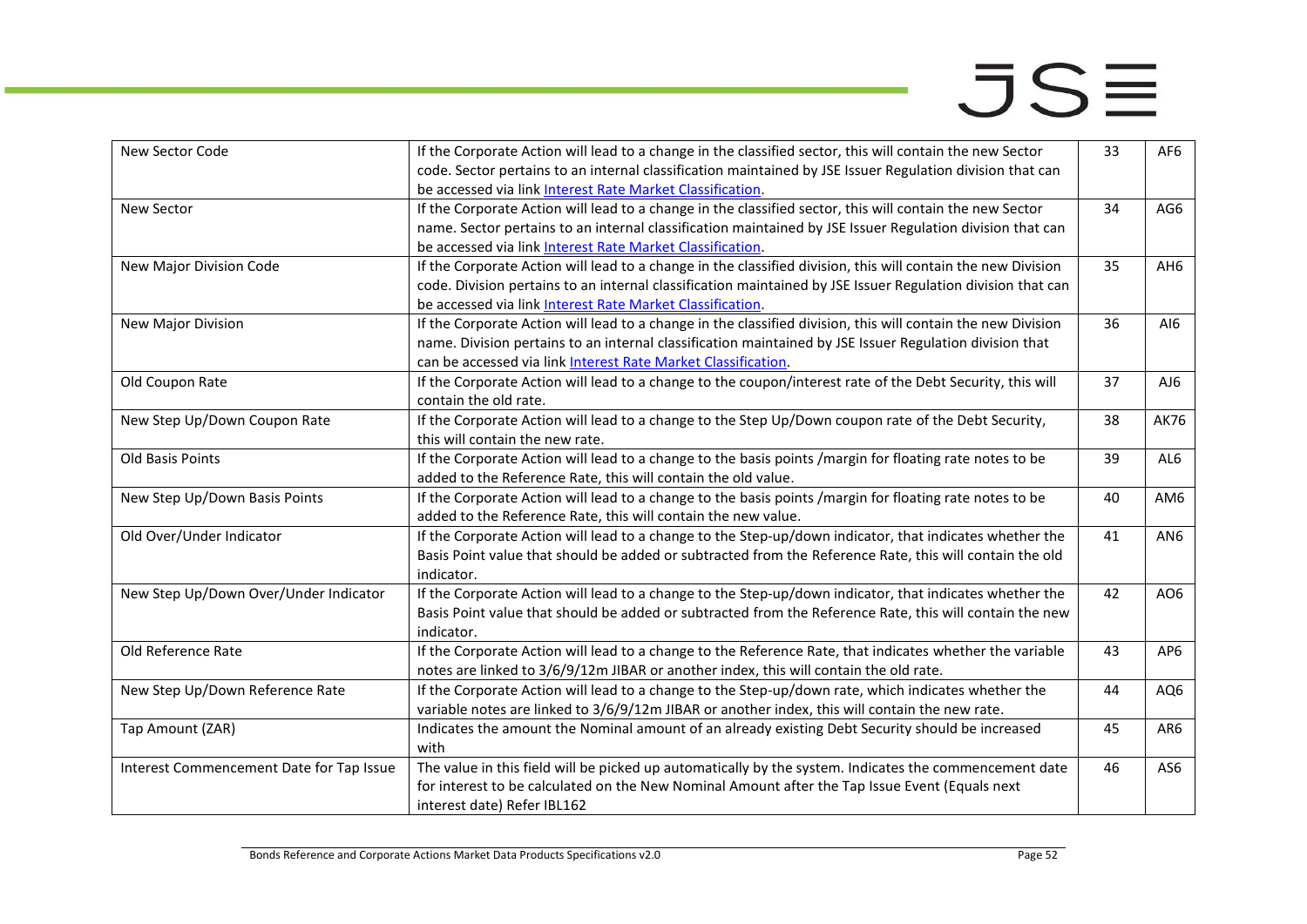| First Interest Payment Date for Tap Issue | Indicates the actual first interest Payment Date after the Tap Issue Event. The system will create this   | 47 | AT6             |
|-------------------------------------------|-----------------------------------------------------------------------------------------------------------|----|-----------------|
|                                           | date automatically only if the Payment date is different to the Coupon date. If Coupon date and           |    |                 |
|                                           | payment dates are the same the system will not update this field.                                         |    |                 |
| Reason for Suspension                     | Indicates the reason for the suspension of the Debt Instrument.                                           | 48 | AU6             |
| Reason for Unsuspension                   | Indicates the reason for the unsuspension of the Debt Instrument.                                         | 49 | AV <sub>6</sub> |
| <b>CA Notes</b>                           | This free form field represents additional information relevant to the Corporate Action. It contains any  | 50 | AW <sub>6</sub> |
|                                           | pertinent information not already on the Corporate Actions schedule.                                      |    |                 |
| <b>Approval Date</b>                      | Indicates the date/time the event has been approved by a second user                                      | 51 | AX6             |
| Leg 1 Type of Interest / Cash Payment     | Indicates type of payment                                                                                 | 52 | AY6             |
| Leg 1 Pricing Method                      | The pricing method for the first leg - Yield or Price. Yield if it corresponds to the JSE current pricing | 53 | AZ6             |
|                                           | formula else it will be Price.                                                                            |    |                 |
| Leg 1 Bond Calculator Indicator           | The first leg that indicates that if the Debt Security can be priced then this is flagged with "Y".       | 54 | BA6             |
| Leg 1 SA Bond Category                    | Contains the Bond Classification category for the first leg as defined by Strate as follows:              | 55 | BB <sub>6</sub> |
|                                           | Category 1 - Zero/discounted instruments                                                                  |    |                 |
|                                           | Category 2 - Fixed Coupon Rate with fixed maturity date                                                   |    |                 |
|                                           | Category 3 - Variable rate, fixed maturity date<br>$\bullet$                                              |    |                 |
|                                           | Category 4 - All others/Flexi<br>$\bullet$                                                                |    |                 |
| Leg 1 FISN                                | The Financial Instrument Short Name of the first leg of the Debt Security. FISN is an ISO (ISO            | 56 | BC <sub>6</sub> |
|                                           | 18774) identification standard that provides a consistent and uniform approach to standardise             |    |                 |
|                                           | short names and descriptions for financial instruments.                                                   |    |                 |
|                                           | The FISN is not meant to be machine-readable, but to provide a short format for essential information     |    |                 |
|                                           | about a security for human use.                                                                           |    |                 |
| Leg 1 CFI code                            | The classification of Financial Instrument code for the first leg of the Debt Security. CFI is an ISO     | 57 | BD <sub>6</sub> |
|                                           | (ISO 10962) identification standard used to define and describe financial instruments as a uniform        |    |                 |
|                                           | set of codes for all market participants. The code is issued by the JSE as the accredited National        |    |                 |
|                                           | Numbering Agency for South Africa.                                                                        |    |                 |
|                                           | This is an alphabetic field with a maximum length of 6 characters.                                        |    |                 |
| Leg 1 Pricing Class                       | This is the Financial Instrument Type that is used by JSE (Valuations) to Price the Instrument            | 58 | BE6             |
|                                           | AFRN - AMORTISING FLOATING RATE NOTE                                                                      |    |                 |
|                                           | AI - AMORTISING INSTRUMENTS                                                                               |    |                 |
|                                           | CI-CUSTOMISED INSTRUMENTS                                                                                 |    |                 |
|                                           | <b>CLN - CREDIT LINKED NOTE</b>                                                                           |    |                 |
|                                           | CP-COMMERCIAL PAPER                                                                                       |    |                 |
|                                           | CPI-CPI ISSUE<br>$\bullet$                                                                                |    |                 |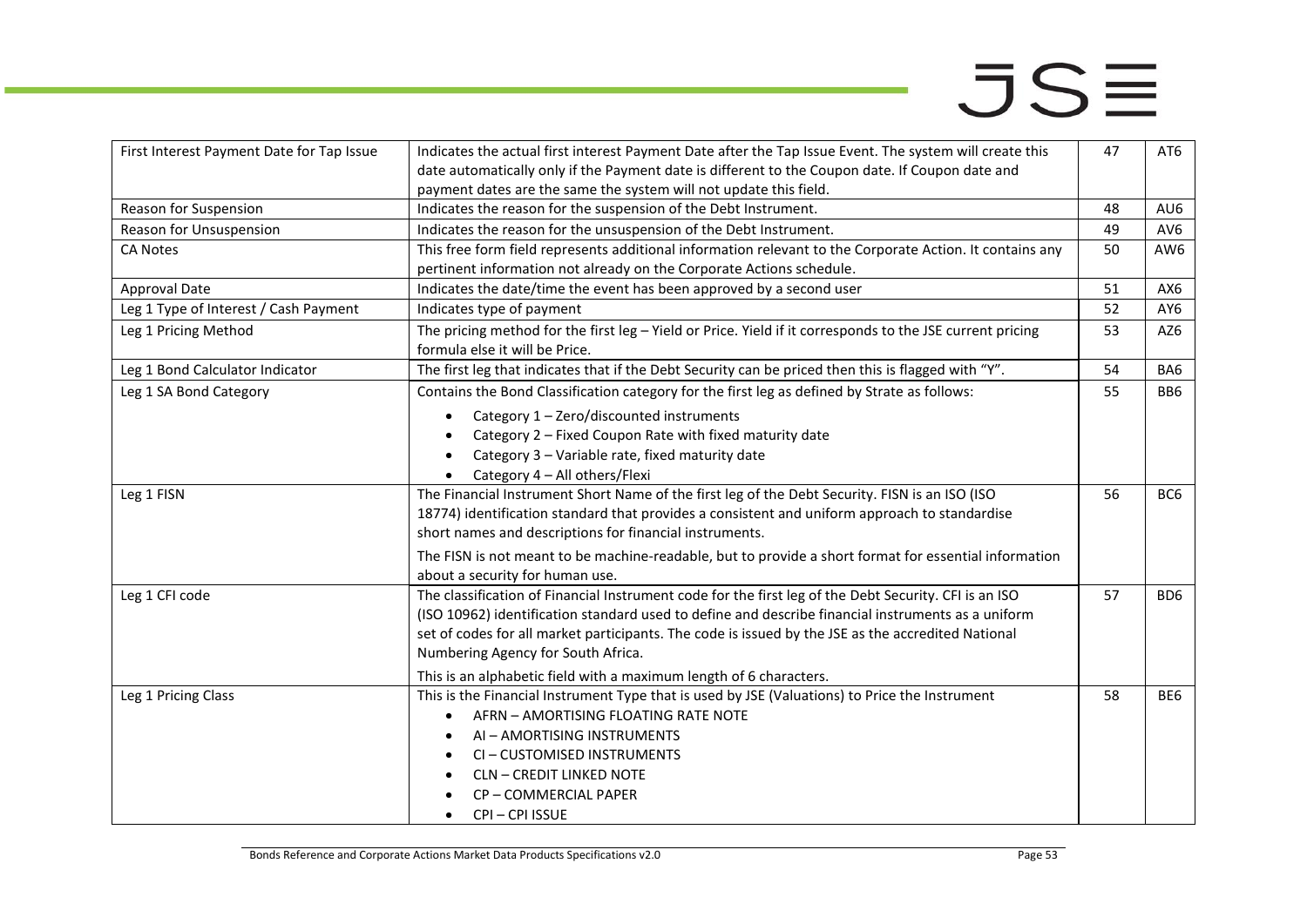|                               | <b>ESN - EQUITY STRUCTURED NOTE</b>                                                                        |    |                 |
|-------------------------------|------------------------------------------------------------------------------------------------------------|----|-----------------|
|                               | ETF - EXCHANGE TRADED FUND                                                                                 |    |                 |
|                               | $F - FIXED$                                                                                                |    |                 |
|                               | FC - FIXED COUPON QUARTERLY                                                                                |    |                 |
|                               | <b>FRN - FLOATING RATE NOTE</b>                                                                            |    |                 |
|                               | FRNW - WEIGHTED FLOATING RATE NOTE                                                                         |    |                 |
|                               | NCD - NEGOTIABLE CERTIFICATE OF DEPOSIT                                                                    |    |                 |
|                               | P-PERPETUITY                                                                                               |    |                 |
|                               | V-VANILLA FIXED COUPON                                                                                     |    |                 |
| Leg 1 Coupon Rate             | The first leg of the coupon/interest rate of the Debt Security.                                            | 59 | BF <sub>6</sub> |
| Leg 1 Business Day Convention | The first leg of how payments / maturity will be treated if it should fall on a non-business day.          | 60 | BG6             |
| Leg 1 Coupon Frequency        | The first leg of the number of coupon/interest payments that will be made annually.                        | 61 | BH <sub>6</sub> |
| Leg 1 Coupon Payment Type     | The first leg of the type of Coupon Payment that the Debt Security will pay e.g.                           | 62 | BI6             |
|                               | Fixed Coupon: For Fixed Rate Note bonds<br>$\bullet$                                                       |    |                 |
|                               | Index Linked Coupon: For Index Linked Bonds                                                                |    |                 |
|                               | Variable Coupon: For Floating Rate Note Bonds<br>$\bullet$                                                 |    |                 |
|                               | Zero coupon: For Bonds that don't pay any coupon                                                           |    |                 |
| Leg 1 Reference Rate          | The first leg that Indicates whether the variable notes is linked to 3/6/9/12m JIBAR or another index.     | 63 | BJ6             |
| Leg 1 Basis points            | The first leg that indicates the basis points /margin for floating rate notes, to be added to the          | 64 | BK6             |
|                               | Reference Rate.                                                                                            |    |                 |
| Leg 1 Over/Under              | The first leg that indicates whether the Basis Point value that should be added or subtracted from the     | 65 | BL <sub>6</sub> |
|                               | Reference Rate.                                                                                            |    |                 |
| Leg 1 Rate of Reference Rate  | The first leg that indicates the rate (for the Reference Rate) used for the Coupon calculation.            | 66 | BM <sub>6</sub> |
| Leg 1 Books closed period     | The first leg that indicates the number of days that the books are closed between the last date to         | 67 | BN <sub>6</sub> |
|                               | register and the coupon date.                                                                              |    |                 |
| Leg 1 Coupon Rate Floor       | The first leg, In the event of a floating rate note, that indicates the coupon/interest rate that could be | 68 | BO <sub>6</sub> |
|                               | limited on the downside.                                                                                   |    |                 |
| Leg 1 Coupon Rate Cap         | The first leg, In the event of a floating rate note, that indicates the coupon/interest rate that could be | 69 | BP <sub>6</sub> |
|                               | limited on the upside.                                                                                     |    |                 |
| Leg 1 Customised Coupon       | The first leg that indicates when the Coupon/interest rate is calculated and provided by the Issuer.       | 70 | BQ6             |
| Leg 1 Day count convention    | The first leg that indicates the day-count convention that measures how interest accrues on                | 71 | BR <sub>6</sub> |
|                               | investments. In the Debt Security market, this determines the number of days and the amount of             |    |                 |
|                               | accrued interest between two coupon dates (when the next coupon date is less than a full coupon            |    |                 |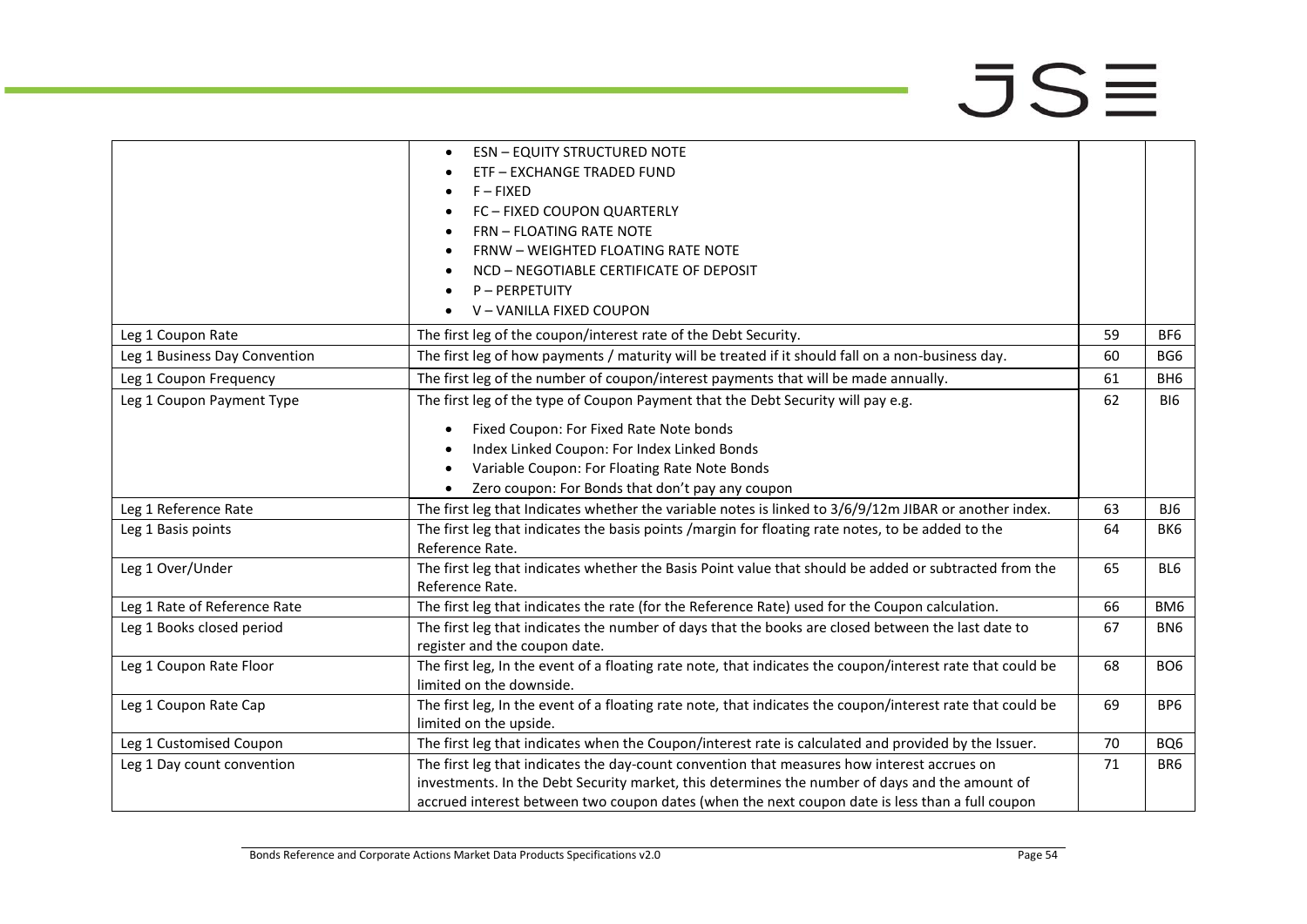|                                       | period away). The calculation is important to traders of various bonds because, when a bond is              |    |                 |
|---------------------------------------|-------------------------------------------------------------------------------------------------------------|----|-----------------|
|                                       | sold, the seller is entitled to a portion of the coupon payment.                                            |    |                 |
|                                       | Options are:                                                                                                |    |                 |
|                                       | 30/360<br>$\bullet$                                                                                         |    |                 |
|                                       | Actual/360                                                                                                  |    |                 |
|                                       | Actual/365                                                                                                  |    |                 |
| Leg 1 Date of Listing Reference rate  | The first leg that indicates the specified date to be used for the Reference Rate.                          | 72 | BS <sub>6</sub> |
| Leg 1 Base CPI                        | The first leg that indicates the applicable base CPI rate.                                                  | 73 | BT <sub>6</sub> |
| Leg 1 Linked\Reference Index          | The first leg that indicates if the Bond is linked to an Index which can be one of the following:           | 74 | BU <sub>6</sub> |
|                                       | <b>CPI</b><br>$\bullet$                                                                                     |    |                 |
|                                       | <b>OTHER</b>                                                                                                |    |                 |
|                                       | PPI                                                                                                         |    |                 |
|                                       | <b>RPI</b>                                                                                                  |    |                 |
| Leg 2 Type of Interest / Cash Payment | This field will form part of the CFI Code and will be an indication of how the interest will be linked. The | 75 | BV <sub>6</sub> |
|                                       | selection here would be determined on the selection being made in CFI Group 2                               |    |                 |
|                                       |                                                                                                             |    |                 |
|                                       | This field will indicate if the interest will be linked to                                                  |    |                 |
|                                       | $\bullet$ C – Cash payment                                                                                  |    |                 |
|                                       | $F$ – Fixed rate                                                                                            |    |                 |
|                                       | $K -$ Payment in kind                                                                                       |    |                 |
|                                       | $V - Variable$                                                                                              |    |                 |
|                                       | Z-Zero rate/discounted                                                                                      |    |                 |
|                                       |                                                                                                             |    |                 |
|                                       | <b>OR</b>                                                                                                   |    |                 |
|                                       | If one of the below selections were made in CFI Group 2, various options will be available in this field.   |    |                 |
|                                       | (Refer detailed sheet)                                                                                      |    |                 |
|                                       | S - Structured instruments (capital protection)<br>٠                                                        |    |                 |
|                                       | E - Structured instruments (without capital protection)                                                     |    |                 |
|                                       | G - Mortgage-backed securities                                                                              |    |                 |
|                                       | A-Asset-backed securities                                                                                   |    |                 |
| Leg 2 Pricing Method                  | The pricing method for the second leg - Yield or Price. Yield if it corresponds to the JSE current pricing  | 76 | BW <sub>6</sub> |
|                                       | formula else it will be Price.                                                                              |    |                 |
| Leg 2 Bond Calculator Indicator       | The second leg that indicates that if the Debt Security can be priced then this is flagged with "Y".        | 77 | BX6             |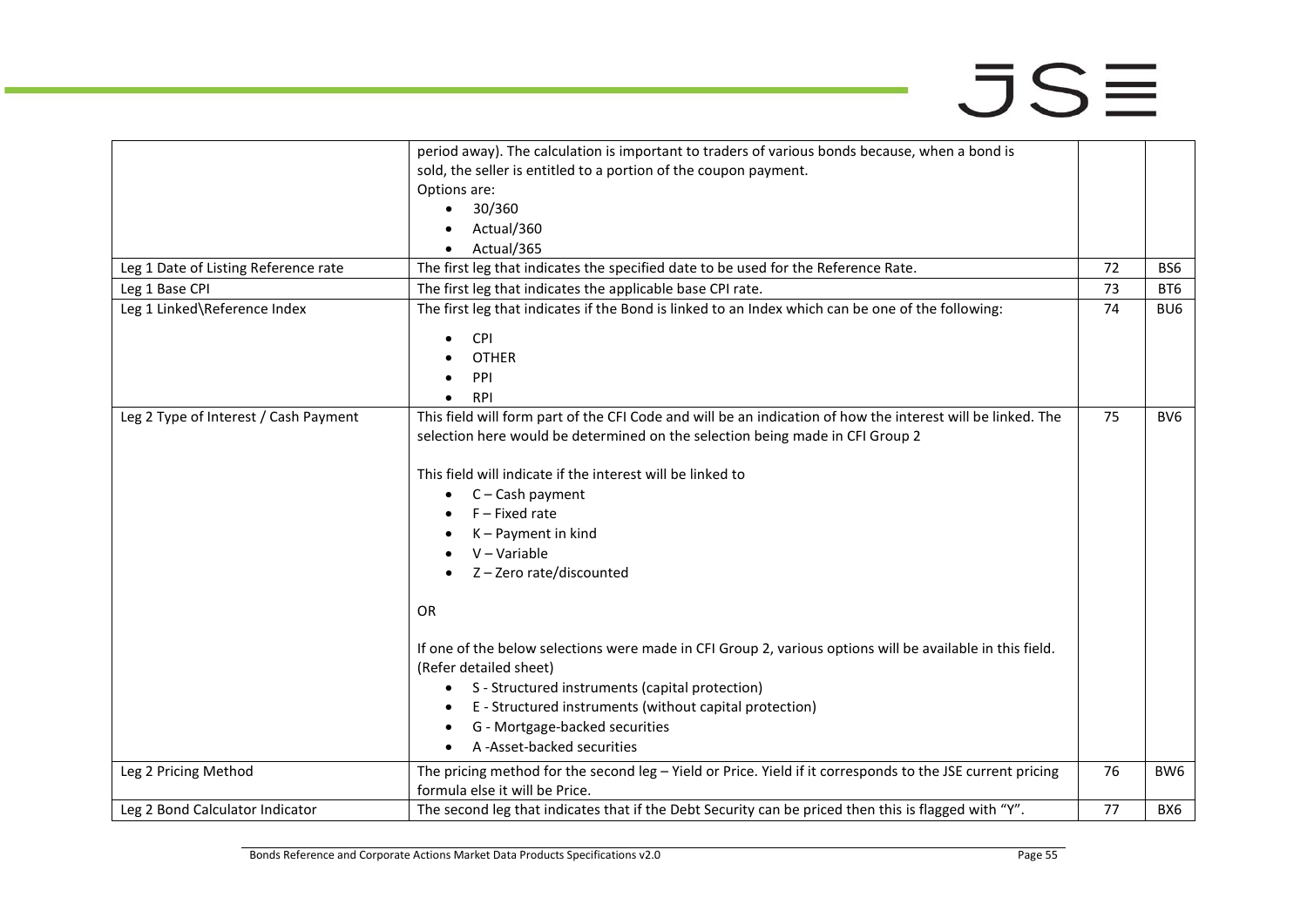| Leg 2 SA Bond Category        | Contains the Bond Classification category for the second leg as defined by Strate as follows:         | 78 | BY <sub>6</sub> |
|-------------------------------|-------------------------------------------------------------------------------------------------------|----|-----------------|
|                               | Category 1 - Zero/discounted instruments                                                              |    |                 |
|                               | Category 2 - Fixed Coupon Rate with fixed maturity date                                               |    |                 |
|                               | Category 3 - Variable rate, fixed maturity date                                                       |    |                 |
|                               | Category 4 - All others/Flexi                                                                         |    |                 |
| Leg 2 FISN                    | The Financial Instrument Short Name of the second leg of the Bond. FISN being an ISO (ISO 18774)      | 80 | BZ6             |
|                               | identification standard that provides a consistent and uniform approach to standardise short          |    |                 |
|                               | names and descriptions for financial instruments.                                                     |    |                 |
|                               | The FISN is not meant to be machine-readable, but to provide a short format for essential information |    |                 |
|                               | about a security for human use.                                                                       |    |                 |
| Leg 2 CFI code                | The classification of Financial Instrument code for the second leg of the Bond. CFI is an ISO (ISO    | 81 | CA6             |
|                               | 10962) identification standard used to define and describe financial instruments as a uniform set     |    |                 |
|                               | of codes for all market participants. The code is issued by the JSE as the accredited National        |    |                 |
|                               | Numbering Agency for South Africa.                                                                    |    |                 |
|                               | This is an alphabetic field with a maximum length of 6 characters.                                    |    |                 |
| Leg 2 Pricing Class           | This is the Financial Instrument Type that is used by JSE (Valuations) to Price the Instrument        | 82 | CB <sub>6</sub> |
|                               | AFRN - AMORTISING FLOATING RATE NOTE                                                                  |    |                 |
|                               | AI - AMORTISING INSTRUMENTS                                                                           |    |                 |
|                               | CI-CUSTOMISED INSTRUMENTS                                                                             |    |                 |
|                               | <b>CLN - CREDIT LINKED NOTE</b>                                                                       |    |                 |
|                               | CP-COMMERCIAL PAPER                                                                                   |    |                 |
|                               | CPI-CPI ISSUE                                                                                         |    |                 |
|                               | <b>ESN - EQUITY STRUCTURED NOTE</b>                                                                   |    |                 |
|                               | <b>ETF - EXCHANGE TRADED FUND</b>                                                                     |    |                 |
|                               | F-FIXED                                                                                               |    |                 |
|                               | <b>FC - FIXED COUPON QUARTERLY</b>                                                                    |    |                 |
|                               | FRN - FLOATING RATE NOTE                                                                              |    |                 |
|                               | FRNW - WEIGHTED FLOATING RATE NOTE                                                                    |    |                 |
|                               | NCD - NEGOTIABLE CERTIFICATE OF DEPOSIT                                                               |    |                 |
|                               | P-PERPETUITY                                                                                          |    |                 |
|                               | V - VANILLA FIXED COUPON                                                                              |    |                 |
| Leg 2 Coupon Rate             | The second leg of the coupon/interest rate of the Debt Security.                                      | 83 | CC <sub>6</sub> |
| Leg 2 Business Day Convention | The second leg of how payments / maturity will be treated if it should fall on a non-business day.    | 84 | CD <sub>6</sub> |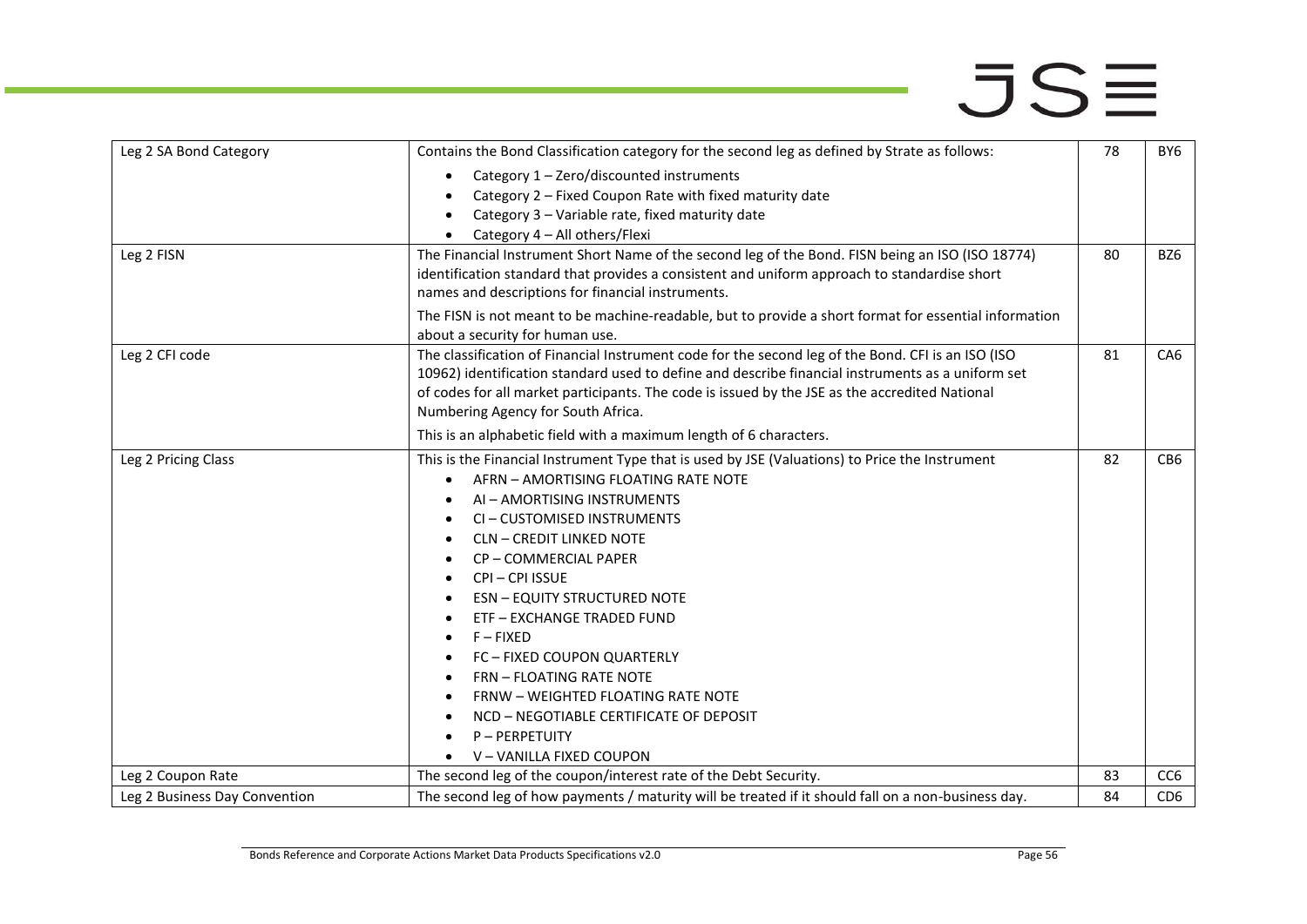| Leg 2 Coupon Frequency               | The second leg of the number of coupon/interest payments that will be made annually.                                                                                                                                                                                                                                                                                                                                                                                                                                          | 85 | CE <sub>6</sub>             |
|--------------------------------------|-------------------------------------------------------------------------------------------------------------------------------------------------------------------------------------------------------------------------------------------------------------------------------------------------------------------------------------------------------------------------------------------------------------------------------------------------------------------------------------------------------------------------------|----|-----------------------------|
| Leg 2 Coupon Payment Type            | The second leg of the type of Coupon Payment that the Debt Security will pay e.g.                                                                                                                                                                                                                                                                                                                                                                                                                                             | 86 | CF <sub>6</sub>             |
|                                      | Fixed Coupon: For Fixed Rate Note bonds<br>$\bullet$                                                                                                                                                                                                                                                                                                                                                                                                                                                                          |    |                             |
|                                      | Index Linked Coupon: For Index Linked Bonds                                                                                                                                                                                                                                                                                                                                                                                                                                                                                   |    |                             |
|                                      | Variable Coupon: For Floating Rate Note Bonds<br>$\bullet$                                                                                                                                                                                                                                                                                                                                                                                                                                                                    |    |                             |
|                                      | Zero coupon: For Bonds that don't pay any coupon                                                                                                                                                                                                                                                                                                                                                                                                                                                                              |    |                             |
| Leg 2 Reference Rate                 | The second leg that Indicates whether the variable notes is linked to 3/6/9/12m JIBAR or another<br>index.                                                                                                                                                                                                                                                                                                                                                                                                                    | 87 | CG <sub>6</sub>             |
| Leg 2 Basis points                   | The second that indicates the basis points /margin for floating rate notes, to be added to the Reference                                                                                                                                                                                                                                                                                                                                                                                                                      | 88 | CH <sub>6</sub>             |
|                                      | Rate.                                                                                                                                                                                                                                                                                                                                                                                                                                                                                                                         |    |                             |
| Leg 2 Over/Under                     | The second leg that indicates whether the Basis Point value that should be added or subtracted from                                                                                                                                                                                                                                                                                                                                                                                                                           | 89 | C <sub>I</sub> <sub>6</sub> |
|                                      | the Reference Rate.                                                                                                                                                                                                                                                                                                                                                                                                                                                                                                           |    |                             |
| Leg 2 Rate of Reference Rate         | The second leg that indicates the rate (for the Reference Rate) used for the Coupon calculation.                                                                                                                                                                                                                                                                                                                                                                                                                              | 90 | CJ6                         |
| Leg 2 Books closed period            | The second leg that indicates the number of days that the books are closed between the last date to                                                                                                                                                                                                                                                                                                                                                                                                                           | 91 | CK6                         |
|                                      | register and the coupon date.                                                                                                                                                                                                                                                                                                                                                                                                                                                                                                 |    |                             |
| Leg 2 Coupon Rate Floor              | The second leg, In the event of a floating rate note, that indicates the coupon/interest rate that could<br>be limited on the downside.                                                                                                                                                                                                                                                                                                                                                                                       | 92 | CL6                         |
| Leg 2 Coupon Rate Cap                | The second leg, In the event of a floating rate note, that indicates the coupon/interest rate that could                                                                                                                                                                                                                                                                                                                                                                                                                      | 93 | CM <sub>6</sub>             |
|                                      | be limited on the upside.                                                                                                                                                                                                                                                                                                                                                                                                                                                                                                     |    |                             |
| Leg 2 Customised Coupon              | The first leg that indicates when the Coupon/interest rate is calculated and provided by the Issuer.                                                                                                                                                                                                                                                                                                                                                                                                                          | 94 | CN <sub>6</sub>             |
| Leg 2 Day count convention           | The second leg that indicates the day-count convention that measures how interest accrues on<br>investments. In the Debt Security market, this determines the number of days and the amount of<br>accrued interest between two coupon dates (when the next coupon date is less than a full coupon<br>period away). The calculation is important to traders of various bonds because, when a bond is<br>sold, the seller is entitled to a portion of the coupon payment.<br>Options are:<br>30/360<br>Actual/360<br>Actual/365 | 95 | CO <sub>6</sub>             |
| Leg 2 Date of Listing Reference rate | The second leg that indicates the specified date to be used for the Reference Rate.                                                                                                                                                                                                                                                                                                                                                                                                                                           | 96 | CP <sub>6</sub>             |
| Leg 2 Base CPI                       | The second leg that indicates the applicable base CPI rate.                                                                                                                                                                                                                                                                                                                                                                                                                                                                   | 97 | CQ6                         |
| Leg 2 Linked\Reference Index         | The second leg that indicates if the Bond is linked to an Index which can be one of the following:<br>CPI                                                                                                                                                                                                                                                                                                                                                                                                                     | 98 | CR6                         |
|                                      | <b>OTHER</b><br>$\bullet$                                                                                                                                                                                                                                                                                                                                                                                                                                                                                                     |    |                             |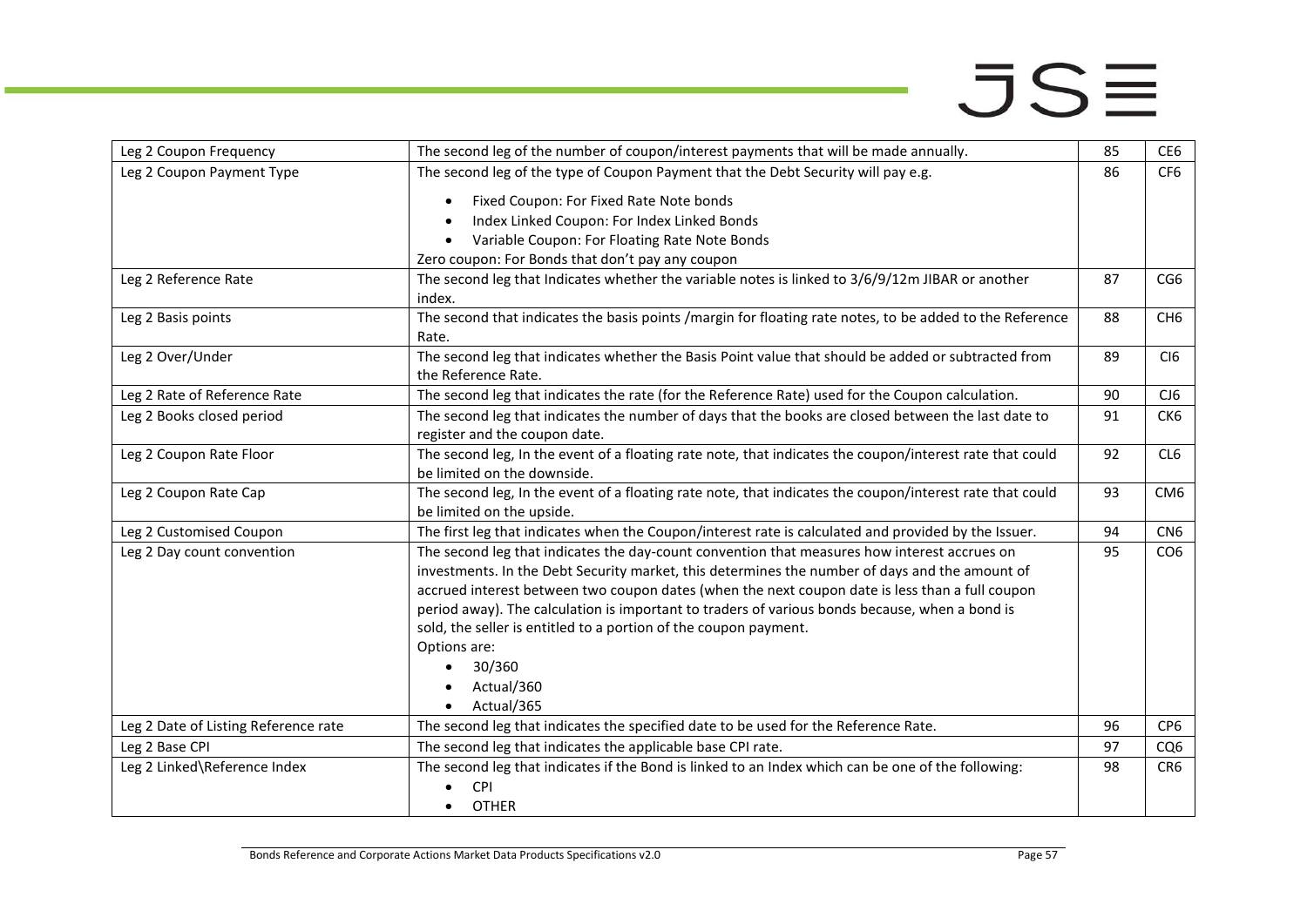|  |     |  | the contract of the con- | $\sim$ 100 $\sim$ 100 $\sim$ |  |
|--|-----|--|--------------------------|------------------------------|--|
|  | PPI |  |                          |                              |  |

• [RPI](javascript:TextPopup(this))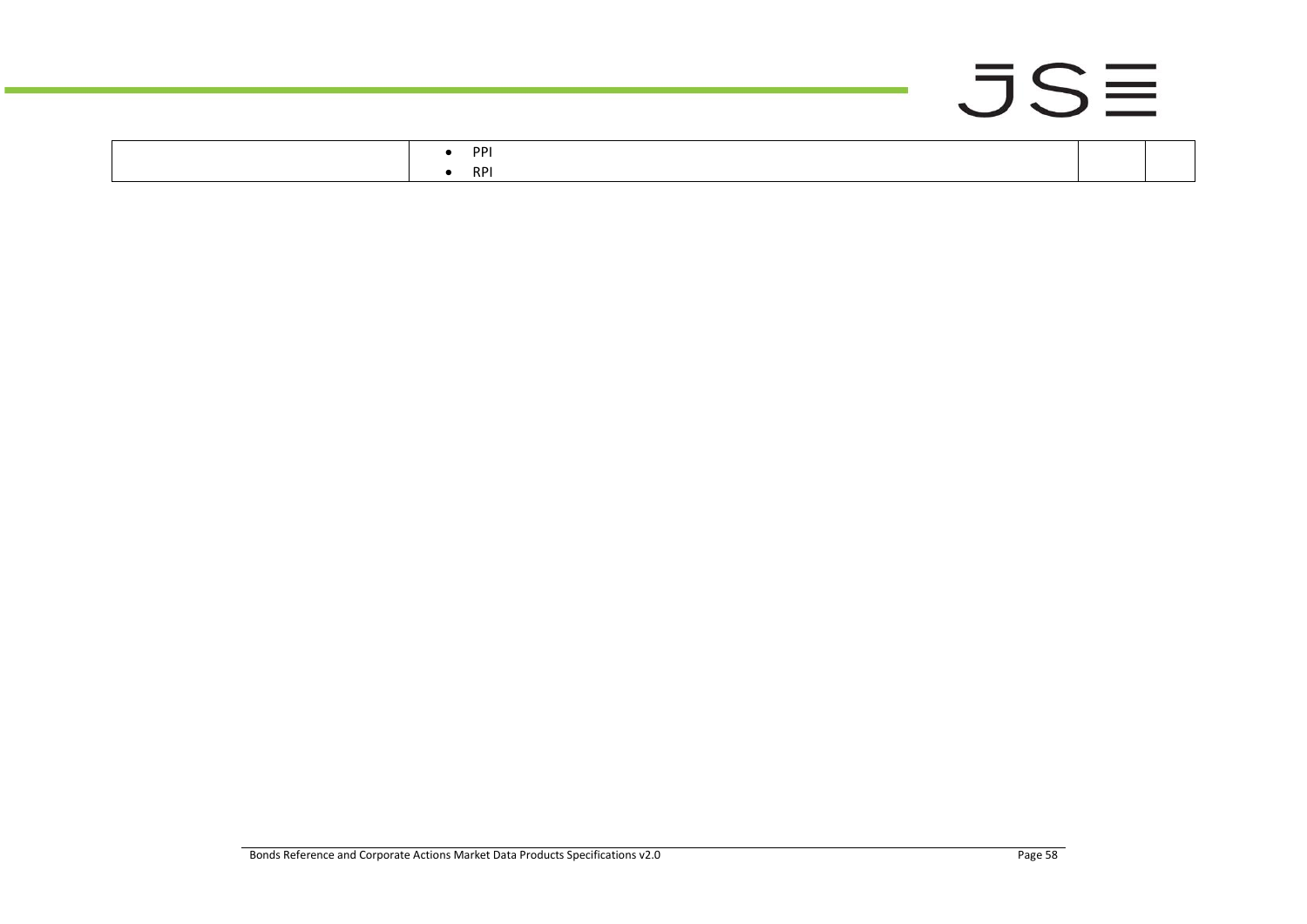#### 6.3 BONDS CORPORATE ACTIONS REFERENCE DATA UPDATE EVENT

| <b>CSV Version</b>     |                                                    | <b>Excel Version</b>   |                         |
|------------------------|----------------------------------------------------|------------------------|-------------------------|
| <b>File Name</b>       | Bonds CA Reference Data Update Event yyymmdd HHhMM | Workbook Name          | There is no CSV version |
| <b>File type</b>       | <b>ICSV</b>                                        | <b>File Type</b>       |                         |
|                        |                                                    | <b>Sheet Name</b>      |                         |
| <b>Field delimiter</b> | Semi-colon ";"                                     | <b>Field Delimiter</b> |                         |
| <b>File delimiter</b>  | <b>Blank Row</b>                                   | <b>Sheet Delimiter</b> |                         |
| <b>Total rows</b>      | <b>Varies</b>                                      | <b>Total rows</b>      |                         |
| <b>Total columns</b>   | Fixed $-13$                                        | <b>Total cells</b>     |                         |

| <b>CSV Heading</b>          |                                      | <b>Excel Heading</b> |                              |  |      |
|-----------------------------|--------------------------------------|----------------------|------------------------------|--|------|
|                             |                                      | Row,                 |                              |  |      |
|                             |                                      | <b>Column</b>        |                              |  | Cell |
| <b>File Date</b>            | <pattern>/(Example)</pattern>        | 1.7                  | <b>Sheet Date</b>            |  |      |
|                             | Date : < dd mmm yyyy>/(10 Mar 2020)  |                      |                              |  |      |
| <b>File Title</b>           | Bonds CA Reference Data Update Event | 2.1                  | <b>Sheet Title</b>           |  |      |
| <b>File Column Headings</b> |                                      |                      | 4,1-14 Sheet Column Headings |  |      |

<span id="page-58-0"></span>

| <b>Detail</b>          |                                                                                                                                                                                                                                          |               |                |
|------------------------|------------------------------------------------------------------------------------------------------------------------------------------------------------------------------------------------------------------------------------------|---------------|----------------|
|                        |                                                                                                                                                                                                                                          | <b>CSV</b>    | <b>Excel</b>   |
| <b>Field Name</b>      | <b>Field Description</b>                                                                                                                                                                                                                 | <b>Column</b> | <b>Cell</b>    |
| CA Event ID            | The unique identifier for this specific Corporate Event.                                                                                                                                                                                 |               | A6             |
| <b>CA Event Status</b> | The status of the specific Corporate Event.                                                                                                                                                                                              |               | <b>B6</b>      |
| <b>Issuer Name</b>     | The name of the entity approved by the Exchange to issue Debt Securities on the Exchange                                                                                                                                                 | 3             | C <sub>6</sub> |
| JSE Alpha Code         | Primary JSE identifier for the Debt Security as defined by the Issuer. Also referred to as "Bond<br>Code" or "Stock Code". It is an alphanumeric field with a maximum length of 6 characters<br>and always expressed in Capital Letters. | 4             | D <sub>6</sub> |
|                        | Instruments listed with Issuer Type = "Greenbond" will end with 'G'.<br>Instruments listed with Issuer Type = "Professional Board" will end with 'F'.<br>Instruments listed with Issuer Type = "Project Bonds" will end with a 'R'.      |               |                |
| <b>ISIN</b>            | International Security Identification Number that the JSE generates for all South African<br>Instruments as the accredited National Numbering Agency for South Africa.                                                                   | כ             | E6             |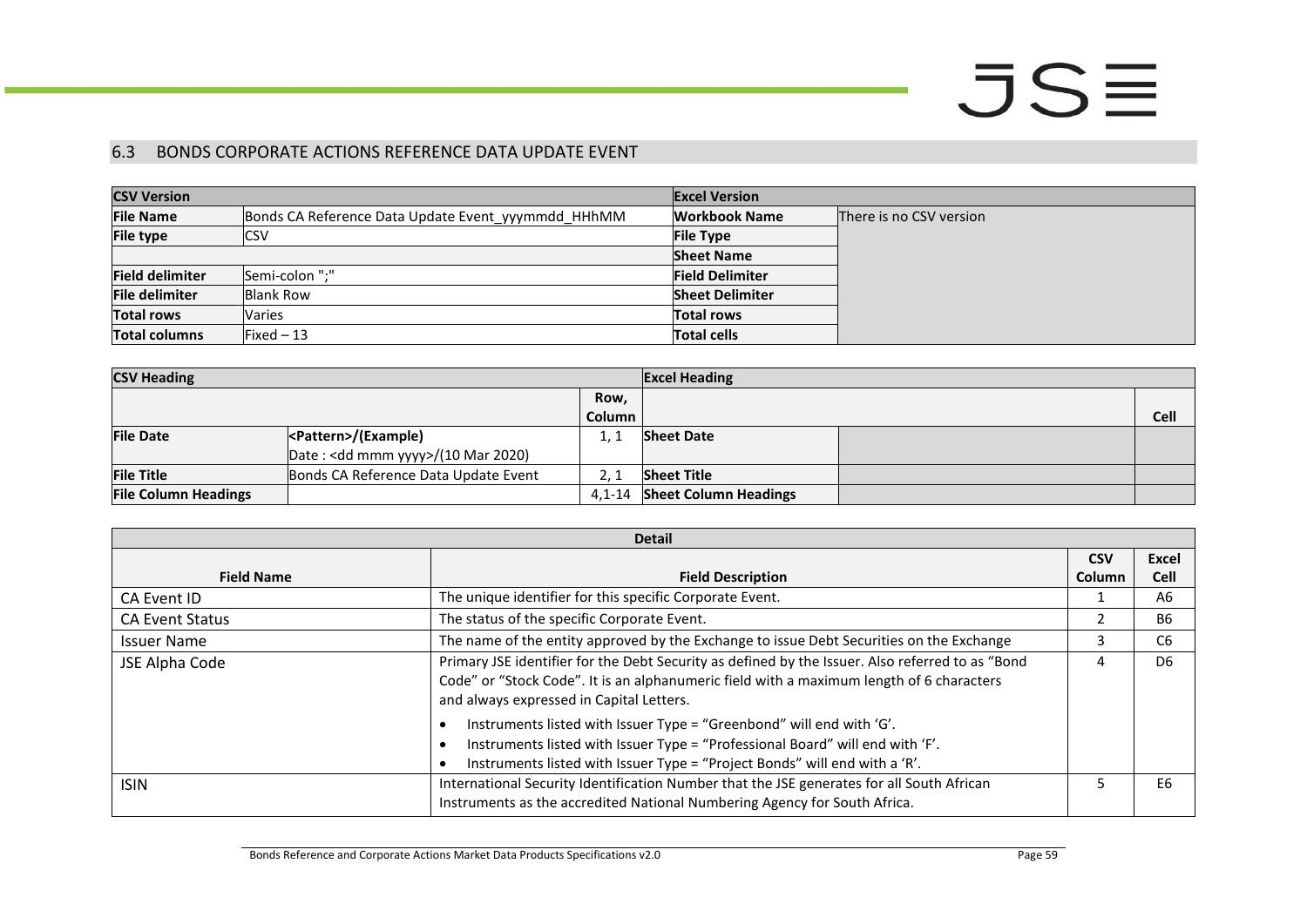|                                | It is unique per instrument and a twelve-character number that consists of a two-letter country      |    |                |  |
|--------------------------------|------------------------------------------------------------------------------------------------------|----|----------------|--|
|                                | code, followed by the nine-character alphanumerical national security identifier, and a check        |    |                |  |
|                                | digit. ISINs issued by the JSE for Debt Security instruments will have a "G" in the third character. |    |                |  |
| Universal Instrument Master Id | Unique ID assigned to any Instrument generated at the JSE.                                           | 6  | F <sub>6</sub> |  |
| <b>Issue Type</b>              | Used to classify Debt Security Instruments. Types are as follows:<br>7                               |    | G6             |  |
|                                | Fixed                                                                                                |    |                |  |
|                                | Floating/Variable                                                                                    |    |                |  |
|                                | Mixed Rate Note                                                                                      |    |                |  |
|                                | <b>Index-Linked Notes</b>                                                                            |    |                |  |
|                                | <b>Credit Linked Notes</b>                                                                           |    |                |  |
|                                | <b>Structured Note</b>                                                                               |    |                |  |
| <b>Effective Date</b>          | The date that the changes stipulated in the Corporate Action event will become effective.            | 8  | H6             |  |
| <b>Changed Field Name</b>      | Name of the field being changed                                                                      | 9  | 16             |  |
| Qualifier                      | Amortising Partial Redemption Effective Date                                                         | 10 | J6             |  |
| Old Value                      | Value Before Event                                                                                   | 11 | K <sub>6</sub> |  |
| New Value                      | Value After Event                                                                                    | 12 | L6             |  |
| <b>CA Notes</b>                | This free form field represents additional information relevant to the Corporate Action. It contains |    | M6             |  |
|                                | any pertinent information not already on the Corporate Actions schedule.                             | 13 |                |  |
| <b>Approval Date</b>           | Indicates the date/time the event has been approved by a second user                                 | 14 | N6             |  |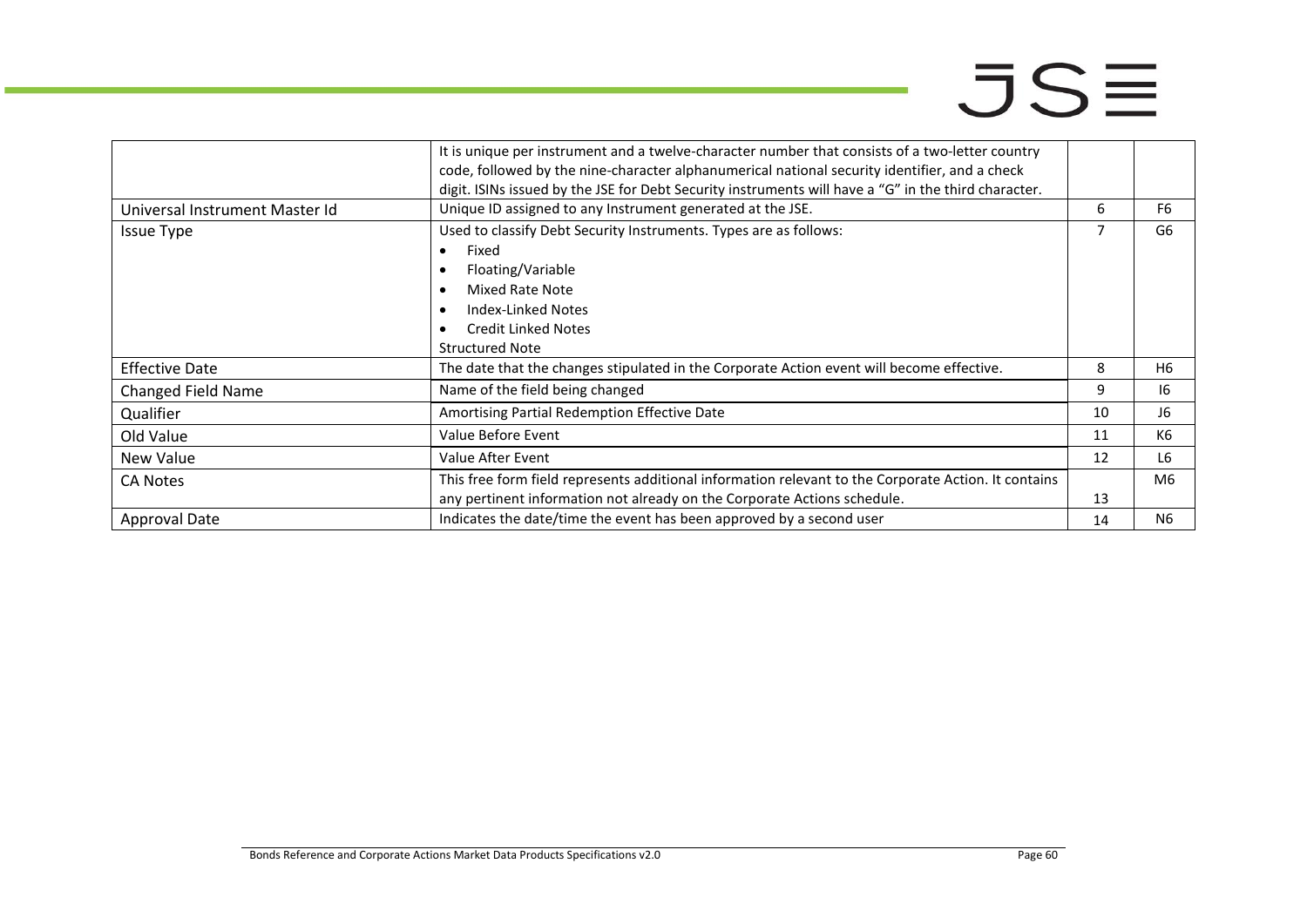### <span id="page-60-0"></span>**7 BONDS CORPORATE RATE UPDATE**

The Bonds Corporate Rate Update data product provides key upcoming Rate changes that affect *listed* instruments in the Bond Market.

For the benefit of both human and system-based consumption, the data product is available in both CSV and Excel formats.

The daily files are made available two times each business day with the new version completely replacing the old version each time so the new version does not contain delta changes. The SLA time for the different publication time is **10h40**, **14h50** but the JSE will always endeavour to make the files as early as possible after they are produced

To cater for historical retrieval, the daily and monthly data files for the last rolling 40 business days will be available on the IDP server with the historical data files sufficed with "\_yyyymmdd".

#### <span id="page-60-1"></span>**7.1 DAILY DATA FILE NAMES AND LOCATION**

| <b>CSV Format File Names</b>                | <b>IDP Folder Location</b>                                              |
|---------------------------------------------|-------------------------------------------------------------------------|
| Bonds Coupon Rate Update YYYYMMDD HHhMM.csv | Distribution\Bonds Market Prod\Market<br>Data\Bonds Coupon Rate Update\ |

| <b>Excel Format File Names</b>               | <b>IDP Folder Location</b>                                              |
|----------------------------------------------|-------------------------------------------------------------------------|
| Bonds Coupon Rate Update YYYYMMDD HHhMM.xlsx | Distribution\Bonds Market Prod\Market<br>Data\Bonds Coupon Rate Update\ |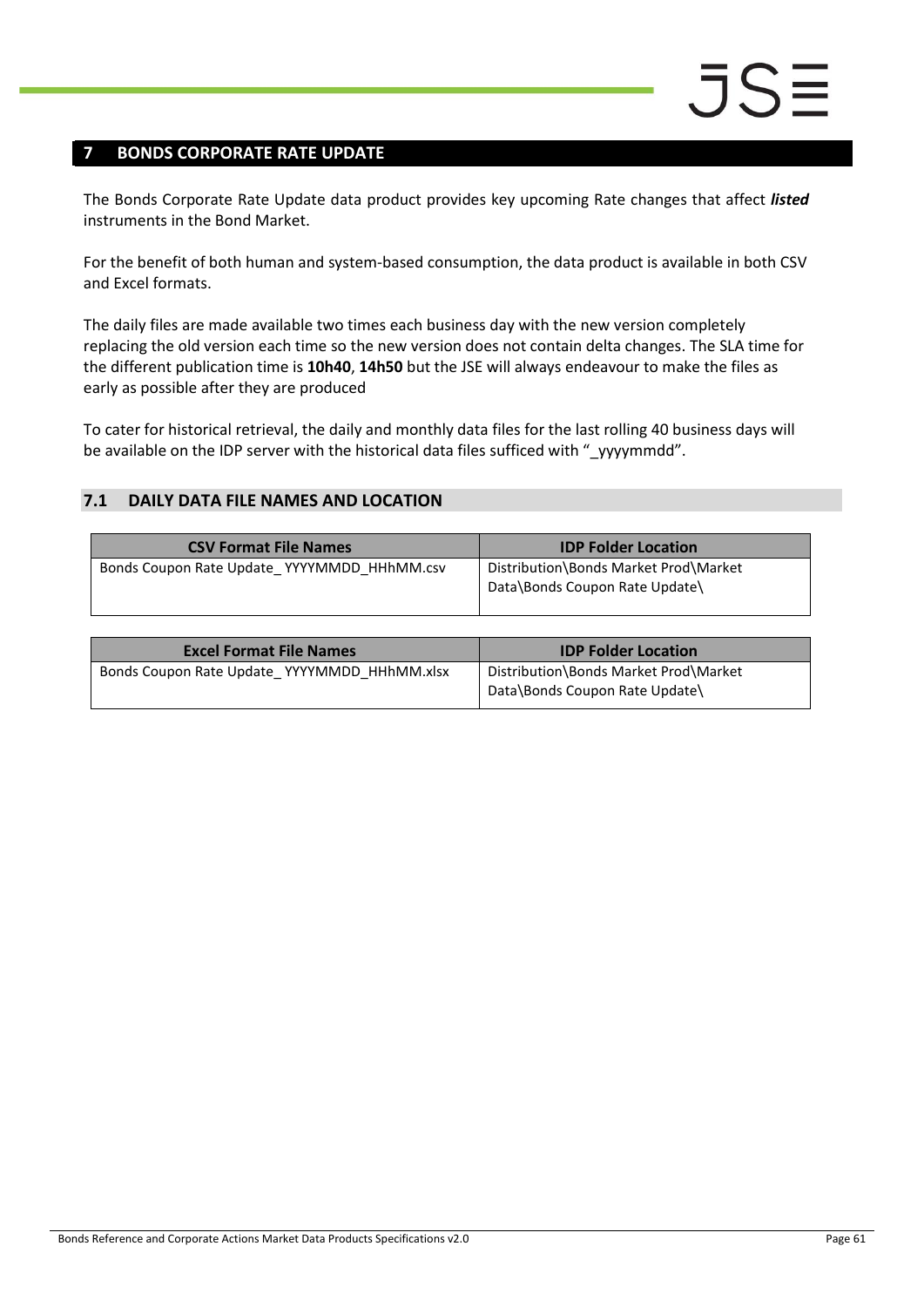#### 7.2 BONDS COUPON RATE UPDATE

| <b>CSV Version</b>     |                                        | <b>Excel Version</b>   |                                        |  |
|------------------------|----------------------------------------|------------------------|----------------------------------------|--|
| <b>File Name</b>       | Bonds Coupon Rate Update yyymmdd HHhMM | <b>Workbook Name</b>   | Bonds Coupon Rate Update yyymmdd HHhMM |  |
| File type              | CSV                                    | <b>File Type</b>       | XLS                                    |  |
|                        |                                        | <b>Sheet Name</b>      | Bonds CA Coupon Rate Update YYYYMMDD   |  |
| <b>Field delimiter</b> | Semi-colon ":"                         | <b>Field Delimiter</b> | n/a                                    |  |
| <b>File delimiter</b>  | <b>Blank Row</b>                       | <b>Sheet Delimiter</b> | <b>Blank Row</b>                       |  |
| <b>Total rows</b>      | Varies                                 | <b>Total rows</b>      | Varies                                 |  |
| <b>Total columns</b>   | Fixed $-21$                            | <b>Total cells</b>     | Fixed - 21                             |  |

| <b>CSV Heading</b>          |                                              |            | <b>Excel Heading</b>         |                                              |             |
|-----------------------------|----------------------------------------------|------------|------------------------------|----------------------------------------------|-------------|
|                             |                                              | Row,       |                              |                                              |             |
|                             |                                              | Column     |                              |                                              | <b>Cell</b> |
| <b>File Date</b>            | <pattern>/(Example)</pattern>                |            | <b>Sheet Date</b>            |                                              | A1          |
|                             | Date: <dd mmm="" yyyy="">/(10 Mar 2021)</dd> |            |                              | Date: <dd mmm="" yyyy="">/(10 Mar 2021)</dd> |             |
| <b>File Title</b>           | Bonds Coupon Rate Update                     |            | <b>Sheet Title</b>           | Bonds Coupon Rate Update                     | A2          |
| <b>File Column Headings</b> |                                              | $6.1 - 20$ | <b>Sheet Column Headings</b> |                                              | A6-T7       |

<span id="page-61-0"></span>

| <b>Detail</b>          |                                                                                                                                                                                                                                                                                                                                                                                                                                                                                 |               |                |  |
|------------------------|---------------------------------------------------------------------------------------------------------------------------------------------------------------------------------------------------------------------------------------------------------------------------------------------------------------------------------------------------------------------------------------------------------------------------------------------------------------------------------|---------------|----------------|--|
|                        |                                                                                                                                                                                                                                                                                                                                                                                                                                                                                 | <b>CSV</b>    | Excel          |  |
| <b>Field Name</b>      | <b>Field Description</b>                                                                                                                                                                                                                                                                                                                                                                                                                                                        | <b>Column</b> | <b>Cell</b>    |  |
| CA Event ID            | The unique identifier for this specific Corporate Event.                                                                                                                                                                                                                                                                                                                                                                                                                        |               | A6             |  |
| <b>CA Event Status</b> | The status of the specific Corporate Event.                                                                                                                                                                                                                                                                                                                                                                                                                                     |               | <b>B6</b>      |  |
| <b>Issuer Name</b>     | The name of the entity approved by the Exchange to issue Debt Securities on the Exchange                                                                                                                                                                                                                                                                                                                                                                                        |               | C <sub>6</sub> |  |
| JSE Alpha Code         | Primary JSE identifier for the Debt Security as defined by the Issuer. Also referred to as "Bond<br>Code" or "Stock Code". It is an alphanumeric field with a maximum length of 6 characters and<br>always expressed in Capital Letters.<br>Instruments listed with Issuer Type = "Greenbond" will end with 'G'.<br>Instruments listed with Issuer Type = "Professional Board" will end with 'F'.<br>Instruments listed with Issuer Type = "Project Bonds" will end with a 'R'. |               | D <sub>6</sub> |  |
| <b>ISIN</b>            | International Security Identification Number that the JSE generates for all South African<br>Instruments as the accredited National Numbering Agency for South Africa.                                                                                                                                                                                                                                                                                                          |               | E6             |  |